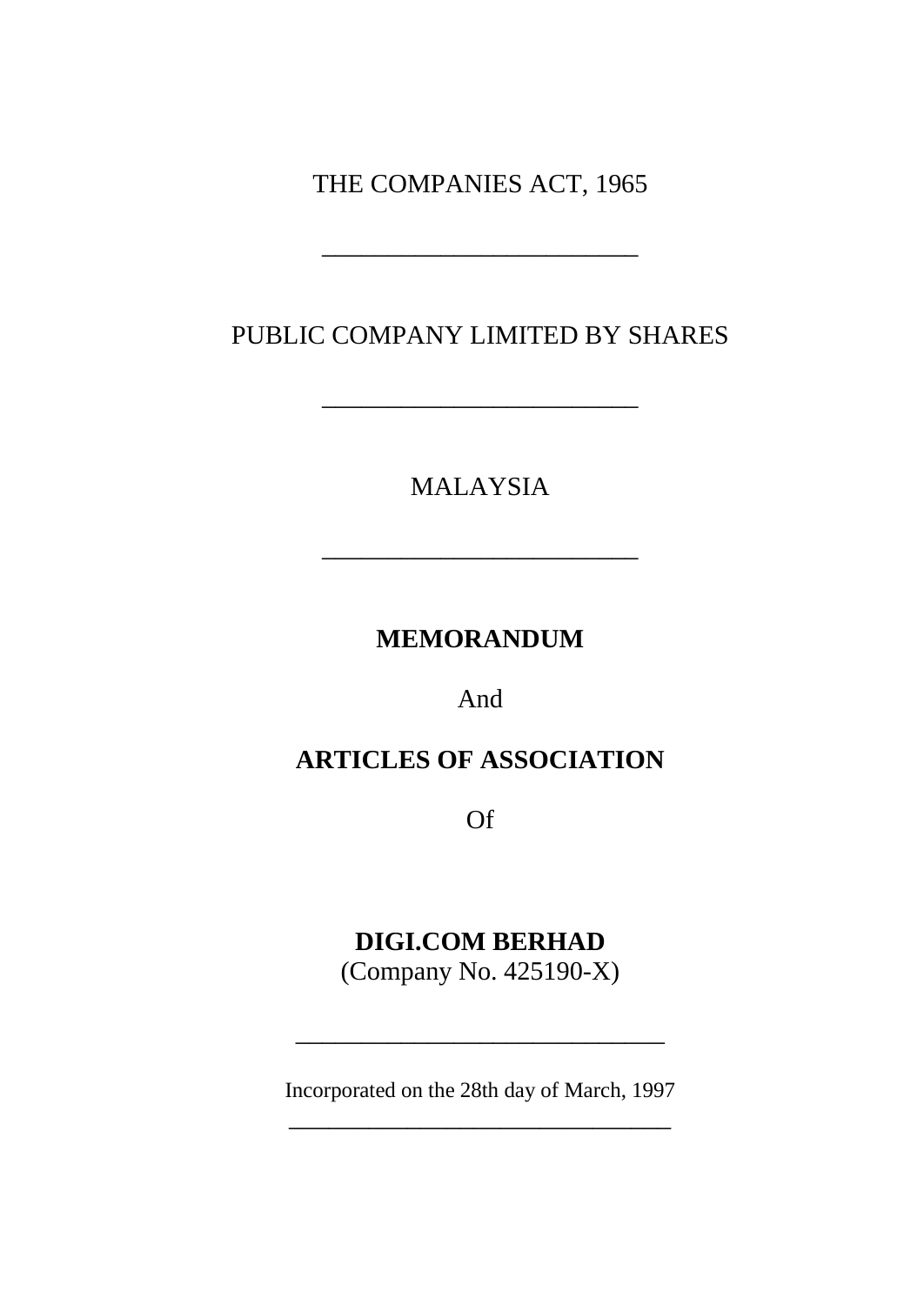#### **THE COMPANIES ACT 1965** \_\_\_\_\_\_\_\_\_\_\_\_\_\_\_\_\_\_\_\_\_\_\_\_\_\_\_\_\_\_\_

## **COMPANY LIMITED BY SHARES** \_\_\_\_\_\_\_\_\_\_\_\_\_\_\_\_\_\_\_\_\_\_\_\_\_\_\_\_\_\_\_

## **MEMORANDUM OF ASSOCIATION**

**OF**

## **DIGI.COM BERHAD** \_\_\_\_\_\_\_\_\_\_\_\_\_\_\_\_\_\_\_\_\_\_\_\_\_\_\_\_\_\_\_

- 1. The name of the Company is DIGI.COM BERHAD.
- 2. The registered office of the Company will be situated in Malaysia.
- 3. The objects for which the Company is established are:-
	- (1) To carry on the business of an investment holding company and for that purpose to promote or form or assist in the promotion of formation of any company or companies subsidiary to this Company or otherwise and to undertake any of the business of a holding company and to acquire and hold for investment shares, stocks, debentures, debentures stock, bonds, obligations and securities issued or guaranteed by any company or private undertaking or any syndicate of persons constituted or carrying on business in Malaysia or elsewhere and debentures, debentures stocks, bonds, obligations and securities issued or guaranteed by any Government, sovereign ruler, commissions, public body or authority supreme, Municipal, Local or otherwise and to acquire any such shares, stocks, debentures, debentures stocks, bonds, obligations or securities by original subscription, tender, purchase, transfer, exchange or otherwise and to exercise and generally to enforce and exercise all rights and powers conferred by or incidental to the ownership thereof and in particular to sell, transfer, exchange or otherwise dispose of the same.
	- (1A) To acquire and to take over the whole of the issued capital in Mutiara Telecommunications Sdn Bhd pursuant to a scheme of reconstruction whereby the Company will issue shares of the Company in exchange for the entire issued and paidup capital in Mutiara Telecommunications Sdn Bhd.
	- (2) To develop and turn to account any land acquired by the company or in which the company is interested, and in particular by laying out and preparing the same for building purposes, constructing, decorating, maintaining, furnishing and fitting up buildings and by planting, paving, draining and improving buildings, and by advancing money to and entering into contracts and arrangements of all kinds with builders, tenants and others, and to sell such buildings either for cash or on instalments basis.
	- (3) To establish or take over and carry on trading business as general merchants, chandlers, suppliers, distributors, contractors, manufacturers, importers, exporters, commission agents, del credere agents, removers, packers, shopkeepers, stockists, stores, storekeepers, factors and manufacturers of and dealers in foreign and local produce, manufactured goods, material and general merchandise.
	- (4) To enter into any contracts in relation to and to erect, construct, maintain, make, operate, own, alter, repair, pull down and restore either alone or jointly with any other companies or persons, works of all descriptions including wharves, docks, piers, railways, tramway, roads, bridges, warehouses, factories, mills, engines, machines, railway carriages and wagons, gas works, electric works, water works, drainage and sewage works and buildings of every description.
	- (5) To carry on the business of garage keepers and suppliers of and dealers in plants, electricity and other motive power to motor and other things.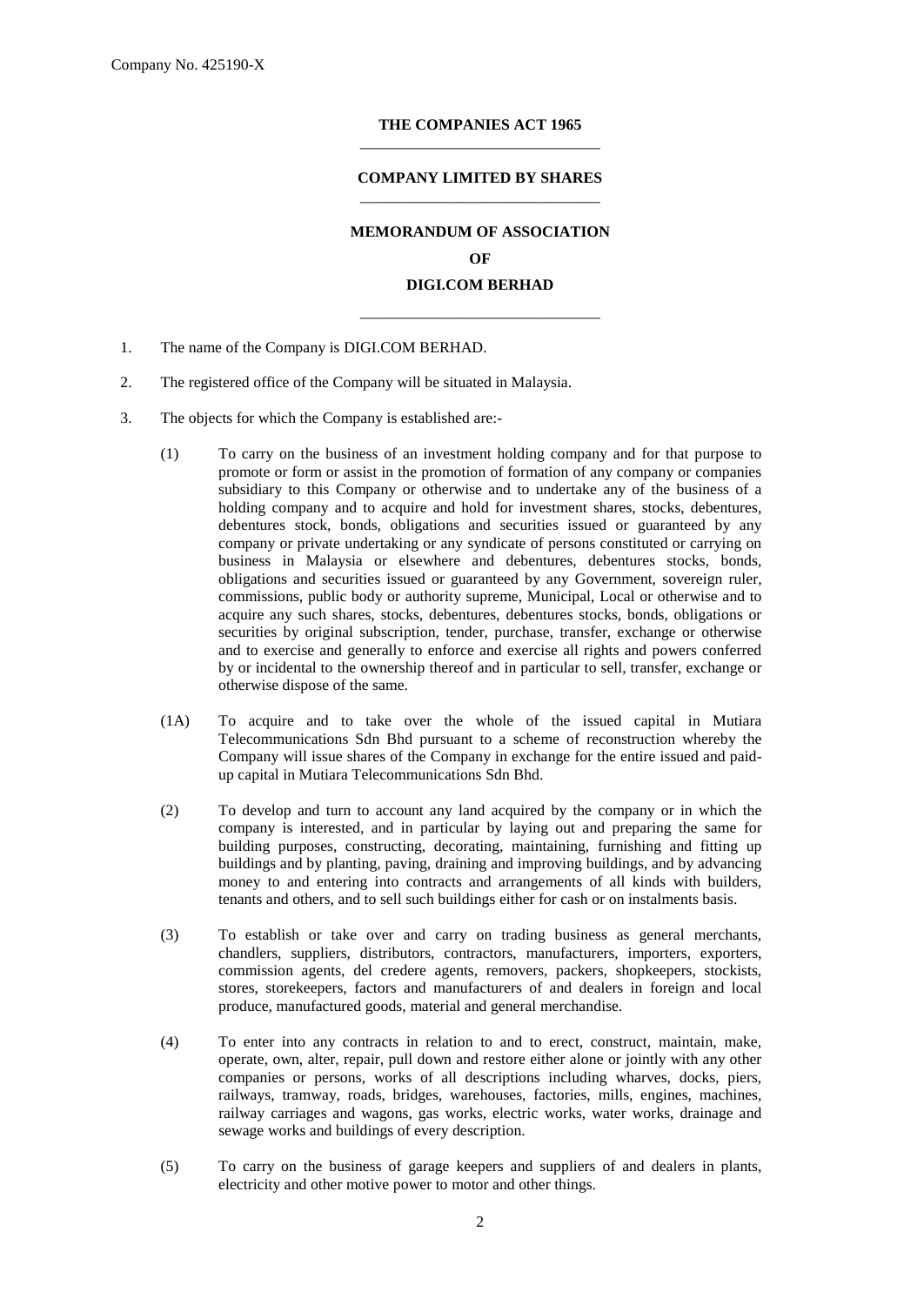- (6) To enter into any contracts in relation to and to erect, construct, maintain, make, operate, own, alter, repair, pull down and restore either alone or jointly with any other companies or persons, works of all descriptions including wharves, docks, piers, railways, tramway, roads, bridges, warehouses, factories, mills, engines, machines, railway carriages and wagons, gas works, electric works, water works, drainage and sewerage works and buildings of every description.
- (7) To hold shares or invest in, and to acquire, lease, promote or sell, and to manage, conduct or undertake the business of management or otherwise howsoever direct the operations of any business, company, corporation, firm of any other whatsoever enterprise, undertaking or venture, and generally to undertake any of the business of a holding, or management company.
- (8) To carry or conduct all or any of the business of builders, carpenters, carriers, contractors, decorators, dredges, prospectors, jobmasters, quarrymen, quarry proprietors, refiners and smelters, victuallers, agents, dealers, exporters and importers, merchants, makers or manufacturers for or in all goods lines matters and things including bricks, furniture, hardware, lime, metals, sands, stone, tiles, timber, terra cotta and all other building requisites, estate house or land agents.
- (9) To alter, construct, equip, operate, and own buildings and erections, mills, offices, vehicles and any other property of all and every description and type and for all purposes.
- (10) To carry on business as exporters, importers, cultivators, winners sawmillers, and manufacturers of and dealers and traders in every description of timber, wood and cane, raw, manufactured or partly manufactured goods and articles of any description made entirely or partly of wood, timber or cane or any combination thereof, products and by-products of any descriptions obtained from wood, timber, cane or other forest or plant matter or thing of any whatsoever description, or resulting from the handling, manufacture, or processing of wood, timber, cane or other forest produce, plant matter or thing including coal, charcoal, paper plastics and other synthetic materials.
- (11) To carry on the business of manufacturers of and dealers in paper of all kinds, and articles made from paper or pulp, and materials used in the manufacture or treatment of paper, including card-boards, railway and other tickets, mill boards, and wall and ceiling papers and to carry on the business of stationers, lithographers and publishers.
- (12) To carry on any whatsoever form of business, trade or undertaking whether as principals, agents, sub-agents or consignee, and to deal in any form of produce, matter or thing.
- (13) To manage, operate and maintain fuel, oil and petrol pumps, stations and retail and wholesale agencies, and garages, service stations, workshops and repair shops.
- (14) To obtain, procure, purchase, take on lease or sublease, exchange or otherwise acquire in any part of the world any concessions, grants, claims, licenses, leases, options, rights or privileges, for any mining objects or purposes or any mines, mining rights or concessions or any metalliferous lands, gravels or rivers, or any lands of whatsoever tenure or title containing or supposed to contain tin, precious stones, gold, silver, land, wolfram, copper, iron, oil, coal, or other valuable products and to explore, work, exercise, develop or otherwise turn to account, deal with or dispose of any such concessions, grants, claims, licenses, leases, mines, lands, options, right or privileges and produce thereof.
- (15) To search for, win, get, work, raise, smelt, calcine, refine, dress, amalgamate, quarry, reduce, wash, crush and prepare for market, manipulate and make merchantable, buy, sell and deal in tin, iron and other metals, minerals and other mineral substances, precious stones and any other produce of any mines or properties, vegetable and other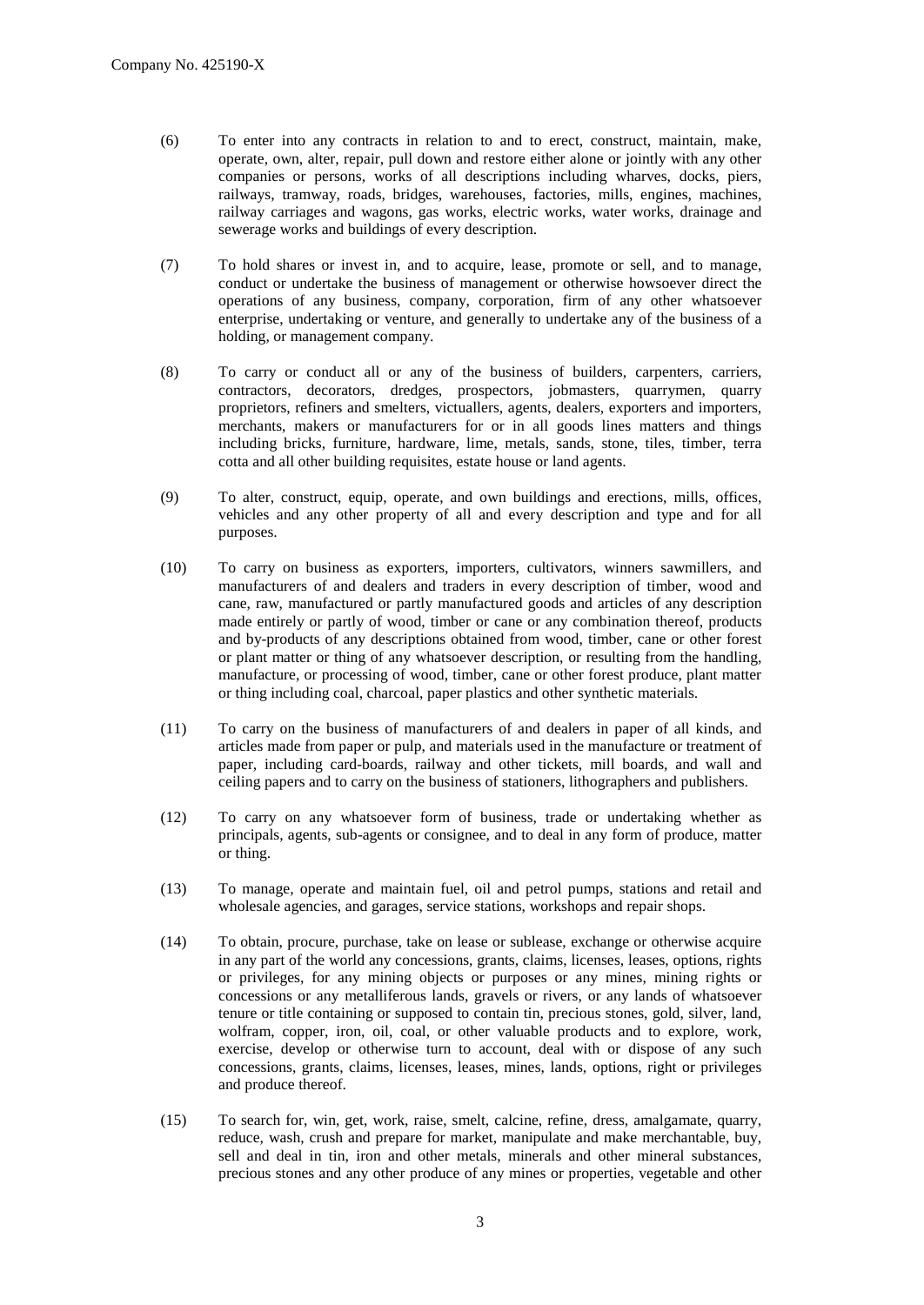produce and material and substances of all kinds, and generally to carry on any metallurgical operations which may seem conducive to any of the Company's objects.

- (16) To construct, maintain, improve, develop, work, control, operate, and manage any waterworks, garages, and petrol, oil, fuel and service stations, gasworks, reservoirs, roads, tramways electric power, heat and light supply works, telephone works, motels, guest house, rest houses, clubs, restaurants, baths, places of worship, places of amusement, pleasure grounds, parks, gardens, reading rooms, stores, shops, dairies, and other works and conveniences which the Company may think directly or indirectly conducive to these objects, and to contribute or otherwise assist or take part in the construction, maintenance, development, working, control and management thereof.
- (17) To carry on business as tourist and travel agents and contractors, and to facilitate tourism and travelling, and to provide for tourists, travellers, holiday-makers and vacationers, and to promote the provision of all whatsoever amenities, conveniences and facilities including passages, tickets, through tickets, circular tickets, sleeping cars and berths, reserved places, and carriage and transport of all kind, including the hire of any form or system of transport.
- (18) To provide hotel and lodging facilities and all other kinds of accommodation, guides, safe deposits, inquiry bureaus, libraries, baggage transport and otherwise generally to provide all whatsoever amenities requirements and services convenient, expedient and necessary for persons touring, travelling, holding, develop, promote, operate, manage, work and control holiday resorts and camps, vacation centres and to arrange, organise and manage, cruises journeys, tours, travels, trips, voyages and expeditions of all kinds, and to promote, organise and manage amusements, carnivals, cinemas, circuses, entertainments, exhibitions, expositions, fairs, festivals, playground, theatres, shows, plays, game competitions, contests, races, sports and recreation of all kinds and to provide and manage all whatsoever arenas, courses, courts, fields, gymnasiums halls, pitches, pools, rings, rinks, stadium, tracks, and places thereof.
- (19) To carry on business as dealers and general merchants, exporters, and importers, general agents, and brokers, and to buy, sell manipulate and deal (both wholesale and retail) in commodities of all kinds which can conveniently be dealt with by the Company in connection with any of its objects and to buy, hire, manufacture, sell, deal and trade in all kinds of merchandise, produce, goods, stores, and to transact any or every description of agency, commission, commercial development, manufacturing, mercantile and financial business.
- (20) To carry on the business of planter, farmers, and cultivators of and dealers in rubber, oil palm, coconut, gutta percha, jelutong, latex, bearing plants, rice, wheat, oats, cereals and grains of all kinds, sugar, tea, bananas, coffee, cocoa, spices, pepper, cinchona, cinnamon tobacco, gambier, oil palms, cotton, flax, fruit trees, potatoes, root crops, mulberry and other trees for the production of silk, and all kinds of trees and plants.
- (21) To carry on business as farmers, dairy and poultry farmers and merchants, gaziers, cultivators, storekeepers, printers, newspapers proprietors, cattle breeders, stockmen, provision preservers, exporters and importers, brokers and to transact any and every description of agency, commission, commercial manufacturing, mercantile and financial business.
- (22) To manufacture, buy, sell, exchange and in any other whatsoever manner deal with, utilise or turn to account any matter, substance or thing including (but without prejudice to the generality of the foregoing) bone, copra, fertiliser, guano, manure, and all agricultural and farm produce.
- (23) To purchase, take on lease, hire or otherwise acquire, build, construct, erect, equip, maintain, repair, adapt, pull down, demolish, reconstruct, make and manufacture factories, buildings, offices, mills, machinery engines, plant, tools, implements, carts, vehicles, rolling stock, live and dead stocks, stores, appliances, effects and other works, things and property of any kind.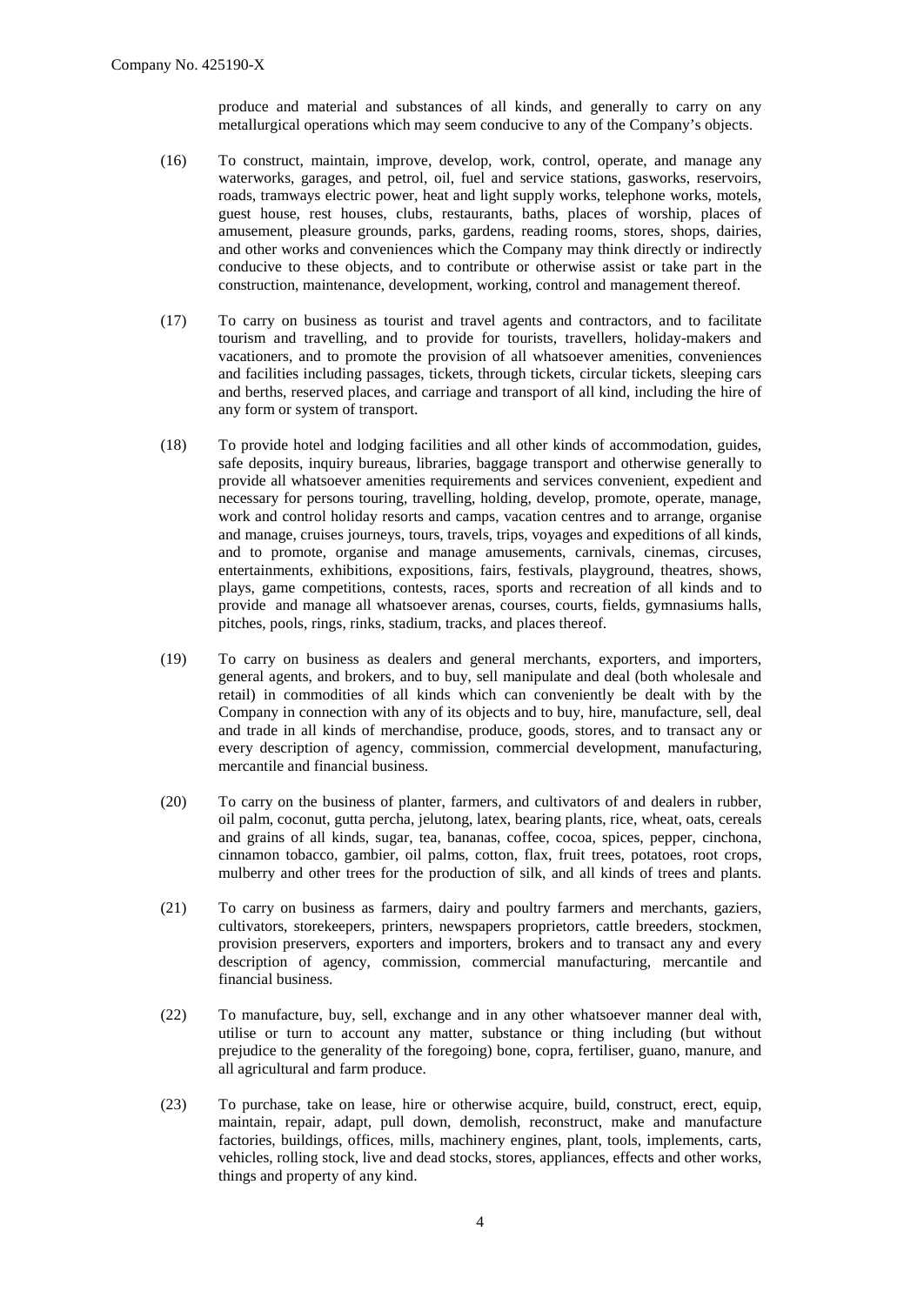- (24) To purchase, hire, sell, deal in, construct, equip, maintain, improve, repair, and use motor-cars, motor-lorries, motor-cycles, steam cars, steam wagons, tractors, air-ships, bicycles, carts, carriages, ropeways, cableways, high lead lines, cranes, and all other forms of craft, machine of vehicle, animals or material, either terrestrially, subterraneously, or aerially and all tools and parts thereof and all other things proper to be used in connection therewith.
- (25) To carry on all or any of the business of barge owners, lightermen, stevedores, forwarding agents, and any other form of transport business, ice merchants, refrigerating-storekeeper, warehousemen, wharfingers and general traders .
- (26) To carry on the business of chemists, druggists, drysalters, oil and colourmen and importers, exporters and manufacturers of and dealers in all pharmaceutical, medicinal, chemical, industrial, and other preparations, articles and compounds, cements, oils, paints, pigments, and varnishes, drug, dye-ware paint and colour grinders, makers of and dealers in proprietory articles of all kinds and of electrical, chemical, photographical, surgical and scientific apparatus and materials and to buy, sell, manufacture, refine, manipulate, and deal in all substances, apparatus, and things capable of being used in any such business as aforesaid or in any way in connection therewith.
- (27) To apply for purchase or otherwise acquire, use, assign, sell and generally deal in patents, patent-rights, trade-marks, designs, or other exclusive or non-exclusive or limited rights or privileges and to use, develop, grant licenses, and otherwise tum to account the same or any interests thereunder and at pleasure to dispose of the same in any way.
- (28) To purchase, hire or otherwise acquire any photographic and other apparatus in connection with cinematograph shows, amusement parks, exhibition and all kinds of entertainment business.
- (29) To aid, finance, subsidise or assist any company, corporation, association, firm or individual with capital, credit, means and resources of engaging in or carrying on any business or transaction which this company is authorised to carry on or be engaged in or any business or transaction capable of being conducted so as directly or indirectly to benefit this company and in particular for the import, export, purchase, sales, lease, letting, dealing in, hiring and letting on hire, under hire-purchase agreements or otherwise of any motor cars or vehicles or any of other articles, goods, wares, merchandises, or things and for the acquisition of taking on leases or hiring of land, buildings, offices, or premises or the prosecution of any works, undertakings, projects or enterprises connected with any of the said businesses or capable of being taken or carried on so as directly or indirectly to benefit this Company.
- (30) To invest the capital of the Company and make advances on all description of motor vehicles and other goods, wares and merchandise whether on mortgage or bill of sale or assignment and whether subject to hire-purchase agreements or otherwise and to seize, retake, sell, dispose of or repurchase the same and generally to finance the carrying on of the hire-purchase business in all its branches.
- (31) To transact business as financiers, promoters and financial and monetary agents in any part of the world and for such purposes to establish agencies, and to appoint financial and managing agents and attorneys and to produce the Company to be registered or recognised.
- (32) To receive money on deposit or to borrow or raise money with or without security, or to secure ille payment or repayment of money or the satisfaction, observance or performance of any obligation or liability undertaken or incurred by the Company in such manner as the Company thinks fit and in particular by mortgage or charge upon the undertaking or any part of the undertaking of the Company or upon all or any assets of the Company or by the creation and issue· of debentures or debenture stock (perpetual or terminable) charged as aforesaid or constituting or supported by a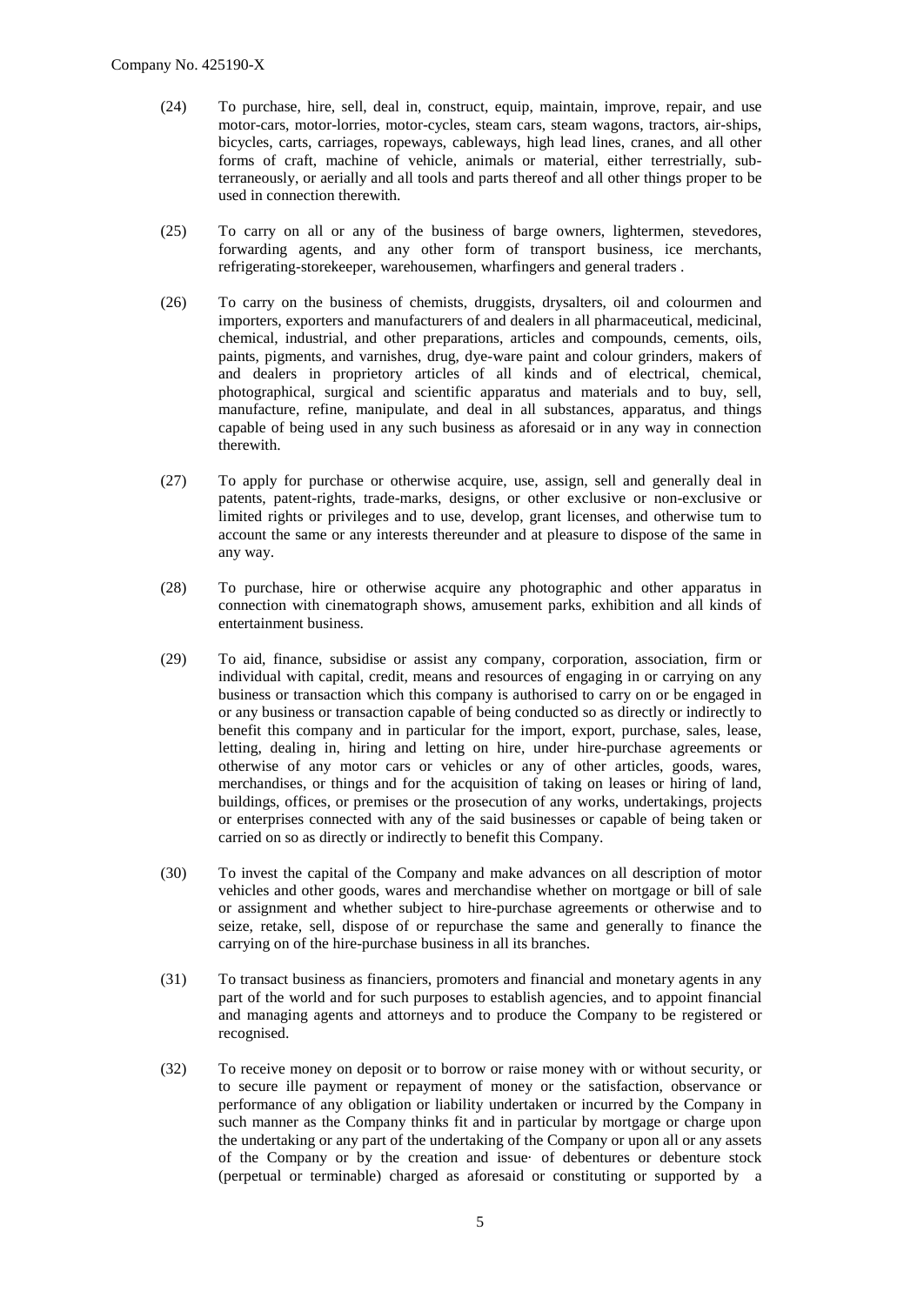floating charge upon present and future property including uncalled and called unpaid capital.

- (33) To lend and advance money or give credit to such person or companies and on such terms as may seem expedient, and in particular to customers, companies, corporation, firms and others having dealings with the Company, and to give guarantees or become surety and give security for any such persons or companies.
- (34) Subject to the provisions of any laws in force to buy and sell foreign currency and exchange and to accept money for remittance to all countries and accept deposit of money on loan at interest or without interest.
- (35) To carry on business as capitalists, financiers' concessionaries, miners and merchants and to guarantee or become liable for the payment of money or for the performance of any obligation and to undertake and carry on and execute all kinds of financial, mining, commercial, trading and other operations and to carry on any other business which may seem to be capable of being carried on in connection with any of these objects or be calculated directly or indirectly to enhance the value of or facilitate the realisation of or render profitable any of the Company's property or rights.
- (36) To advance, deposit, or lend money and property, to or with such persons and on such terms as may seem expedient and to discount, buy, sell bills, notes, warrants, coupons and other negotiable or transferable documents.
- (37) To transact and carry on all kinds of agency business and in particular to collect rents and debts and to negotiate loans to issue shares, stocks, debenture stocks.
- (38) To administer trust estate, and the estates of deceased, bankrupt or insolvent persons or the property of companies in liquidation or any other estates liquidation and to undertake the office of trustee, executor, administrator, assignee, inspector, custodian, guardian, treasurer, or any similar office, and to perform and discharge the duties of any such office for commission, or other remuneration, or otherwise.
- (39) To appoint any persons (whether incorporated or not) to accept and hold in trust for the company any property belonging to the company, or in which it is interested and for any other purposes and to execute and do all such deeds and things as may be requisite in relation to any such trustee or trustees.
- (40) To promote or assist in the promotion of any company for the purpose of acquiring the undertaking of all or any of the property and undertaking or any of the liabilities of this Company, or of undertaking any business or operations which may seem directly or indirectly likely to assist or benefit this Company, or to enhance the value of any property or business of this Company, or for any other purpose which may seem directly or indirectly calculated to benefit this Company, and to place or guarantee the placing of, underwrite, subscribe for, or otherwise acquire all or any part of the shares debentures or debenture stock or securities of any such company and to subsidise or otherwise assist any such company.
- (41) To purchase or otherwise acquire and undertake the whole or any part of the business, goodwill, assets and liabilities of any person, firm, or company carrying oil or proposing to carry on any business which the Company is authorised to carry on or engage in or possessed or property suitable for the purpose of or that may be conducive to the interest of this Company and in particular so that the consideration may be wholly or partly satisfied by the allotment of shares, debentures, debenture stock or securities of the Company.
- (42) To amalgamate, enter into partnership or any arrangement for sharing profits, union of interests, co-operation, joint venture, reciprocal concession, mutual assistance or otherwise with any person, firm or company, carrying on or engaged in or about to carry on or engage in any business or transaction which this Company is authorised to carry on or be engaged in or any business or transaction capable of being conducted so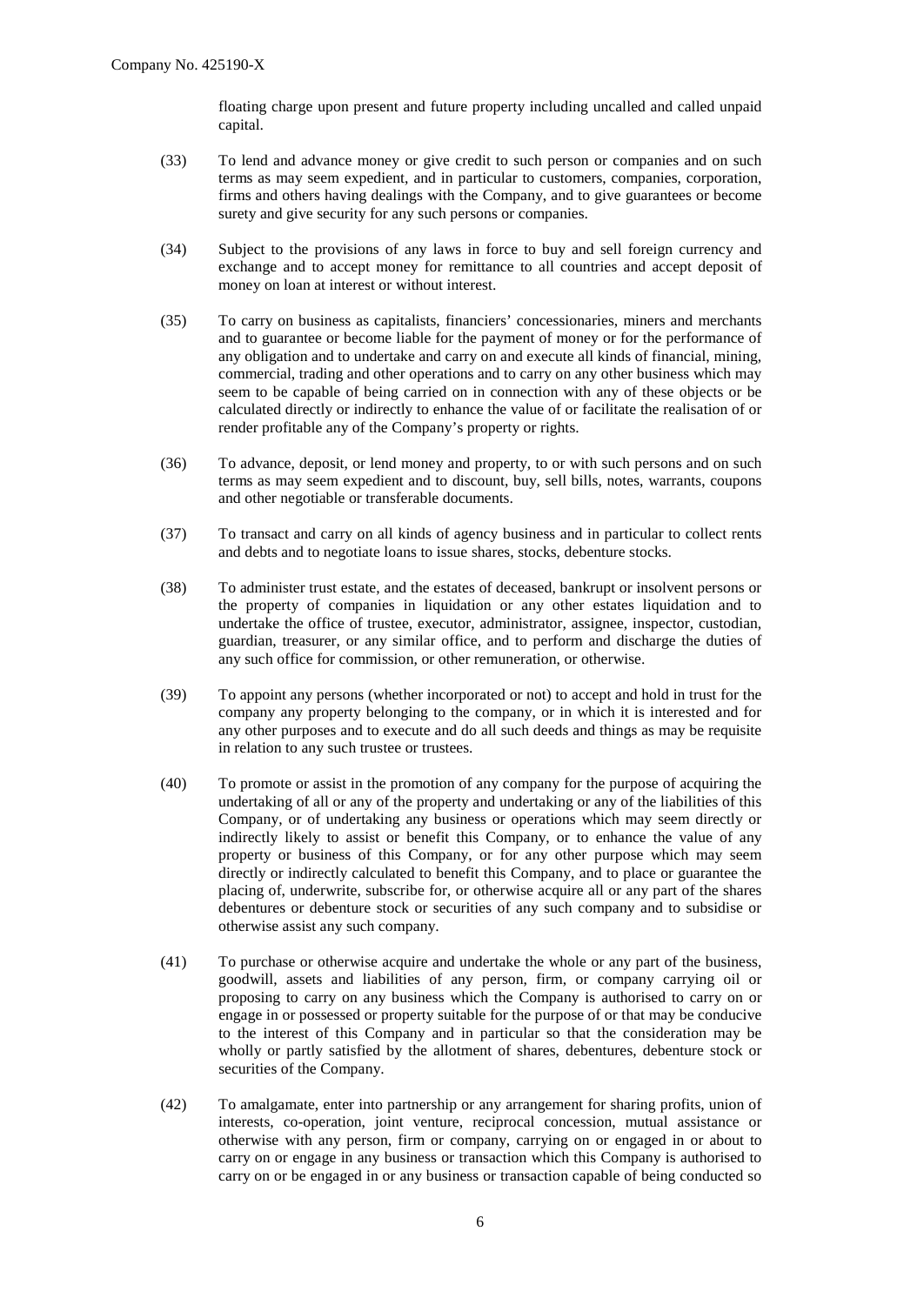as directly or indirectly to benefit this Company and to acquire in any manner whatsoever shares and securities of any such company.

- (43) To subscribe for, take, underwrite, purchase, or otherwise acquire and hold shares, debentures, debenture stock or other interest in or securities of any other company having objects altogether or in part similar to those of this Company, or carrying on any business capable of being conducted so as directly or indirectly to benefit this Company.
- (44) To purchase, acquire, hold, sell shares, stocks, debentures, debenture stocks, bonds, obligations, and securities issued or guaranteed by any company constituted or carrying on business in any part of the world, and debentures, debenture stocks, bonds, obligations and securities issued or guaranteed by any government, sovereign ruler, commissioners, public body of authority supreme, municipal, local or otherwise, whether at home or abroad.
- (45) To invest with the moneys of the Company not immediately required upon such securities and in such manner as may from time to time be determined.
- (46) To sell, improve, manage, develop, lease, mortgage, dispose of, exchange, turn to account or otherwise deal with all or any part of the property and rights of the Company.
- (47) To sell or dispose of all or any of the undertaking and assets of the Company for such consideration as the Company may think fit, and in particular for shares, debentures, debenture stock or securities of any company having objects altogether or in part similar to those of this Company.
- (48) To distribute any property of the Company whether upon a division of profits or a distribution of assets, among the members in specie or otherwise.
- (49) To enter into any arrangement with any governments or authorities, municipal, local or otherwise, that may seem conducive to the Company's objects, or any of them, and to obtain from any such governments or authority any rights, privileges and concessions which the Company may think it desirable to obtain, and to carry out, exercise and comply with any such arrangements, rights privileges and concessions.
- (50) To carry on any other business whether similar to the foregoing or not which may seem to the Company capable of being conveniently carried on in connection with any of the objects of the Company or calculated directly or indirectly to enhance the value of or render profitable any of the Company's property or rights.
- (51) To draw, make, accept, endorse, discount, execute, and issue promissory note, bills of exchange, bills of lading, warrants, debentures, and other negotiable or transferable instruments.
- (52) To guarantee, grant indemnities in respect of, support or secure, whether by personal covenant or by mortgaging or charging all or any part of the undertaking, property and assets (present or future) and uncalled capital of the Company, or by both such methods, the performance of the contracts or obligations and the repayment or payment of the principal and premium of and interests and dividends on any securities or obligations of any person or persons or any company, whether or not having objects or engaged or intending to engage in business similar to those of the Company, including (without limitations) any company which is for the time being associated or allied with the Company in business or which is the holding company or a subsidiary of the Company (as defined in Section 5 of the Companies Act, 1965) or an associated company.
- (53) To remunerate any person or company for services rendered or to be rendered in placing or assisting to place or guaranteeing the placing of any of the shares in or debentures, debenture stock or other securities of the Company or in or about the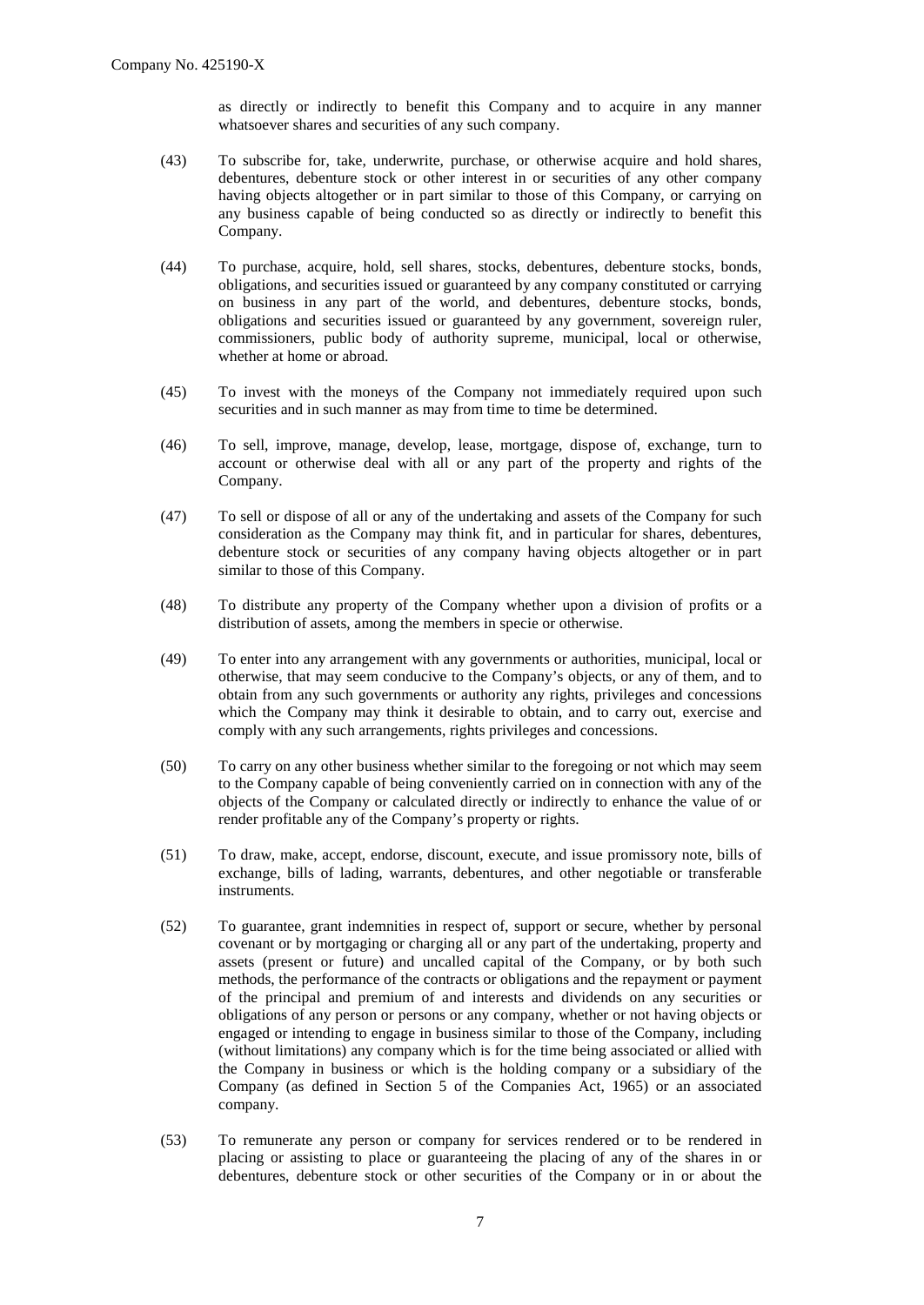promotion formation, or business of the Company, or of any other company promoted wholly or in part by this Company.

- (54) To establish or aid in the establishment to contribute to and to support or guarantee funds, trusts, insurance or pension schemes and to make payment of gratuities and to make or enter into any other whatsoever arrangement calculated or likely to benefit any person or persons who are or have any time been employed by the Company or its predecessors in business and the dependants or relatives of such person or persons.
- (55) To establish and/or support or to aid in the establishment and/or support of and to make donations or subscription to or to subsidise any whatsoever association, fund, institution, place of worship, school, society or any other body.
- (56) To make contributions and donations and in any other manner to give aid assistance and help to any person, firm, company, association, society or other body or party for any whatsoever object or purpose.

And it is hereby declared that the word "company" in this clause except where used in reference to this Company, shall be deemed to include any partnership or other body of persons whether incorporated or unincorporated, and whether domiciled in Malaysia or elsewhere, and further that the objects specified in each paragraph of this clause shall be regarded as independent objects and accordingly shall, except where otherwise expressed in any paragraph, be in no wise limited or restricted by reference to, or inference from the terms of any other paragraph or the name of the Company but may be carried out in as full and ample a manner and construed just as wide a sense as if the said paragraph defined the objects of a separate distinct and independent company.

- 4. The liability of the members is limited.
- 5. The capital of the Company is Ringgit Malaysia One Billion (RM1,000,000,000/=) only divided into 1,000,000,000 ordinary shares of RM1.00 each. The shares in the original or any increased capital may be divided into several classes and there may be attached thereto respectively any preferential, deferred or other special rights, privileges, conditions or restrictions as to dividends, capital, voting or otherwise.
- 6. Subject always to the respective rights, terms and conditions mentioned in Clause 5 hereof the Company shall have power to increase or reduce the capital, to consolidate or sub-divide the shares into shares of larger or smaller amounts and to issue all or any part of the original or any additional capital as fully paid or partly paid shares, and with any special or preferential rights or privileges, or subject to any special terms or conditions and either with or without any special designation, and also from time to time to alter, modify, commute, abrogate or deal with any such rights, privileges, terms, conditions or designations in accordance with the regulations for the time being of the Company.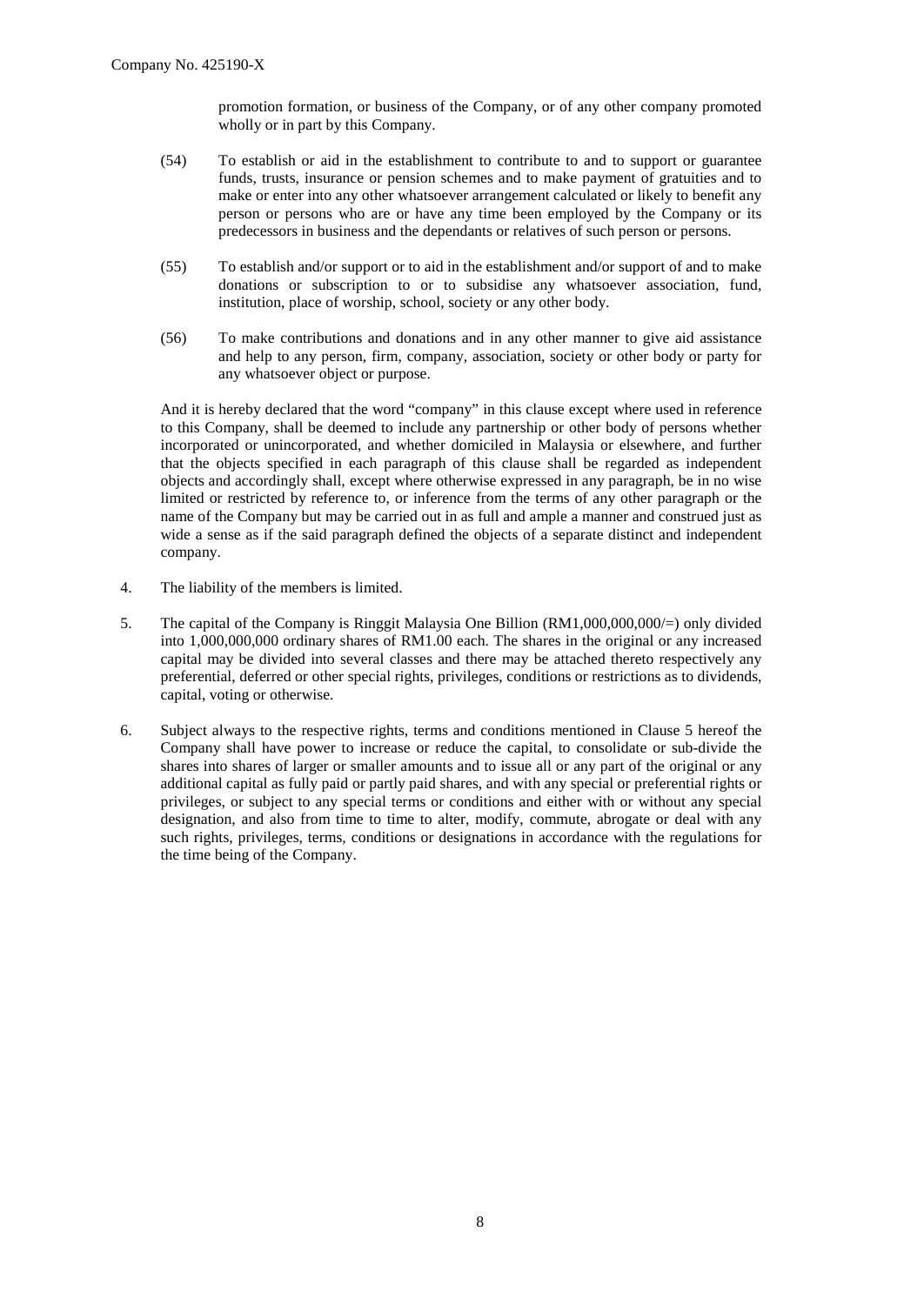We, the several persons whose names and addresses are subscribed, are desirous of being formed into a company in pursuance of this Memorandum of Association, and we respectively agree to take the number of shares in the capital of the Company set opposite our respective names.

| Names, Addresses & Description of Subscribers                                                                              |                           | Number of Shares taken<br>by each Subscriber |
|----------------------------------------------------------------------------------------------------------------------------|---------------------------|----------------------------------------------|
| <b>HO MENG</b><br>NRIC NO: 591023-10-5727 or 5776912 (B)<br>The Forum<br>$45 - 5 - 14$<br>Jalan Inai<br>55100 Kuala Lumpur | General Manager - Finance | One $(1)$                                    |
| AHMAD SUHAIMI BIN HAMZAH<br>NRIC NO: 681103-08-6131 or A1153034 (B)<br>No 5 Jalan 3<br>Ampang Jaya<br>68000 Ampang         | <b>Accounts Officer</b>   | One $(1)$                                    |
| Total number of shares taken                                                                                               |                           | Two $(2)$                                    |

Dated this 26th day of March, 1997

Witness to the above signatures:-

SU SWEE HONG (MAICSA NO: 0776729) [NRIC NO: 580809-08-5824 or 5576739 (B)] Level 17 Menara Shahzan Insas 30 Jalan Sultan Ismail 50250 Kuala Lumpur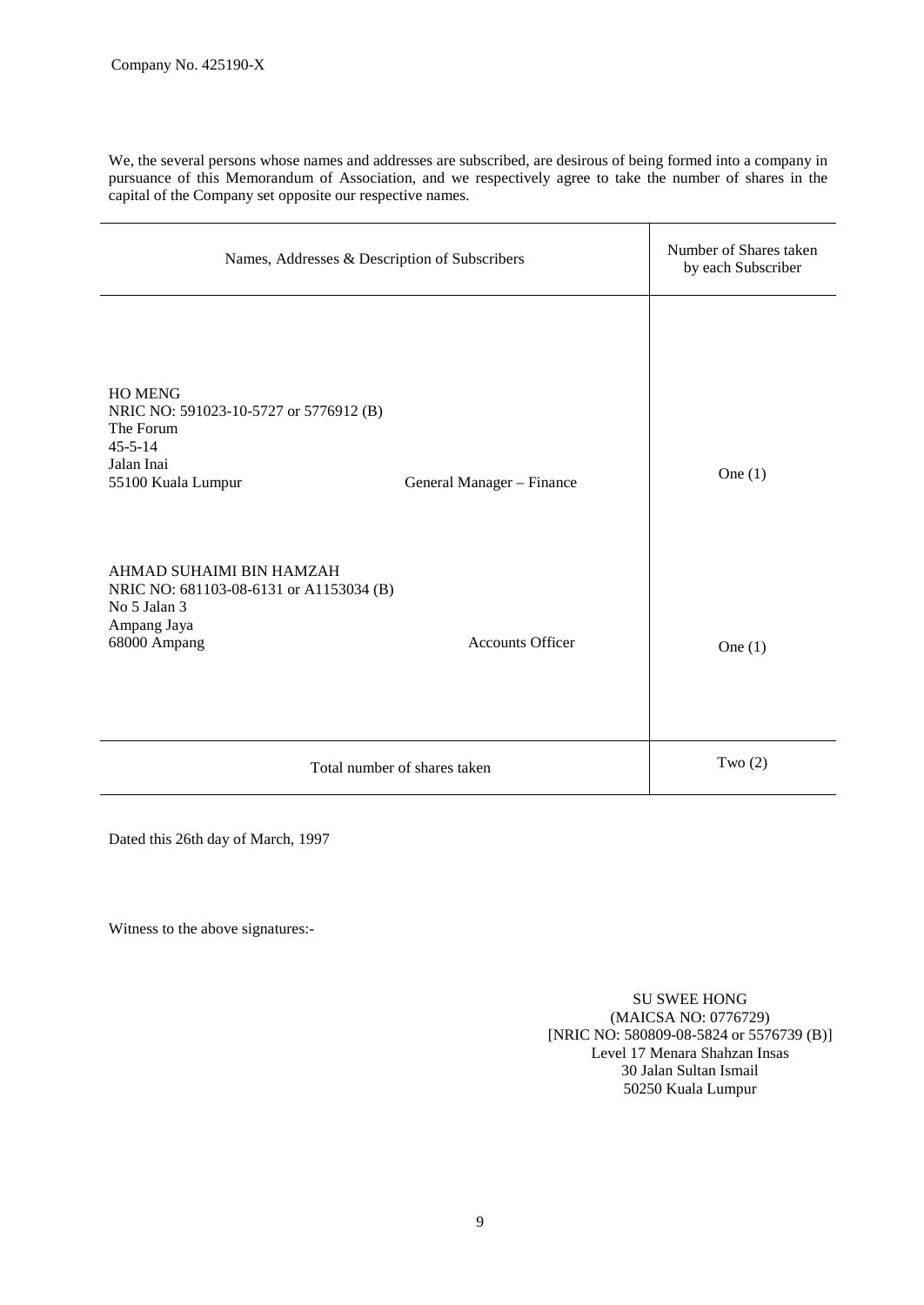## **THE COMPANIES ACT 1965** \_\_\_\_\_\_\_\_\_\_\_\_\_\_\_\_\_\_\_\_\_\_\_\_\_\_\_\_\_\_\_

## **COMPANY LIMITED BY SHARES** \_\_\_\_\_\_\_\_\_\_\_\_\_\_\_\_\_\_\_\_\_\_\_\_\_\_\_\_\_\_\_

## **ARTICLES OF ASSOCIATION**

#### **OF**

## **DIGI.COM BERHAD** \_\_\_\_\_\_\_\_\_\_\_\_\_\_\_\_\_\_\_\_\_\_\_\_\_\_\_\_\_\_\_

## **THE COMPANIES ACT 2016**

1. The Third Schedule of the Companies Act 2016 shall not apply to the Company, except so far as the same are repeated or contained in these Articles. (Amended by Special Resolution on 9

## **INTERPRETATION**

May 2017)

2. In these Articles the words standing in the first column of the table next hereinafter contained shall bear the meanings set opposite to them respectively in the second column thereof, if not inconsistent with the subject or context – Interpretation clause

| <b>WORDS</b>          | <b>MEANINGS</b>                                                                                                                                                                          |                                                        |
|-----------------------|------------------------------------------------------------------------------------------------------------------------------------------------------------------------------------------|--------------------------------------------------------|
| The Act               | The Companies Act 2016 or any statutory modification, amendment or re-<br>(Amended by<br>Special<br>enactment thereof.<br>Resolution on 9                                                |                                                        |
| <b>These Articles</b> | May 2017)<br>These Articles of Association as originally framed or as altered from time<br>to time by special resolution.                                                                |                                                        |
| The Company           | Digi.Com Berhad.                                                                                                                                                                         |                                                        |
| The Directors         | The Directors for the time being of the Company.                                                                                                                                         |                                                        |
| The Office            | The registered office for the time being of the Company.                                                                                                                                 |                                                        |
| The Secretary         | Any person or persons appointed to perform the duties of secretary of the<br>Company and shall include any person or persons entitled to perform the<br>duties of secretary temporarily. |                                                        |
| The Register          | The register of members to be kept pursuant to the Act.                                                                                                                                  |                                                        |
| The Seal              | The Common Seal of the Company or in appropriate case the official seal<br>or duplicate Common Seal.                                                                                     |                                                        |
| The Stock<br>Exchange | Bursa Malaysia Securities Berhad or such other names by which it may be<br>known from time to time.                                                                                      |                                                        |
| Market day            | Any day between Mondays and Fridays which is not a market holiday of<br>the Stock Exchange or public holiday.                                                                            | (Amended by<br>Special<br>Resolution on 9<br>May 2017) |
| Month                 | Calendar month.                                                                                                                                                                          |                                                        |
| Year                  | Calendar year.                                                                                                                                                                           |                                                        |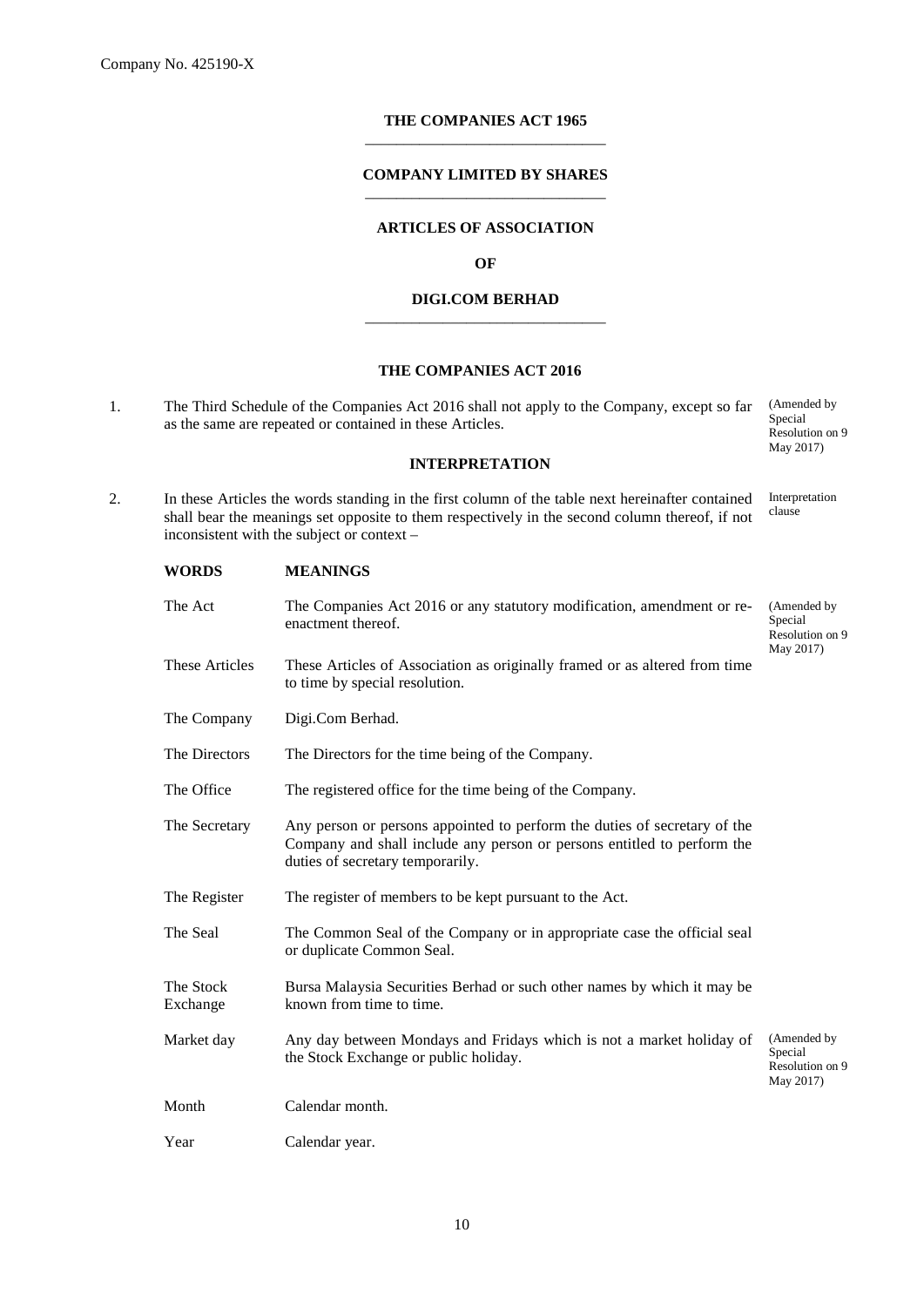| Central<br>Depositories<br>Act  | Securities Industry (Central Depositories) Act, 1991 as amended from time<br>to time and includes any re-enactment thereof.                                                                                                                         |                                                         |
|---------------------------------|-----------------------------------------------------------------------------------------------------------------------------------------------------------------------------------------------------------------------------------------------------|---------------------------------------------------------|
| Depository                      | Bursa Malaysia Depository Sdn Bhd or such other names by which it may<br>be known from time to time.                                                                                                                                                |                                                         |
| Depositor                       | A holder of a Securities Account.                                                                                                                                                                                                                   |                                                         |
| Deposited<br>Security           | Shall have the meaning given in Section 2 of the Securities Industry<br>(Central Depositories) Act 1991.                                                                                                                                            |                                                         |
| Exempt<br>Authorised<br>Nominee | An authorised nominee defined under the Central Depositories Act which<br>is exempted from compliance with the provisions of subsection 25A(l) of<br>Central Depositories Act.                                                                      |                                                         |
| Members                         | Any person for the time being holding one or more shares in the Company<br>and whose names appear in the Register of Members (except Bursa<br>Malaysia Depository Sdn Bhd), including Depositors whose names appear<br>on the Record of Depositors. | (Amended by<br>Special<br>Resolution on 9<br>May 2017)  |
| Record of<br>Depositors         | A record provided by the Depository to the Company under chapter 24.0<br>of the Rules.                                                                                                                                                              |                                                         |
| Rules                           | The Rules of the Depository for the time being in force and as amended<br>from time to time.                                                                                                                                                        |                                                         |
| Share Issuance<br>Scheme        | Means a scheme involving a new issuance of shares to the employees.                                                                                                                                                                                 |                                                         |
| Securities<br>Account           | An account established by the Depository for a Depositor for the recording<br>of deposit or withdrawal of securities and for dealing in such securities by<br>the Depositor.                                                                        |                                                         |
| Authorised<br>Nominee           | A person who is authorised to act as specified under the Rules.                                                                                                                                                                                     |                                                         |
| Listing<br>Requirements         | The Main Market Listing Requirements of Stock Exchange including any<br>amendments to the Listing Requirements that may be made from time to<br>time.                                                                                               | (Amended by<br>Special<br>Resolution on 9<br>May 2017)  |
| Major<br>Shareholder            | Major shareholder as defined in the Listing Requirements or any<br>modification, amendment or re-enactment thereof for the time being in<br>force.                                                                                                  | (Amended by<br>Special<br>Resolution on 9<br>May 2017)  |
| <b>Chief Executive</b>          | The principal executive officer of the Company for the time being, by<br>whatever name called, and whether or not he is a Director.                                                                                                                 | (Amended by<br>Special<br>Resolution on 9<br>May 2017)  |
| Share                           | Issued share capital of a corporation and includes stock except where a<br>distinction between stock and share is expressed or implied.                                                                                                             | (Amended by<br>Special<br>Resolution on 9<br>May 2017)  |
| indemnify                       | Includes relieve or excuse from liability, whether before or after the<br>liability arises, and "indemnity" has a corresponding meaning.                                                                                                            | (Amended by)<br>Special<br>Resolution on 9<br>May 2017) |
| electronic<br>address           | Any address or number used for the purpose of sending or receiving<br>documents or information by electronic means.                                                                                                                                 | (Amended by<br>Special<br>Resolution on 9<br>May 2017)  |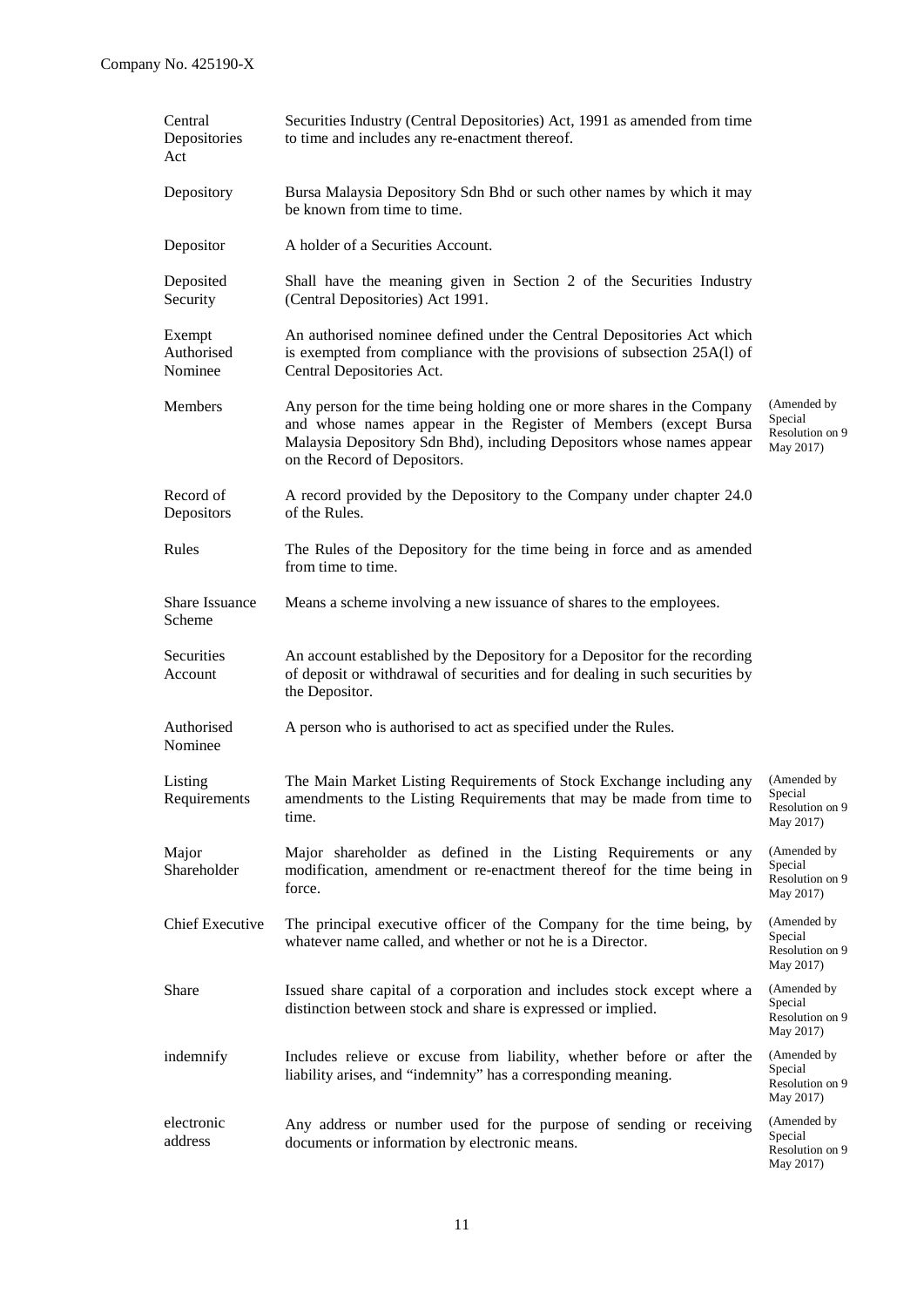| electronic<br>communication | A document or information is sent or supplied by electronic<br>communication if it is sent initially, and received at its destination by<br>means of electronic equipment for the processing (which expression<br>includes digital compression) or storage of data, and entirely transmitted,<br>conveyed and received by wire, by radio, by optical means or by other<br>electromagnetic means. | (Amended by<br>Special<br>Resolution on 9<br>May 2017) |
|-----------------------------|--------------------------------------------------------------------------------------------------------------------------------------------------------------------------------------------------------------------------------------------------------------------------------------------------------------------------------------------------------------------------------------------------|--------------------------------------------------------|
| electronic form             | Document or information sent or supplied in electronic form are those sent<br>by "electronic communication" or by any other means while in an<br>electronic form whereby a recipient of such document or information<br>would be able to retain a copy.                                                                                                                                          | (Amended by<br>Special<br>Resolution on 9<br>May 2017) |
| effect insurance            | Includes pay, whether directly or indirectly, the costs of the insurance.                                                                                                                                                                                                                                                                                                                        | (Amended by<br>Special<br>Resolution on 9              |

Writing shall include printing and lithography and any other mode or modes of representing or reproducing words, symbols or other information which may be displayed in a visible form, whether in a physical document or in an electronic communication or form or otherwise howsoever;

Words importing the singular number only shall include the plural number, and vice versa;

Words importing the masculine gender only shall include the feminine gender; and

Words importing persons shall include corporations.

Subject as aforesaid, words or expressions contained in these Articles shall be interpreted in accordance with the provisions of the Interpretation Acts, 1948 and 1967 of Malaysia, as amended from time to time and any re-enactment thereof.

#### **SHARES**

- 3. The share in the original or any increased capital may be divided into several classes, and there may be attached thereto respectively any preferential rights to distribution of capital or income deferred or other special rights, privileges, conditions and restrictions as to dividends, capital, voting or otherwise.
- 4. Subject always to the provisions of the Act and Article 49 hereof, the shares of the Company shall be under the control of the Directors who may allot or otherwise dispose of the same to such persons and on such terms and conditions with such preferred deferred or other special, limited or conditional voting rights or such restrictions whether in regard to dividend voting or return of share capital and at such time or times as the Directors may think fit PROVIDED HOWEVER that shares shall not be issued to transfer a controlling interest in the Company without the prior approval of shareholders in general meeting.
- 5. Article 4 shall be subject to the following restrictions, that is to say:-
	- (a) No Director shall participate in a Share Issuance Scheme unless the shareholders in general meeting have approved of the specific allotment to be made to such Director.
	- (b) In the case of shares other than ordinary shares, no special rights shall be attached until the same have been expressed in these Articles and in the resolution creating the same.
- 6. The Company shall have power to issue preference shares carrying a right to redemption out of profits or liable to be redeemed at the option of the Company or to issue preference capital ranking equally with or in priority to preference shares already issued and the Directors may, subject to the provisions of the Act, redeem such shares on such terms and in such manner as they may think fit.

(Amended by Special Resolution on 9 May 2017)

May 2017)

(Amended by Special Resolution on 9 May 2017)

(Amended by Special Resolution on 9 May 2017)

Allotment of Shares (Amended by Special Resolution on 9 May 2017)

Preferences shares (Amended by Special Resolution on 9 May 2017)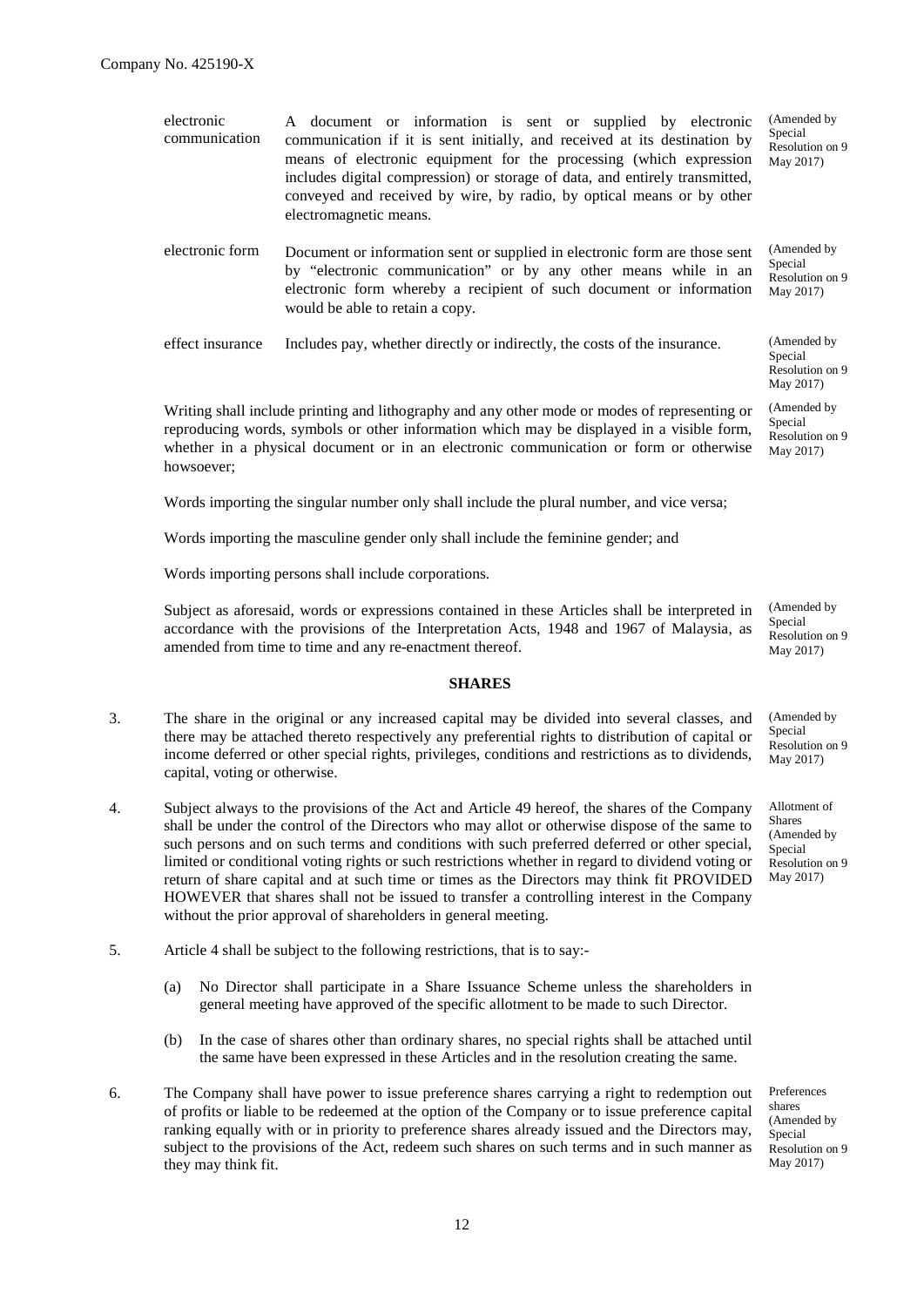- 7. Preference shareholders shall have the same rights as ordinary shareholders as regards receiving notices, reports and audited financial statements and attending general meetings of the Company. Preference shareholders shall also have the right to vote at any meeting convened for the purpose of reducing the capital or winding up or during the winding up of the Company or disposing of the whole of the Company's property, business and undertaking or where the proposition to be submitted to the meeting directly affects their rights and privileges, or when the dividend on the preference shares is in arrears for more than six (6) months.
- 8. The Company (or the Directors on behalf of the Company) may pay to any person a commission in consideration of his subscribing or agreeing to subscribe, whether absolutely or conditionally, or procuring or agreeing to procure subscriptions, whether absolute or conditional, for any shares in the Company; Provided that such commission shall not exceed ten per cent of the price at which such shares are issued, or an amount equivalent to such percentage; and the requirements of the Act shall be observed. Any such commission may be satisfied in fully paid shares of the Company, in which case the provisions of the Act shall be duly complied with.
- 9. Where any shares are issued for the purpose of raising money to defray the expenses of the construction of any works or buildings or the provision of any plant which cannot be made profitable for a lengthened period, the Company may pay interest on so much of such share capital as is for the time being paid up for the period and subject to the conditions and restrictions mentioned in the Act, and may charge the same to capital as part of the cost of construction of any works or buildings or the provision of any plant.
- 10. If two or more persons are registered as joint holders of any share, any one of such persons may give effectual receipts for any dividends or other moneys payable in respect of such share.
- 11. No person shall be recognised by the Company as holding any share upon any trust, and the Company shall not be bound by or required to recognise any equitable, contingent, future or partial interest in any share or any right whatsoever in respect of any share other than an absolute right to the entirety thereof in the registered holder, except as by these Articles otherwise expressly provided or as by Act required or pursuant to any Order of Court or the Central Depositories Act and the Rules.
- 12. Subject to the provisions of the Act, the Central Depositories Act and the Rules, the Company shall allot and/or issue shares, despatch notices of allotment to the successful allottees and make an application for the quotation of such shares within such period as may be prescribed or allowed by the Stock Exchange. The registrar of the Company shall only issue jumbo certificates in respect of shares in favour of Bursa Malaysia Depository Nominees Sdn Bhd as he may be directed by the Securities Commission pending the crediting of shares into the Securities Account of the person entitled to such shares or as may be prescribed by the Central Depositories Act and the Rules provided always that every certificate issued shall be under the share seal of the Company.
- 13. The certificate of title to shares or debentures in the capital of the Company shall be issued under the Share Seal in such form as the Directors shall from time to time prescribe and shall bear the autographic or facsimile signature of at least one Director and a second Director or the Secretary or some other person appointed by the Directors, and shall specify the number and class of shares to which it relates and the amounts paid thereon.
- 14. Subject to the provisions of the Act, the Central Depositories Act and the Rules, if any share certificate shall be defaced, worn out, destroyed, lost or stolen, it may be renewed on such evidence being produced and a letter of indemnity (if required) being given by the shareholder, transferee, persons entitled, purchaser, member-firm or member-company of the stock exchange on which the Company's shares are listed or on behalf of its/their client(s) as the Directors of the Company shall require, and (in case of defacement or wearing out) on delivery of the old certificate, and in any case on payment of such sum not exceeding Ringgit Malaysia Three per certificate plus any stamp duties levied by the Government concerned as

Rights of preference shareholder (Amended by Special Resolution on 9 May 2017)

Commission on subscription of shares

Interest on share capital during construction (Amended by Special Resolution on 9 May 2017)

Receipts of joint holders of shares

No trust recognised

Entitlements to share certificates

Share certificates

New certificates may be issued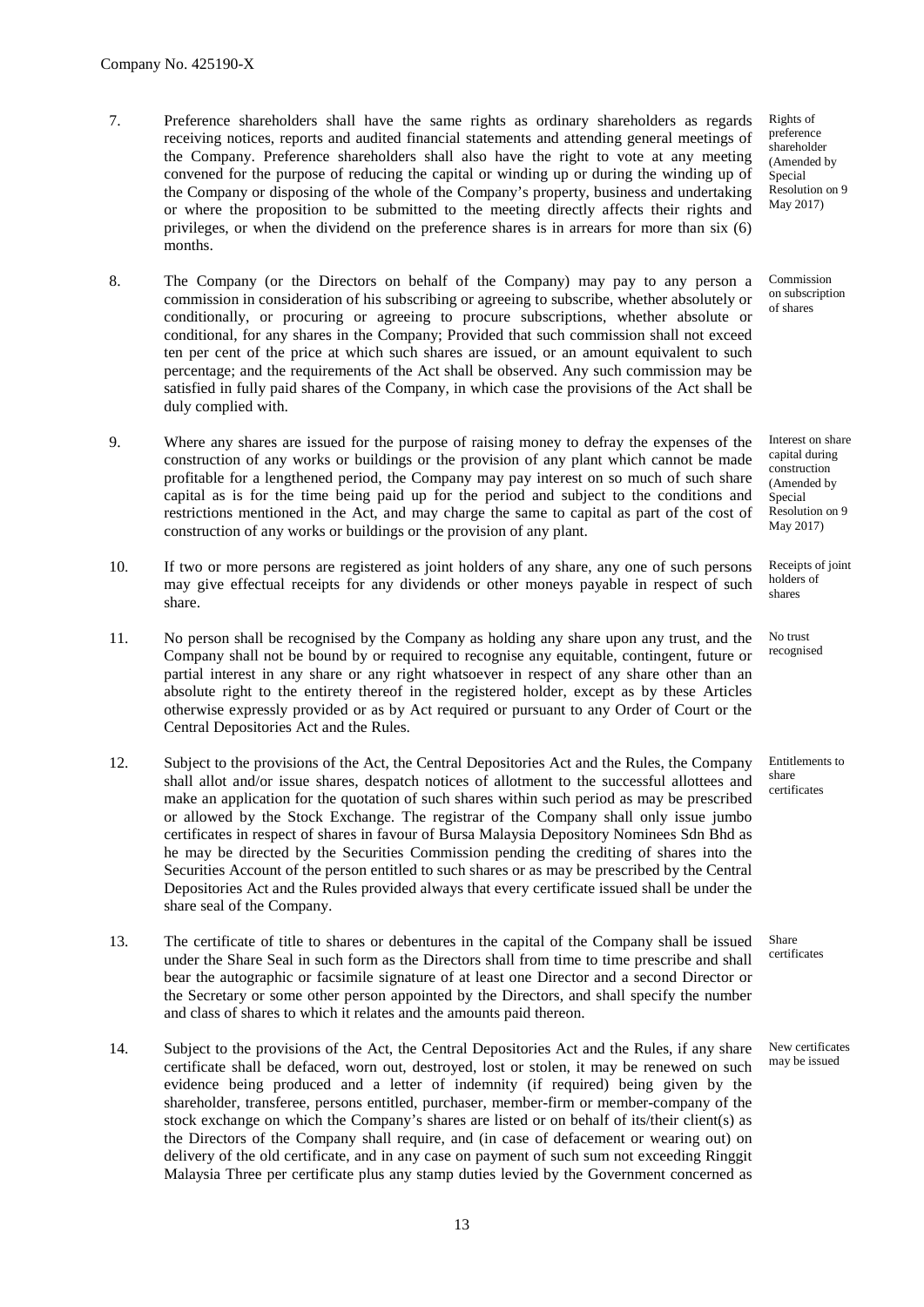the Directors may from time to time require. In the case of destruction, loss or theft, a shareholder or person to whom such renewed certificate is given shall also bear such loss and pay to the Company all expenses incidental to the investigations by the Company of the evidence of such destruction or loss.

#### **LIEN**

- 15. The Company shall have a first and paramount lien upon all the shares (not being fully paid shares) registered in the name of each member (whether solely or jointly with another) and upon all dividends from time to time declared in respect thereof and upon the proceeds of sale of such shares for all debts and liabilities paid discharged or incurred or to be incurred by the Company in respect of his share or on his account solely or jointly with any other person under or by virtue of any statute or legislative enactment in respect of such shares and also for or in respect of unpaid calls whether the period for the payment fulfilment or discharge thereof shall have actually arrived or not and no equitable interest in any share shall be created except upon the footing and condition that Article 11 hereof is to have full effect. Such lien for or in respect of unpaid calls shall extend only to the specific shares on which such calls are for the time being unpaid and to all dividends from time to time declared in respect of such shares. Any money paid by the Company as aforesaid shall carry interest at current bank rates from the time of payment until repayment and such moneys and interest may notwithstanding such lien be recovered by action from such member or his legal representative as a debt due by such member or his deceased estate to the Company. Unless otherwise agreed the registration of a transfer of shares shall operate as a waiver of the Company's lien (if any) on such shares.
- 16. The Directors may sell the shares subject to any such lien at such time or times and in such manner as they think fit, but no sale shall be made until such times as the moneys in respect of which such lien exists or some part thereof are or is presently payable or the liability or engagement in respect of which such lien exists is liable to be presently fulfilled or discharged, and until a demand and notice in writing stating the amount due or specifying the liability or engagement and demanding payment or fulfilment or discharge thereof and giving notice of intention to sell in default shall have been served on such member or the persons (if any) entitled by transmission to the shares, and default in payment, fulfilment or discharge shall have been made by him or them for seven days after such notice.
- 17. The net proceeds of any such sale shall be applied in or towards satisfaction of the amount due to the Company, or of the liability or engagement, as the case may be, and the balance (if any) shall be paid to the member or the person (if any) entitled by transmission to the shares so sold.
- 18. Upon any such sale as aforesaid, the Directors may authorise some person to transfer the shares sold to the purchaser and may enter the purchaser's name in the register as holder of the shares, and the Directors shall not be bound to see to the application of the purchase money, nor shall the purchaser's title to the shares be affected by any irregularity or invalidity in the proceedings in reference to the sale.
- 19. No member shall be entitled to receive any dividend or exercise any privilege as a member in respect of any share upon which any calls for the time being due and payable shall be unpaid.

#### **CALLS ON SHARES**

20. The Directors may, subject to the Act and provisions of the Listing Requirements, from time to time make such calls upon the members in respect of all moneys unpaid on their shares as they think fit, provided that no call shall exceed one-fourth of the issued price of the share or be payable at less than thirty (30) days from the date fixed for the payment of the last

Lien on shares not fully paid up

Lien may be enforced by sale of shares

Directors may transfer and enter purchaser's name in share register (Amended by Special Resolution on 9 May 2017)

Members not entitled to privileges of membership until all calls paid

Directors may make calls (Amended by Special Resolution on 9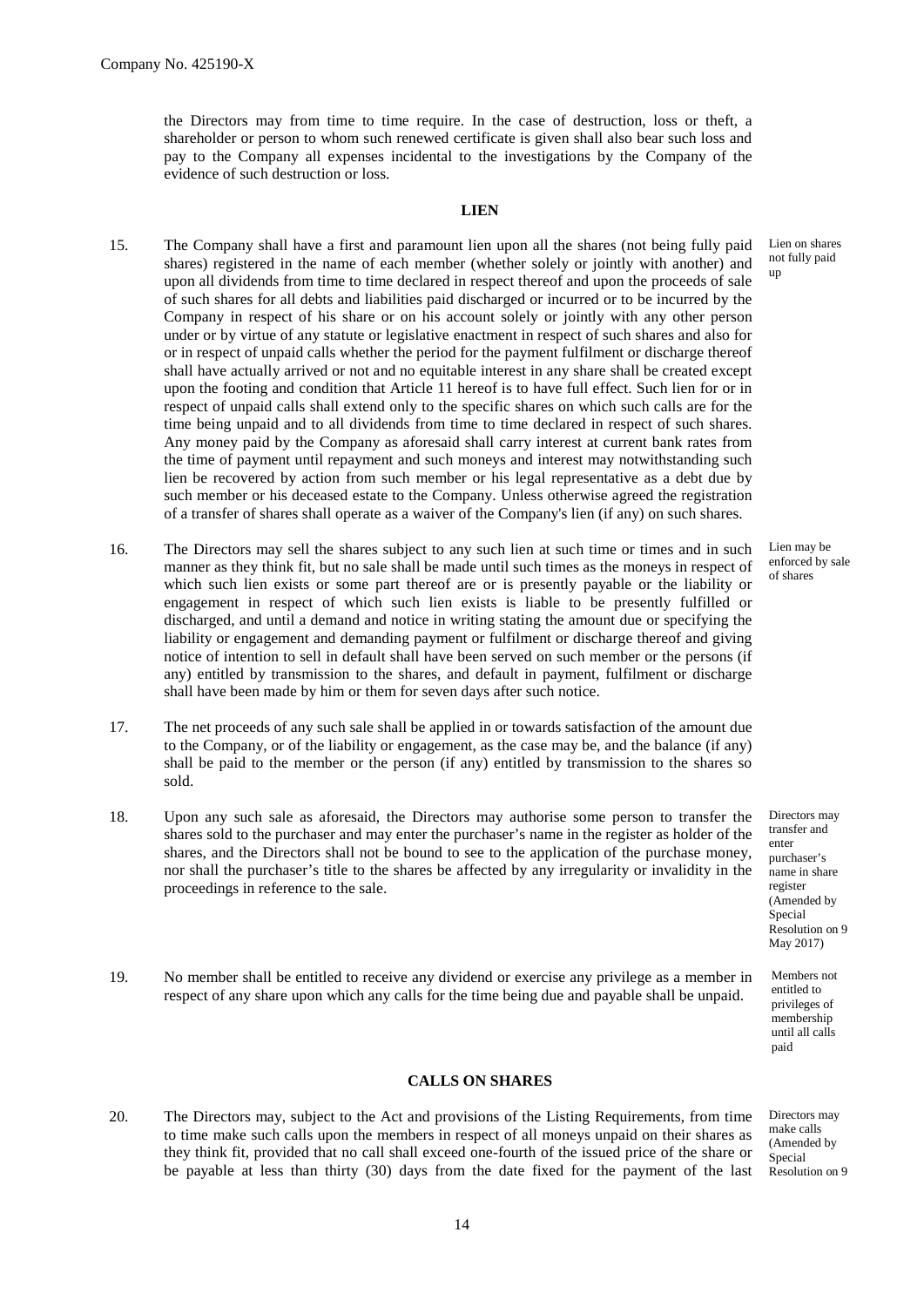preceding call, and fourteen days' notice at least is given of each call and each member shall be liable to pay the amount of every call so made upon him to the persons, by the instalments (if any) and at the times and places appointed by the Directors. May 2017)

- 21. A call shall be deemed to have been made at the time when the resolution of the Directors authorising such call was passed.
- 22. If before or on the day appointed for payment thereof a call or instalment payable in respect of a share is not paid, the person from whom the same is due shall pay interest on the amount of the call or instalment at such rate not exceeding 8 per centum per annum as the Directors shall fix from the day appointed for payment thereof to the time of actual payment, but the Directors may waive payment of such interest wholly or in part.
- 23. Any sum which, by the terms of allotment of a share is made payable upon allotment or at any fixed date, shall, for all purposes of these Articles, be deemed to be a call duly made and payable on the date fixed for payment, and in case of non-payment, the provisions of these Articles as to payment of interest and expenses, forfeiture and the like, and all other the relevant provisions of these Articles, shall apply as if such sum were a call duly made and notified as hereby provided.
- 24. The Directors may from time to time, make arrangements on the issue of shares for a difference between the holders of such shares in the amount of calls to be paid and in the time of payment of such calls.
- 25. The Directors may, if they think fit, receive from any member willing to advance the same all or any part of the moneys due upon his shares beyond the sums actually called up thereon, and upon the moneys so paid in advance, or so much thereof as exceeds the amount for the time being called up on the shares in respect of which such advance has been made, the Directors may pay or allow such interest as may be agreed between them and such member. Capital paid on shares in advance of calls shall not whilst carrying interest confer a right to participate in profits.

#### **TRANSFER OF SHARES**

- 26. The transfer of any listed security or class of listed security of the Company, shall be by way of book entry by the Depository in accordance with the Rules and, notwithstanding sections 105, 106 and 110 of the Act, but subject to subsection 148(2) of the Act and any exemption that may be made from compliance with subsection 148(1) of the Act, the Company shall be precluded from registering and effecting any transfer of the listed securities.
- 27. Subject to the provisions of the Central Depositories Act and the Rules:-
	- (1) The instrument of transfer of a share shall be signed both by the transferor and the transferee and the transferor shall be deemed to remain the holder of the share until the name of the transferee is entered in the Register and/or the Record of Depositors, as the case may, in respect thereof.
	- (2) No share shall in any circumstances be transferred to any infant, bankrupt or person of unsound mind. An instrument of transfer must be in respect of only whom share one class of shares.
- 28. Subject to the provisions of the Central Depositories Act and the Rules, the Company shall provide a book to be called "Register of Transfers" which shall be kept by the Secretary or such other person authorised by the Directors under the control of the Directors, and in which shall be entered the particulars of every transfer or transmission of every share.
- 29. Subject to the Act, provisions of the Central Depositories Act and the Rules, the Directors may, in their discretion and without assigning any reason therefor, refuse to register the transfer of any share, not being a fully paid share, and whether or not the Company claims lien

When call deemed made

Interest on unpaid call (Amended by **Special** Resolution on 9 May 2017)

Sums payable on allotment deemed a call (Amended by Special Resolution on 9 May 2017)

Difference in calls

Call may be paid in advance

Transfer in writing and to be left at Office (Amended by Special Resolution on 9 May 2017)

Both parties must sign transfer

Person to whom share not transferable

Register of **Transfers** to be provided (Amended by Special Resolution on 9 May 2017)

Directors may refuse registration of transfer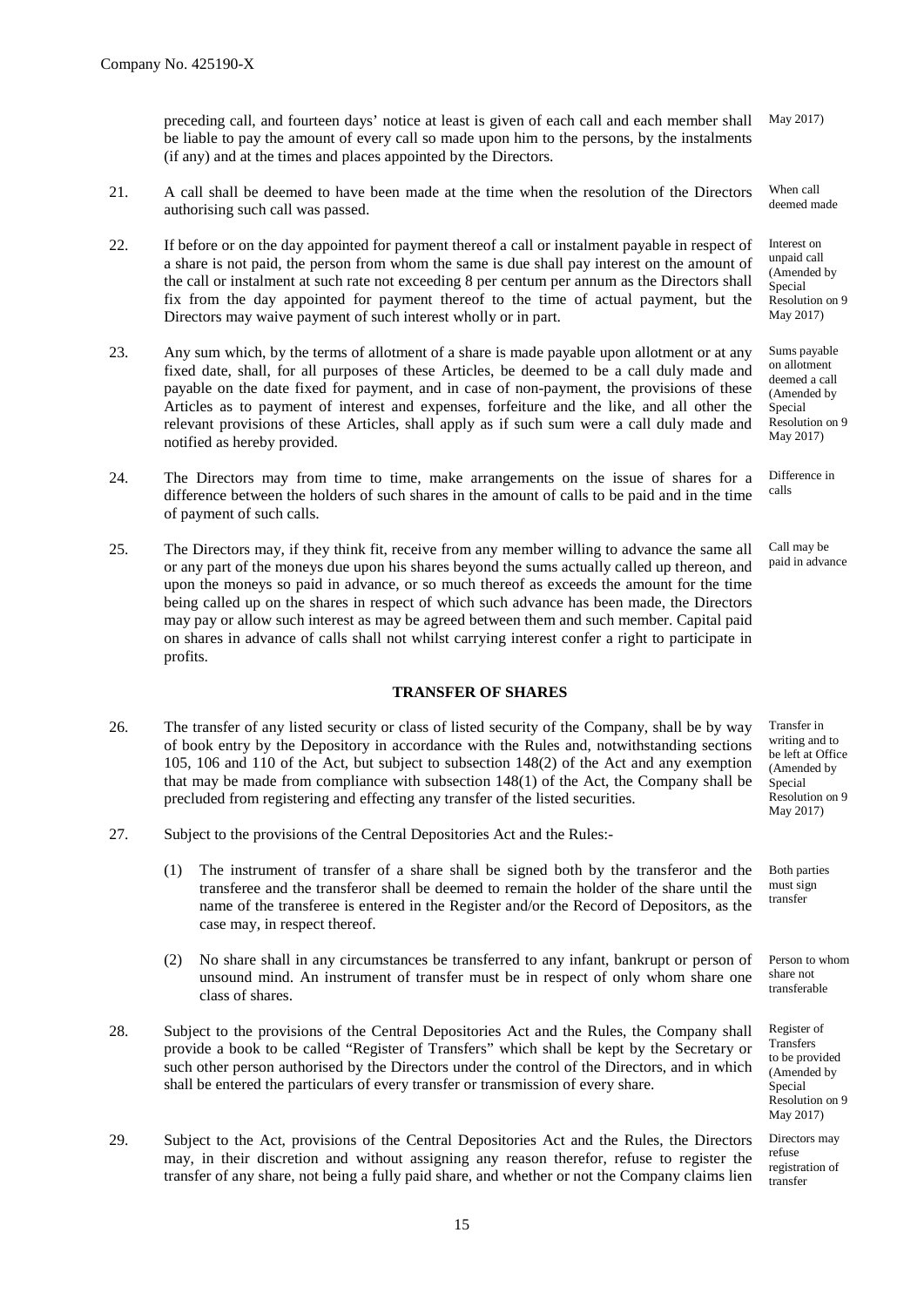on the same. (Amended by  $($ Amended by  $)$ 

for registration of a transfer.

Special Resolution on 9 May 2017)

Transfers to be retained

Register of Transfers may be closed

No restriction on transfer of fully paid securities

Non-liability for the Company's Directors and officers in respect of transfer

33A. Subject as hereinbefore provided, the Company shall be entitled to destroy:- Destruction of

- (a) at any time after the expiration of 6 years from the date of registration thereof or on which an entry in respect thereof shall have been made (as the case may be), all instruments of transfer of shares or other forms of security of the Company which shall have been registered and all letters of request, renounced allotment letters, renounceable share certificates, forms of acceptance and transfer and applications for allotment in respect of which an entry in the Register shall have been made and all records on microfilm or on any other system of data recording and storage.
- (b) at any time after the expiration of one year from the date of cancellation thereof, all registered certificates for shares or representing any other form of security of the Company (being certificates for shares or other securities in the name of a transferor and in respect whereof the Company has registered a transfer) and all mandates and other written directions as to the payment of dividends or interest (being mandates or directions which have been cancelled); and
- (c) At any time after the expiration of one year from the date of the recording thereof, all notifications of change of name or address.

and it shall conclusively be presumed in favour of the Company that:-

(i) every instrument of transfer so destroyed was a valid and effective instrument duly and

16

records

#### 31. Such fee, not exceeding RM3/= or such sum as shall from time to time be fixed by the Stock Fees

Exchange for each transfer, as the Directors may from time to time determine, may be charged

32. The registration of transfers may be suspended at such time and for such period as the Directors may from time to time determine, provided always that such registration shall not be suspended for more than thirty (30) days in any year. At least ten (10) market days' notice of such closure shall be given to the Stock Exchange stating the period and the purpose or purposes of such closure. The Company shall give notice to the Depository in accordance with the Rules to enable the Depository to prepare the appropriate Record of Depositors.

30. All instruments of transfer which shall be registered shall be retained by the Company. Any

person who tendered the same for registration, unless the Directors suspect fraud.

instrument of transfer which the Directors may decline to register shall be returned to the

- 33. (a) There shall be no restriction on the transfer of fully paid securities of the Company except where required by law.
	- (b) Neither the Company nor its Directors nor any of its officers shall incur any liability for registering or acting upon a transfer of shares apparently made by sufficient parties, although the same may, by reason of any fraud or other cause not known to the Company or its Directors or other officers be legally in-operative or insufficient to pass the property in the shares proposed or professed to be transferred, and although the transfer may, as between the transferor and transferee, be liable to be set aside, and notwithstanding that the Company may have notice that such instrument or transfer was signed or executed and delivered by the transferor in blank as to the name of the transferee of the particulars of the shares transferred, or otherwise in defective manner. And in every such case, the person registered as transferee, his executors, administrators and assignees alone shall be entitled to be recognised as the holder of such shares and the previous holder shall, so far as the Company is concerned, be deemed to have transferred his whole title thereto.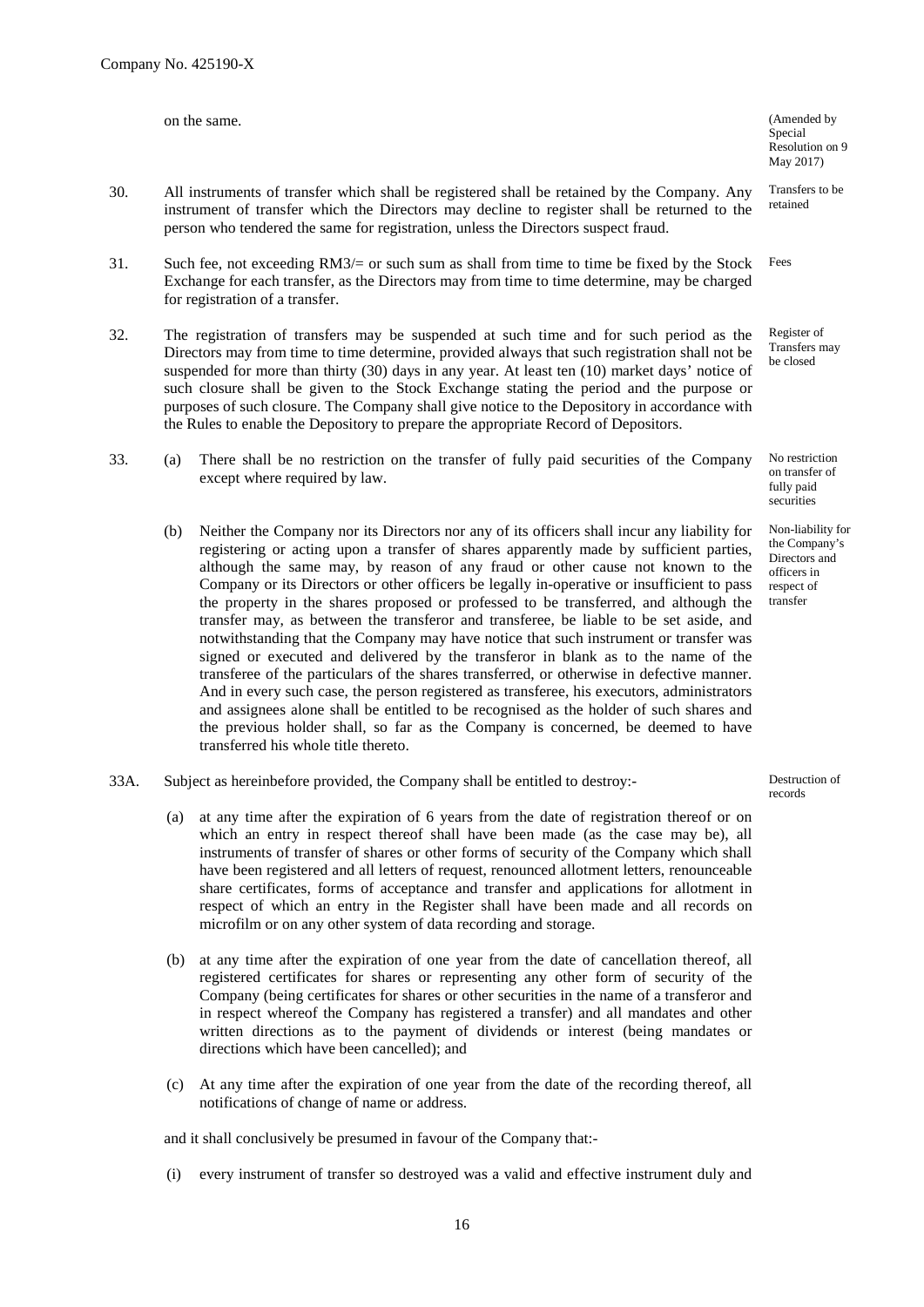properly registered;

- (ii) every certificate for shares or representing any other form of security so destroyed was a valid certificate duly and properly cancelled; and
- (iii) every other document hereinbefore mentioned so destroyed was a valid an effective document in accordance with the recorded particulars thereof in the books or records of the Company.

Provided that:

- (1) the provisions aforesaid shall apply only to the destruction of documents in good faith and without notice of any claim (regardless of the parties thereto) to which the document might be relevant.
- (2) nothing herein contained shall be construed as imposing on the Company any liability in respect of the destruction of any such document earlier than as aforesaid or in any case where the conditions of provision (1) above are not fulfilled;
- (3) references herein to the destruction of any documents include references to the disposal thereof in any manner; and
- (4) any document referred to in Article 33A(b) and (c) may be destroyed at a date earlier than that authorised by this Article provided that a permanent copy of such document shall have been made which shall not be destroyed before the expiration of the period applicable to the destruction of the original of such document and in respect of which the Directors shall take adequate precautions for guarding against falsification and for facilitating its production.
- 34A. In the case of the death of a member, the survivors or survivor, where the deceased was a joint holder, and the executors or administrators of the deceased where he was a sole or only surviving holder, shall be the only persons recognised by the Company as having any title to his shares, but nothing herein contained shall release the estate of a deceased joint holder from any, liability in respect of any share jointly held by him.
- 34B. Any person becoming entitled to a share in consequence of the death or bankruptcy of any member may, upon producing such evidence of title as the Directors shall require, be registered himself as holder of the share, or, subject to the provisions as to transfers herein contained, transfer the same to some other person nominated by him registered as transferee thereof, but the Directors shall, in either case, have the same right to decline or suspend registration as they would have had in the case of a transfer of the share by that member before his death or bankruptcy. Provided always that where the share is a deposited security, subject to the Rules, a transfer or withdrawal of the share may be carried out by the person becoming so entitled. If the person so becoming entitled shall elect to be registered himself, he shall deliver or send to the Company a notice in writing signed by him stating that he so elects provided that where the share is a deposited security and the person becoming entitled elects to have the share transferred to him, the aforesaid notice must be served by him on the Depository. If he shall elect to have his nominee registered, he shall testify his election by executing a transfer of such share to his nominee. All the limitations, restrictions and provisions of these Articles relating to the right to transfer shares and the registration of transfer thereof shall be applicable to any such notice or transfer as aforesaid as if the death or bankruptcy of the member had not occurred and the notice or transfer were a transfer executed by that member.
- 35. A person entitled to a share by transmission shall be entitled to receive, and may give a discharge for any dividend or other moneys payable in respect of the share, but he shall not be entitled in respect of it to receive notices of, or to attend or vote at meetings of the Company, or, save as aforesaid, to exercise any of the rights or privileges of a member, unless and until he shall become a member in respect of the share.

Transmission of shares

Death or bankruptcy of member and election of person entitled to be registered himself

Person entitled may receive dividends without being registered as member, but may not vote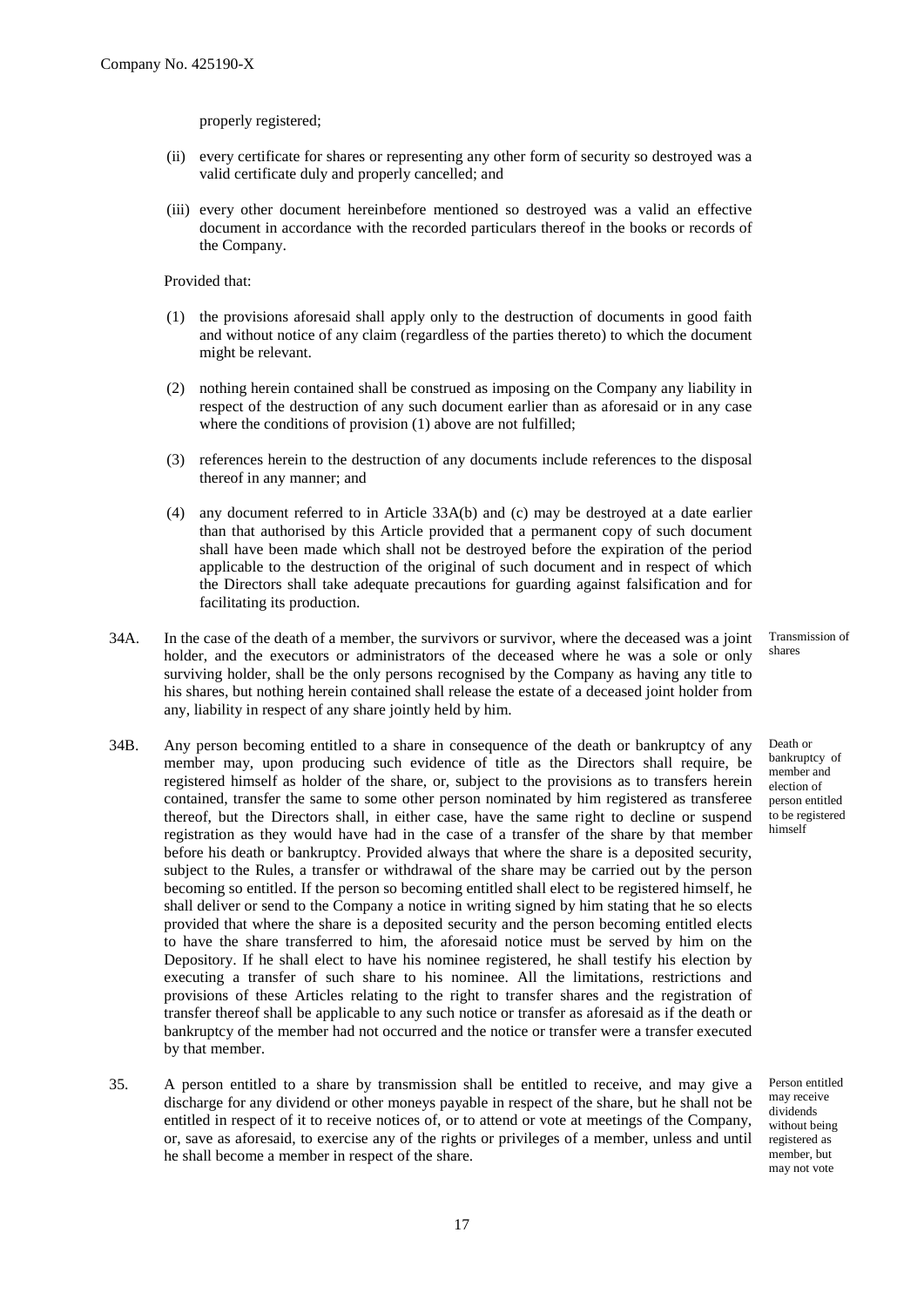- 35A. Where:-
	- (a) the securities of the Company are listed on another stock exchange; and
	- (b) the Company is exempted from compliance with section 14 of the Securities Industry (Central Depositories) Act 1991 or section 29 of the Securities Industry (Central Depositories) (Amendment) Act 1998, as the case may be, under the Rules of the Depository in respect of such securities,

the Company shall, upon request of a securities holder, permit a transmission of securities held by such securities holder from the register of holders maintained by the registrar of the Company in the jurisdiction of the other stock exchange, to the register of holders maintained by the registrar of the Company in Malaysia and vice versa provided that there shall be no change in the ownership of such securities.

#### **JOINT HOLDERS OF SHARES**

- 36. Where two or more persons are registered as the holders of any share, they shall be deemed to hold the same as joint tenants with benefit or survivorship subject to the following provisions:- Joint holders
	- (a) The Company shall not be bound to register more than three (3) persons as the holders of any share except in the case of executors, or trustees or administrator of the estate of a deceased shareholder. Maximum number
	- (b) The joint holders of a share shall be liable severally as well as jointly in respect of all calls and other payments which ought to be made in respect of such share.
	- (c) On the death of any one of such joint holders the survivor or survivors shall be the only person or persons recognised by the Company as having any title to such share but the Directors may require such evidence of death as they may deem fit.
	- (d) Any one of such joint holders may give effectual receipts for any dividend and payment on account of dividend, bonus, return of capital and other money payable in respect of such share.
	- (e) Only the person whose name stands first in the register as one of the joint holders of any share shall be entitled to delivery of the certificate relating to such share or to receive notices from the Company and any notice given to such person shall be deemed notice to all the joint holders.

Provided that any reference in these Articles to joint holders shall not include joint holders of a Deposited Security unless such joint ownership is permitted under the Central Depositories Act or the Rules or the guidelines or directives from time to time issued by the Depository. In the event that joint ownership of a Deposited Security is permitted under the Central Depositories Act or Rules, the rights and obligations of such joint owners shall be governed by the relevant provisions of the Act, Rules and guidelines or directives, as the case may be.

## **FORFEITURE OF SHARES**

37. If any member fails to pay the whole or any part of any call or instalment of call on or before the day appointed for the payment thereof, the Directors may at any time thereafter, during such time as the call or instalment or any part thereof remains unpaid, serve a notice on him or on the person entitled to the share by transmission requiring him to pay such call or instalments, or such part thereof as remains unpaid, together with interest or compensation at the rate of eight per centum per annum as the Directors shall determine, and any expenses that may have accrued by reason of such non-payment.

Directors may require payment of call with interest and expenses (Amended by Special Resolution on 9 May 2017)

38. The notice shall name a further day (not earlier than the expiration of seven days from the date of the notice) on or before which such call or instalment or such part as aforesaid, and all

Several and

joint liability

Survivors of joint holders

Receipts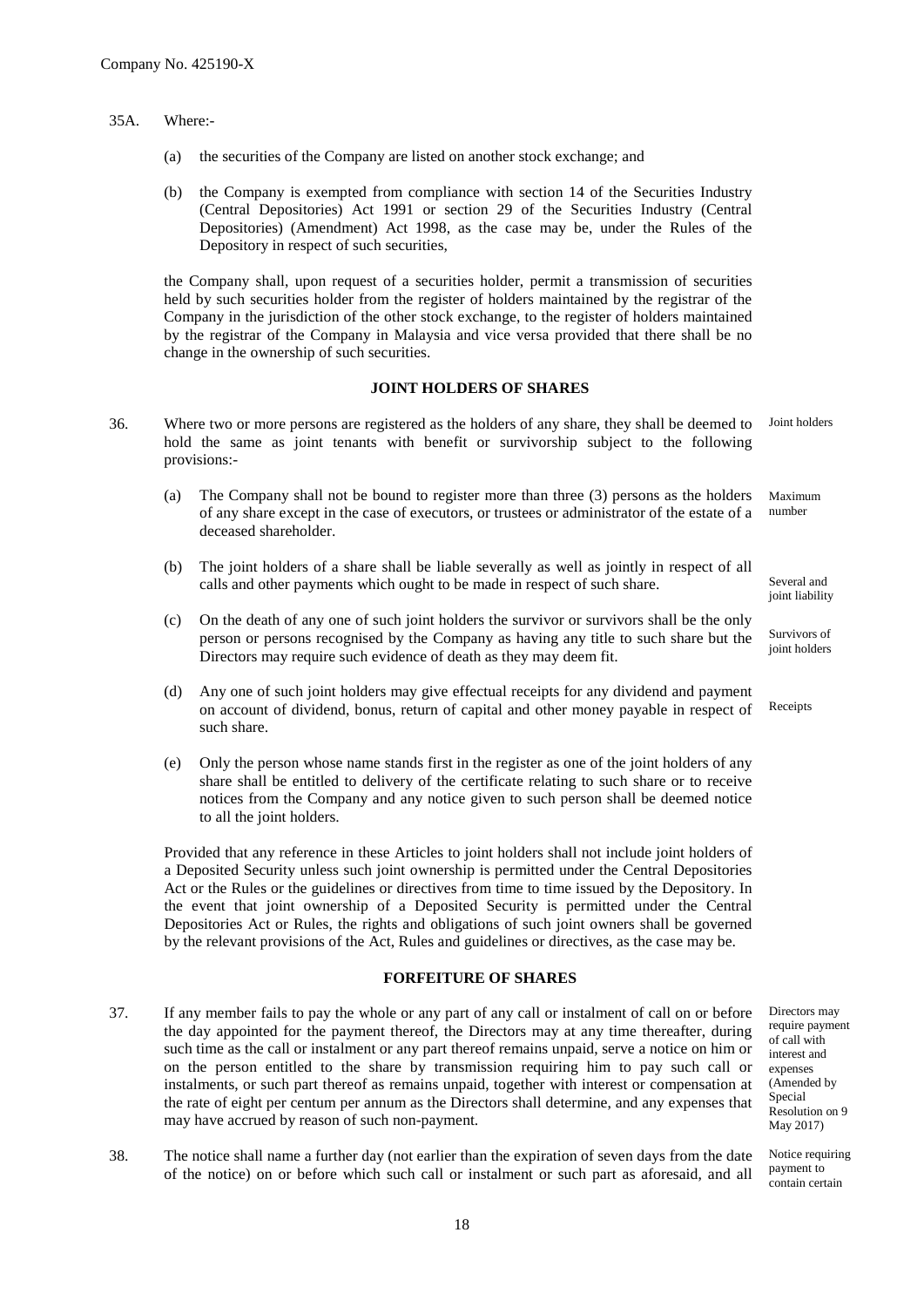interest and expenses that have accrued by reason of such non-payment, are to be paid. It shall also name the place where payment is to be made, and shall state that, in the event of nonpayment at or before the time and at the place appointed, the shares in respect of which such call was made will be liable to be forfeited.

- 39. If the requisitions of any such notice as aforesaid are not complied with, any share in respect of which such notice has been given may at any time thereafter, before the payment required by the notice has been made, be forfeited by a resolution of the Directors to that effect. A forfeiture of shares shall include all dividends in respect of the shares not actually paid before the forfeiture, notwithstanding that they shall have been declared.
- 40. When any share has been forfeited in accordance with these Articles, notice of the forfeiture shall forthwith be given to the holder of the share or to the person entitled to the share by transmission, as the case may be, and an entry of such notice having been given, and of the forfeiture with the date thereof, shall forthwith be made in the register of members opposite to the share; but the provisions of this Article are directory only, and no forfeiture shall be in any manner invalidated by any omission or neglect to give such notice or to make such entry as aforesaid.
- 41. Notwithstanding any such forfeiture as aforesaid, the Directors may, at any time before the forfeited share has been otherwise disposed of, annul the forfeiture, upon the terms of payment of all calls and interest due thereon and all expenses incurred in respect of the share and upon such further terms (if any) as they shall see fit.
- 42. Every share which shall be forfeited shall be deemed to be the property of the Company and may be sold, re-allotted, or otherwise disposed of, either to the person who was before forfeiture the holder thereof, or entitled thereto, or to any other person, upon such terms and in such manner as the Directors shall think fit, and the Directors may, if necessary, authorise some person to transfer the same to such other person as aforesaid. Subject to any lien for sums not presently payable, if any, any residue of the proceeds of sale of shares which are forfeited and sold or disposed of, after satisfaction of unpaid calls or instalments payable at fixed times and accrued interest and expenses, shall be paid to the person entitled to the shares immediately before forfeiture thereof or his executors, administrators or assignees or as he directs.
- 43. A member whose shares have been forfeited shall, notwithstanding the forfeiture, be liable to pay to the Company all calls made and not paid on such shares at the time of forfeiture, and interest thereon to the date of payment, in the same manner in all respects as if the shares had not been forfeited, and to satisfy all (if any) the claims and demands which the Company might have enforced in respect of the shares at the time of forfeiture, without any deduction or allowance for the value of the shares at the time of forfeiture.
- 44. The forfeiture of a share shall involve the extinction at the time of forfeiture of all interest in and all claims and demands against the Company in respect of the share, and all other rights and liabilities incidental to the share as between the member whose share is forfeited and the Company, except only such of those rights and liabilities as are by these Articles expressly saved, or as are by the Act given or imposed in the case of past members.
- 45. A statutory declaration in writing by a Director or Secretary of the Company that a share has been duly forfeited in pursuance of these Articles, and stating the date upon which it was forfeited, shall, as against all persons claiming to be entitled to the share adversely to the forfeiture thereof be conclusive evidence of the facts therein stated, and such declaration, together with the receipt of the Company for the consideration (if any) given for the share on the sale or disposition thereof, and a certificate of proprietorship of the share under the Seal delivered to the person to whom the same is sold or disposed of shall constitute a good title to the share, and (subject to the execution of any necessary transfer) such person shall be registered as the holder of the share and shall be discharged from all calls made prior to such sale or disposition, and the Company shall not be bound to see to the application of the purchase money (if any), nor shall the purchaser's title to the share be affected by any act, omission or irregularity relating to or connected with the proceedings in reference to the

particulars

On noncompliance with notice shares forfeited on resolution of Directors

Notice of forfeiture to be given and entered in register of members

Directors may allow forfeited shares to be redeemed

Procedure for shares forfeited

Former holders of forfeited shares liable for call made before forfeiture

**Consequences** of forfeiture

Title to forfeited shares (Amended by Special Resolution on 9 May 2017)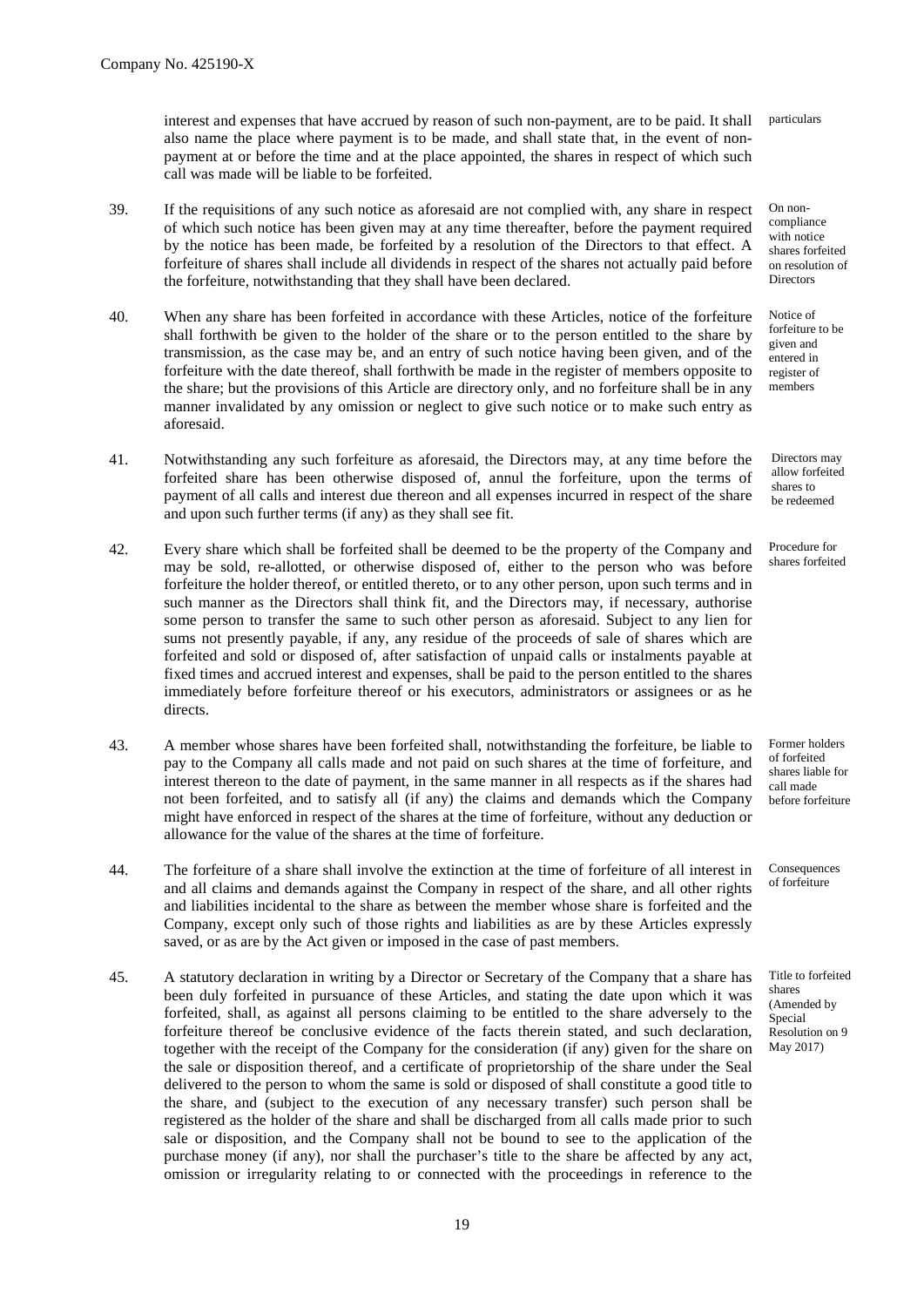forfeiture, sale, re-allotment or disposal of the share. This Article on forfeiture shall apply in the case of non-payment of any sum which, by the terms of issue a share, becomes payable at a fixed time, as if the same had been payable by virtue of a call duly made and notified.

### **CONVERSION OF SHARES INTO STOCK**

46. (A) The Company may, from time to time, by ordinary resolution of a general meeting convert all or any of its paid-up shares into stock and may from time to time, in like manner, re-convert any such stock into paid-up shares of any number.

convert into stock (Amended by Special Resolution on 9 May 2017)

Power to

Transfer of stock

Stockholders to have same privileges and advantages as shareholders

Company may alter its capital in certain ways (Amended by Special Resolution on 9 May 2017)

manner as the Company in general meeting shall direct, but in default of any such direction in the same manner and subject to the same regulations as and subject to which the shares from which the stock arose might previously to conversion have been transferred, or as near thereto as circumstances will admit. But the Directors may, if they think fit, from time to time fix the minimum amount of stock transferable, and restrict or forbid the transfer of fractions of that minimum, provided that such minimum shall not exceed the nominal amount of the shares from which the stock arose.

(B) When any shares have been converted into stock, the several holders of such stock may transfer their respective interests therein, or any part of such interests, in such

- (C) The holders of stock shall be entitled to participate in the dividends and profits of the Company according to the amount of their respective interests in such stock, and such interests shall, in proportion to the amount thereof, confer on the holders thereof respectively the same privileges and advantages for the purpose of voting at meetings of the Company and for other purposes as if they held the shares from which the stock arose, but so that none of such privileges or advantages, except the participation in the dividends, profits and assets of the Company, shall be conferred by any holding or part of a holding of stock as would not, if existing in shares, have conferred such privileges or advantages.
- (D) All such provisions of these Articles as are applicable to paid-up shares shall apply to stock, and in all such provisions the words "share" and "shareholder" shall include "stock" and "stockholder".

## **ALTERATION OF CAPITAL**

- 47. (1) The Company may alter the share capital in any one or more of the following ways by passing an ordinary resolution:-
	- (A) To increase the share capital by such sum to be divided into shares of such amount as the resolution shall prescribe, or
	- (B) To consolidate and divide its share capital, the proportion between the amount paid and the amount, if any, unpaid on each subdivided share shall be the same as it was in the case of the shares from which the subdivided share is derived, or
	- (C) To convert all or any of its paid-up shares into stock and may reconvert that stock into paid-up shares, or
	- (D) To subdivide its share capital or any part thereof, whatever is in the subdivision, the proportion between the amount paid and the amount, if any, unpaid on each subdivided share shall be the same as it was in the case of the shares from which the subdivided share is derived.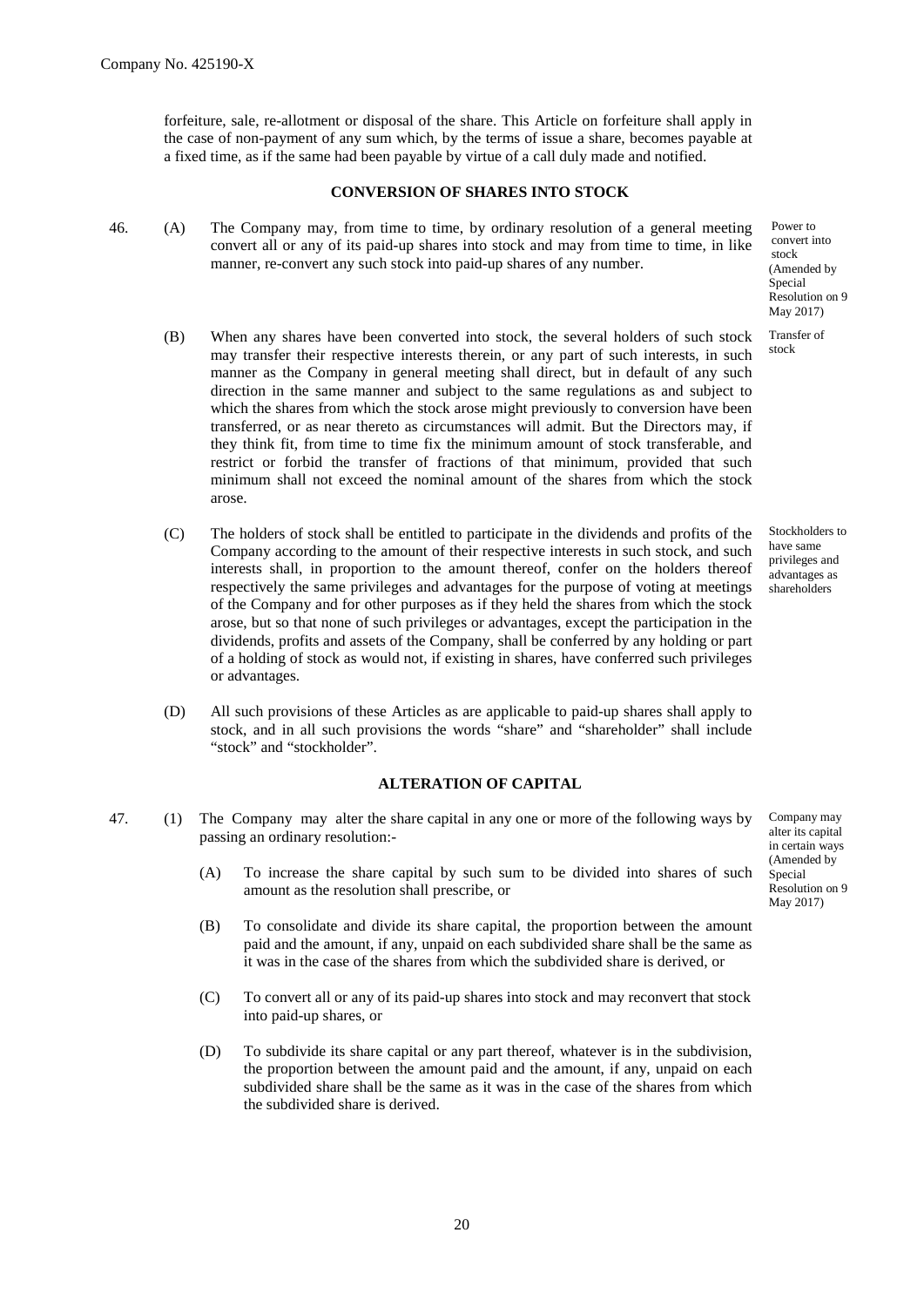- (2) The Company may reduce its share capital by—
	- (a) special resolution and confirmation by the Court in accordance with Section 116 of the Act; or
	- (b) special resolution supported by a solvency statement in accordance with Section 117 of the Act.

## **INCREASE OF CAPITAL**

- 48. The Company in general meeting may from time to time, whether all the shares for the time being authorised shall have been issued or all the shares for the time being issued shall have been fully called up or not, increase its share capital by the creation of new shares, such new capital to be of such amount and to be divided into shares of such respective amounts and (subject to any special, limited or conditional voting rights for the time being attached to any existing class of shares) to carry such preferential, deferred or other special rights (if any) or to be subject to such conditions or restrictions (if any), in regard to dividend, return of capital, voting or otherwise, as the general meeting resolving upon such increase directs.
- Company may increase its capital (Amended by **Special** Resolution on 9 May 2017)
- 49. (A) Unless otherwise determined by the Company in general meeting any original shares for the time being unissued and not allotted and any new shares from time to time to be created shall, before they are issued, be offered to the members in proportion, as nearly as may be, to the number of shares held by them. Such offer shall be made by notice specifying the number of shares offered, and limiting a time within which the offer, if not accepted, will be deemed to be declined, and after the expiration of such time or on the receipt of an intimation from the person to whom the offer is made that he declines to accept the shares offered, the Directors may, subject to these Articles, dispose of the same in such manner as they think most beneficial to the Company. The Directors may, in like manner dispose of any such new or original shares as aforesaid, which, by reason of the proportion borne by them to the number of persons entitled to such offer as aforesaid or by reason of any other difficulty in apportioning the same, cannot in the opinion of the Directors be conveniently offered in manner hereinbefore provided. Notwithstanding the existence of a resolution pursuant to Section 76 of the Act, no shares or convertible securities shall be issued if the total number of those shares or convertible securities, when aggregated with the share capital of any such shares or convertible securities issued during the preceding twelve (12) months, exceeds ten per centum (10%) of the issued and paid-up capital of the Company, except where the shares or convertible securities are issued with the prior approval of the members in a general meeting of the precise terms and conditions of the issue. Unissued and new shares to be first offered to members unless otherwise determined (Amended by Special Resolution on 9 May 2017)
	- (B) Except so far as otherwise provided by or pursuant to these Articles or by the conditions of issue, any new share capital shall be considered as part of the original share capital of the Company, and shall be subject to the same provisions with reference to the payment of calls, lien, transfer, transmission, forfeiture and otherwise as the original share capital.

## **PURCHASE OF OWN SHARES**

49A. Subject to the provisions of the Act, the Company may from time to time, by ordinary resolution of a general meeting, purchase its own shares.

## **MODIFICATION OF RIGHTS**

50. If at any time the capital by reason of the issue of preference shares or otherwise is divided into different classes the repayment of such preferred capital or all or any of the rights and privileges attached to each class may subject to the provisions of the Act be varied modified commuted affected abrogated or dealt with by a written consent representing not less than 75% of the total voting rights of the preference shareholders or by special resolution passed by the holders at least 75% of the total voting rights at a separate general meeting of the holders of that class and all the provisions hereinafter contained as to general meetings shall mutatis mutandis apply to every such meeting except that the quorum hereof shall be members

New shares to be original capital unless otherwise provided

Modification of rights (Amended by Special Resolution on 9 May 2017)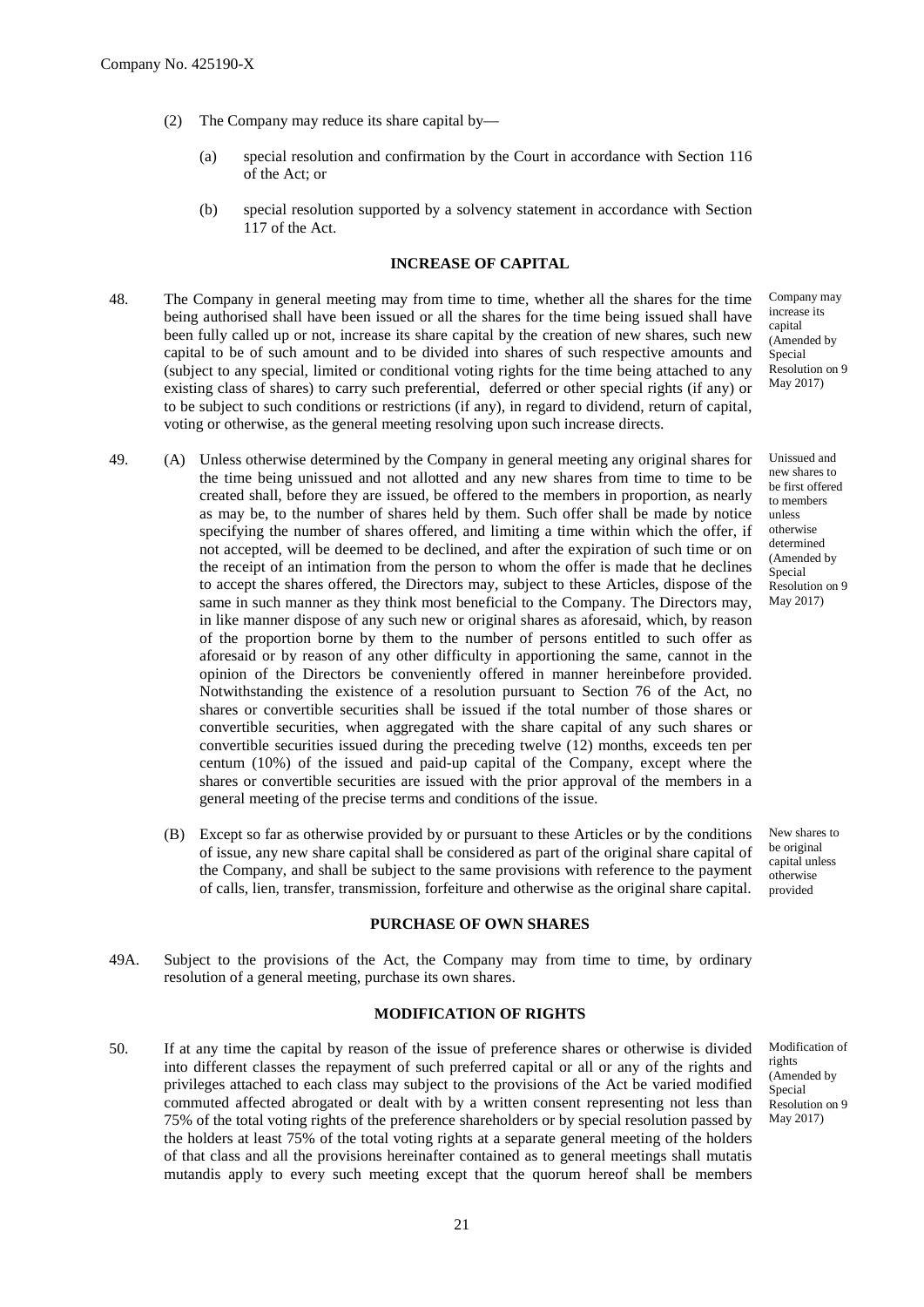holding or representing by proxy at least three-fourths of the issued shares of the class. Provided however that in the event of the necessary majority for such a special resolution not having been obtained in the manner aforesaid consent in writing may be secured from members holding at least 75% of the total voting rights and such consent if obtained within two months from the date of the separate general meeting shall have the force and validity of a resolution duly carried by a vote in person or by proxy.

#### **GENERAL MEETINGS**

- 51. A general meeting shall be held once in every calendar year, at such time and place as may be determined by the Directors, but so that not more than fifteen months shall be allowed to elapse between any two such general meetings.
- 52. The abovementioned general meetings shall be called annual general meetings. All other general meetings shall be called extraordinary general meetings.
- 53. The Directors may call an extraordinary general meeting whenever they think fit, and extraordinary general meetings shall also be convened on such requisition, or in default may be convened by such requisitionists, as provided by the Act.
- 54. (1) An annual general meeting or a meeting called for the passing of a special resolution shall be called by 21 days' notice in writing at the least. Any other meeting of the Company shall be called by 14 days' notice in writing to all members at the least, specifying the place, the day and hour of meeting. Provided that a meeting of the Company shall, notwithstanding that it is called by shorter notice than that specified in this Article, be deemed to have been duly called if so agreed:-
	- (i) in the case of a meeting called as the annual general meeting, by all the members entitled to attend and vote thereat; or
	- (ii) in the case of any other meeting, by a majority in number of the members having a right to attend and vote thereat, being a majority which together holds not less than ninety-five per centum of total voting rights at that meeting of all members giving a right to attend and vote.
	- (a) The Company shall be by written request made in duplicate in the prescribed form, request the Depository in accordance with the Rules, to prepare the Record of Depositors to whom notices of general meetings shall be given by the Company.
	- (b) The Company shall inform the Depository of the dates of general meetings and shall in written request made in duplicate in the prescribed form, request the Depository in accordance with the Rules, to prepare the Record of Depositors, as at the latest date which is reasonably practicable which shall in any event be not less than 3 market days before the general meeting (hereinafter referred to as "the General Meeting Record of Depositors"). The General Meeting Record of Depositors shall be the final record of all depositors who shall be deemed to be the registered holders of ordinary shares of the Company eligible to be present and vote at such meetings.
	- (c) Subject to the Securities Industry (Central Depositories)(Foreign Ownership) Regulations 1996 (where applicable), a depositor shall not be regarded as a member entitled to attend any general meeting and to speak and vote thereat unless his name appears in the General Meeting Record of Depositors.
	- (2) The notice shall be exclusive of the day on which it is served or deemed to be served and of the day for which it is given and shall specify the place the day and the hour of meeting. Any notice of a meeting called to consider special business shall be accompanied by a statement of the general nature of the business and the effect of any proposed resolution in respect of such special business. At least 14 days' notice or 21

Notice to specify time and business

General meetings

Ordinary and

extraordinary meetings

Extraordinary meetings

Annual General Meeting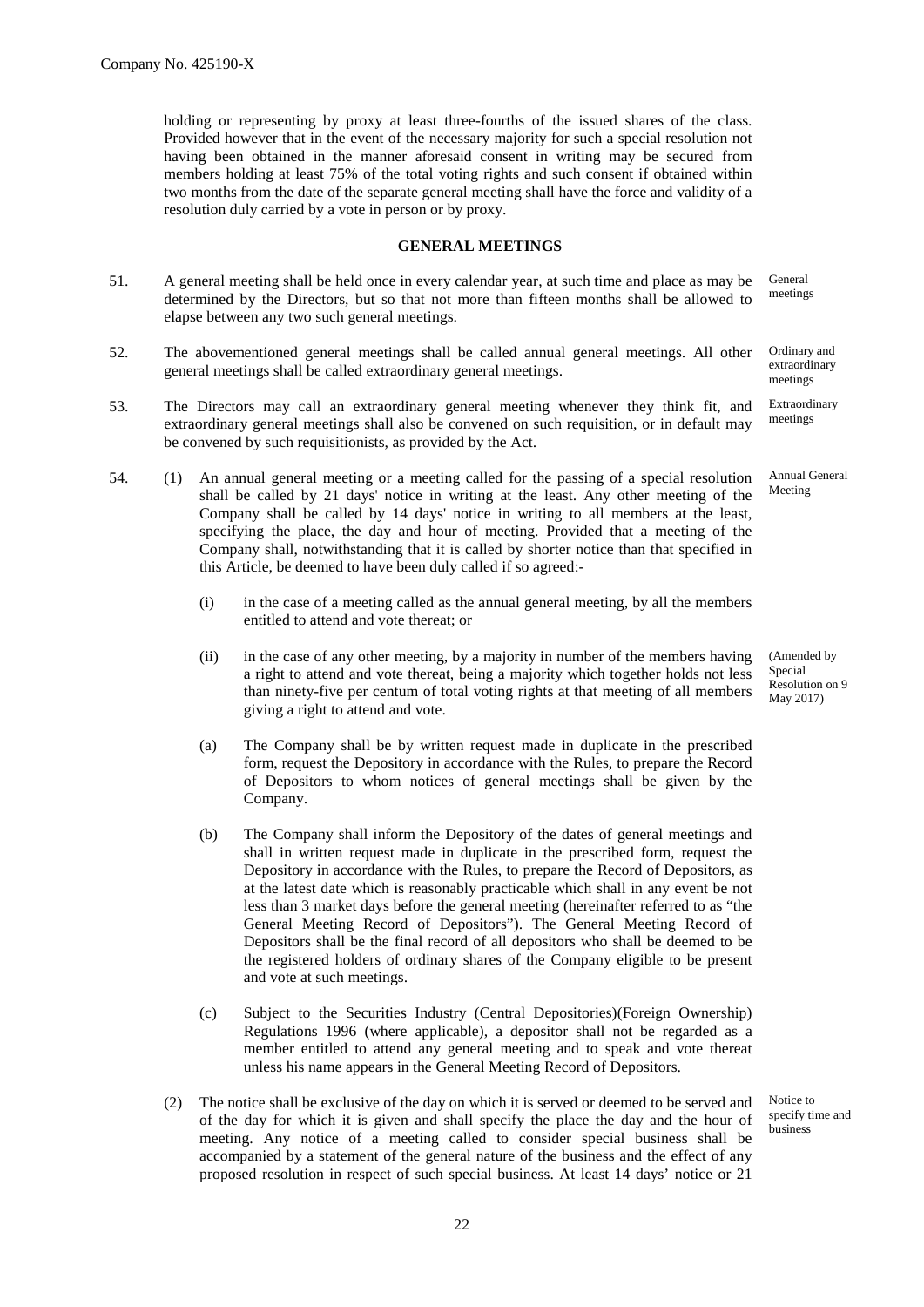days' notice in the case where any special resolution is proposed or where it is the annual general meeting, of every such meeting shall be given by advertisement in at least one (1) nationally circulated Bahasa Malaysia or English daily newspaper and in writing to each stock exchange upon which the Company is listed.

| (3) | (a)               | Notice of a meeting of members of the Company shall state—<br>the place, date and time of the meeting; and                                                                                                                                                                                                                                                                                              | (Amended by<br>Special<br>Resolution on 9                                                    |
|-----|-------------------|---------------------------------------------------------------------------------------------------------------------------------------------------------------------------------------------------------------------------------------------------------------------------------------------------------------------------------------------------------------------------------------------------------|----------------------------------------------------------------------------------------------|
|     | (b)               | the general nature of the business of the meeting.                                                                                                                                                                                                                                                                                                                                                      | May 2017)                                                                                    |
| (4) |                   | The notice convening a meeting to consider a special resolution shall specify the<br>intention to propose the resolution as a special resolution and the text of the resolution.                                                                                                                                                                                                                        | Notice of<br>special<br>resolution<br>(Amended by<br>Special<br>Resolution on 9<br>May 2017) |
| (5) |                   | In every notice calling a meeting there shall appear with reasonable prominence a<br>statement that a member entitled to attend, participate, speak and vote at a meeting of<br>the Company, or at a meeting of any class of members of the Company, is entitled to<br>appoint not more than two (2) proxies to attend and vote instead of him and that a proxy<br>need not be a member of the Company. | Members' right<br>to appoint proxy<br>(Amended by<br>Special<br>Resolution on 9<br>May 2017) |
| (6) |                   | Notice of every general meeting shall be given in any manner authorised by these<br>Articles to:-                                                                                                                                                                                                                                                                                                       | To whom given<br>(Amended by<br>Special                                                      |
|     | (a)<br>(b)<br>(c) | every member holding shares conferring the right to attend and vote at the meeting<br>who, at the time of convening of the meeting shall have paid all calls or other sums<br>presently payable by him in respect of any such shares in the Company;<br>the auditors of the Company; and<br>every director of the Company.                                                                              | Resolution on 9<br>May 2017)                                                                 |
| (7) |                   | No other person shall be entitled to receive notices of general meetings. Provided that if<br>the meeting be called for the alteration of the Company's objects, the provisions of the<br>Act regarding notices to debenture holders shall be complied with.                                                                                                                                            | Person not<br>entitled to<br>notice                                                          |
| (8) | meeting.          | The accidental omission to give notice of a meeting to, or the non-receipt of notice of a<br>meeting by, any person entitled to receive notice shall not invalidate proceedings at the                                                                                                                                                                                                                  | Omission not to<br>invalidate<br>proceedings                                                 |
| (9) |                   | Subject to the Act, Listing Requirements, laws, rules or regulations, notice of a meeting<br>of members shall be in writing and shall be given to the members either:-                                                                                                                                                                                                                                  | (Amended by<br>Special<br>Resolution on 9<br>May 2017)                                       |
|     | (b)               | (a) in hard copy,<br>in electronic form, or                                                                                                                                                                                                                                                                                                                                                             |                                                                                              |
|     | (c)               | partly in hard copy and partly in electronic form.                                                                                                                                                                                                                                                                                                                                                      |                                                                                              |
|     |                   | $(10)$ A notice:-                                                                                                                                                                                                                                                                                                                                                                                       | (Amended by<br>Special                                                                       |
|     | (a)<br>(b)        | given in hard copy shall be sent to any member either personally or by post to the<br>address supplied by the member to the Company for such purpose; or<br>given in electronic form shall be transmitted to the electronic address provided by<br>the member to the Company for such purpose or by publishing on a website.                                                                            | Resolution on 9<br>May 2017)                                                                 |
|     |                   | (11) A Notice of a meeting of members shall not be validly given by the Company by means<br>of a website unless a notification to that effect is given in accordance with the Act.                                                                                                                                                                                                                      | (Amended by<br>Special<br>Resolution on 9<br>May 2017)                                       |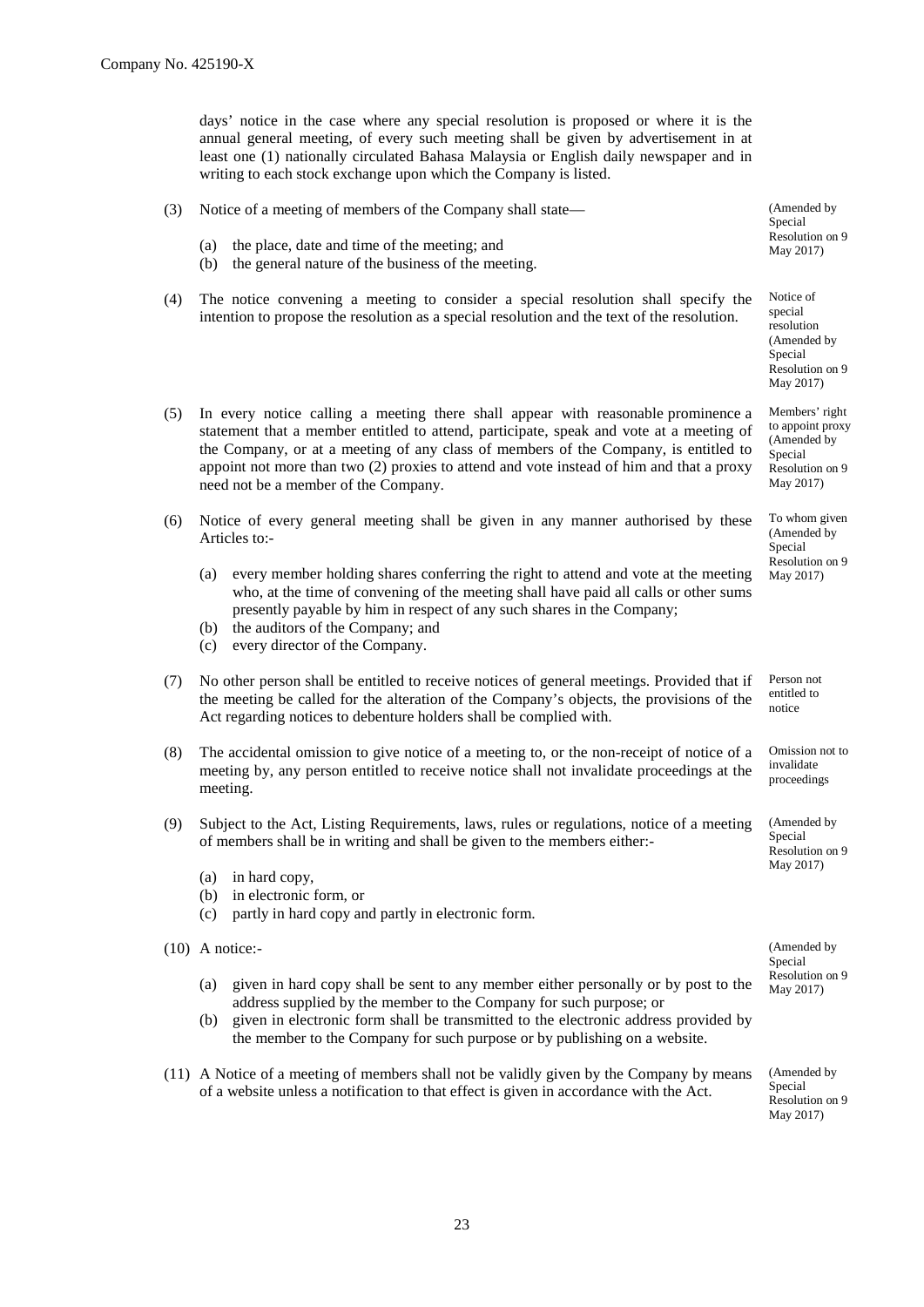- (12) The Company shall notify a member of the publication of the notice on the website and such notifications shall be in writing and shall be given in hard copy or electronic form stating—
	- (a) that it concerns a meeting of members;
	- (b) the place, date and time of the meeting; and
	- (c) whether the meeting is an annual general meeting.
- (13) The notice shall be made available on the website throughout the period beginning from the date of the notification referred to in Article  $54(11)$  until the conclusion of the meeting.

## **PROCEEDINGS AT GENERAL MEETINGS**

- 55. All business shall be deemed special that is transacted at an extraordinary general meeting, and all that is transacted at an annual general meeting shall also be deemed special, with the exception of the laying of the audited financial statements and the reports of the Directors and auditors, the election of those Directors in place of those retiring by rotation or otherwise, appointment and fixing of Directors' fees and benefits payable and the appointment and fixing of the remuneration of the auditors.
- 56. No business shall be transacted at any general meeting unless a quorum is present in person or by proxy when the meeting proceeds to business. Save as herein otherwise provided, two members personally present at a meeting or by proxy shall be a quorum. For the purposes constituting a quorum:
	- (i) one of more representatives appointed by a corporation shall be counted as one member; or
	- (ii) one or more proxies appointed by a person shall be counted as one member.
- 56A. The Company may convene a meeting of members at more than one venue using any technology or method that enables the members of the Company to participate and to exercise the members' rights to speak and vote at the meeting, and using any available technology to provide notice, conduct and record or facilitate voting at that meeting or any adjournment of that meeting of members subject to rules, regulations and laws prevailing. The main venue of the meeting shall be in Malaysia and the Chairman shall be present at the main venue of the meeting.
- 57. If within half an hour from the time appointed for the holding of a general meeting a quorum is not present, the meeting, if convened on the requisition of members, shall be dissolved. In any other case it shall stand adjourned to the same day in the next week at the same time and place, and if at such adjourned meeting a quorum is not present within half an hour from the time appointed for holding the meeting, the meeting shall be dissolved.
- 58. The Chairman (if any) of the Board of Directors shall preside at every general meeting, but if there be no such Chairman, or if at any meeting he shall not be present within fifteen minutes after the time appointed for holding the same, or shall be unwilling to act as Chairman, the Directors present shall choose one of their number to be Chairman of the meeting, or if no Director be present or if all the Directors present decline to take the Chair, then members present shall choose one of their number to be Chairman of the meeting.
- 58A. Without prejudice to any other power which the Chairman may have under the provisions of these Articles or at common law and subject to the Act and the Listing Requirements, the Chairman shall have full discretion on the general conduct of meeting, procedures to be adopted at the meeting to ensure proper and orderly conduct of the business of all general meetings as specified in the notice of such meetings and the Chairman's decision on matters of procedure or arising incidentally from the business of such meetings shall be final, as shall be his determination as to whether any matter is of such a nature. The Chairman may also at his discretion and in accordance with applicable laws, decides whether to admit new business

(Amended by Special Resolution on 9 May 2017)

(Amended by Special Resolution on 9 May 2017)

Special business (Amended by Special Resolution on 9 May 2017)

No business to be transacted unless quorum present (Amended by Special Resolution on 9 May 2017)

(Amended by Special Resolution on 9 May 2017)

If quorum not present meeting adjourned or dissolved (Amended by Special Resolution on 9 May 2017)

Chairman of Board to preside at all meetings

Chairman to promote orderly conduct of the business of all general meetings (Amended by Special Resolution on 9 May 2017)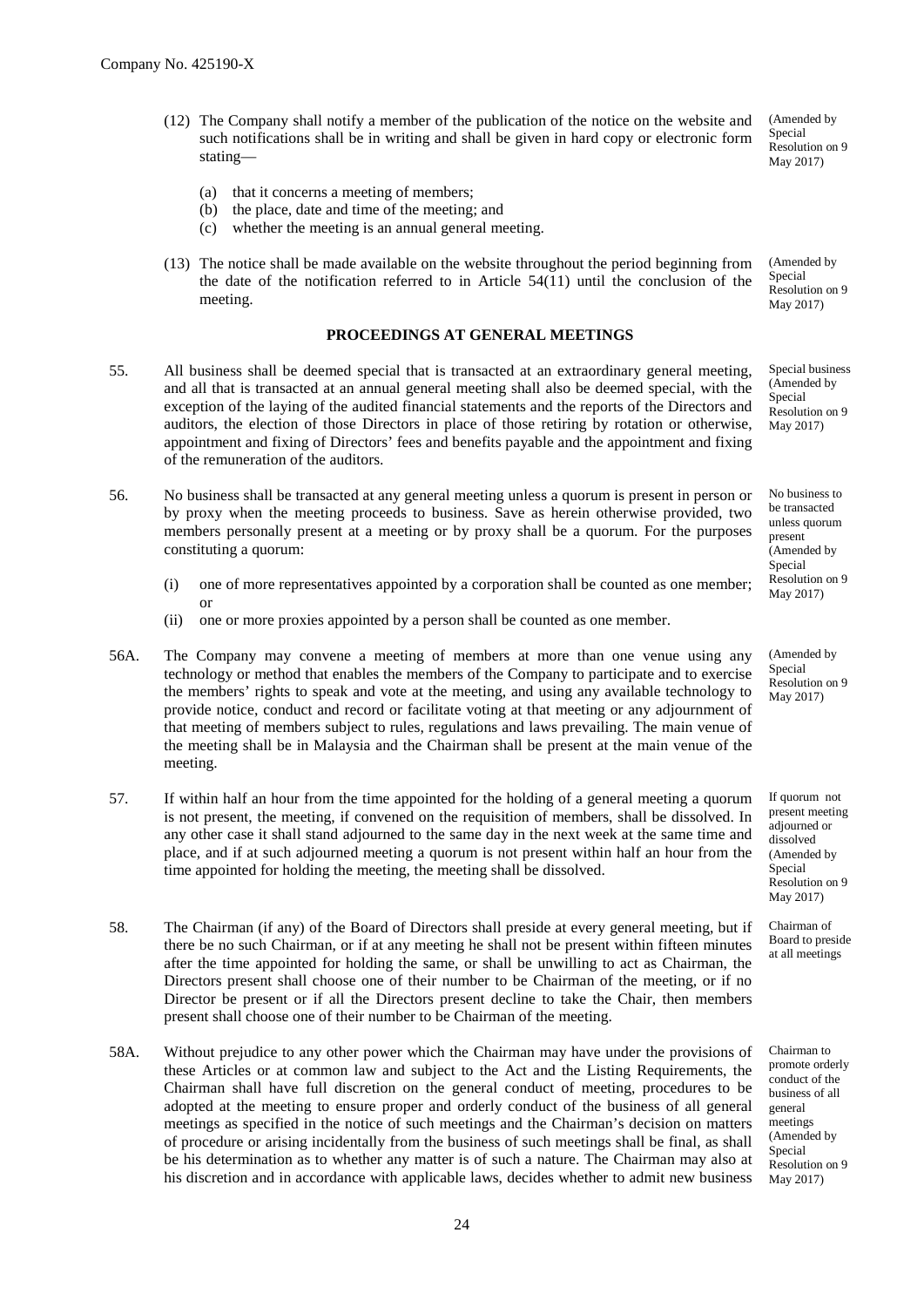at a meeting of shareholders.

- 59. The Chairman may, with the consent of any meeting at which a quorum is present, and shall, if so directed by the meeting, adjourn any meeting from time to time and from place to place as the meeting shall determine. Whenever a meeting is adjourned for thirty days or more, notice of the adjourned meeting shall be given in the same manner as in the case of an original meeting. Save as aforesaid, no member shall be entitled to any notice of an adjournment or of the business to be transacted at an adjourned meeting. No business shall be transacted at any adjourned meeting other than the business which might have been transacted at the meeting from which the adjournment took place.
- 60. Subject to the Listing Requirements, any resolution set out in the notice of any general meeting, or in any notice of resolution which may properly be moved and is intended to be moved at any general meeting shall be voted by poll. Notwithstanding the above, poll may be demanded in writing:-
	- (a) by the Chairman of the meeting;
	- (b) by at least three (3) members present in person or by proxy;
	- (c) by any member or members present in person or by proxy and representing not less than one-tenth (1/10) of the total voting rights of all the members having the right to vote at the meeting, excluding any voting rights attached to shares in the Company held as treasury shares; or
	- (d) by a member or members holding shares in the Company conferring a right to vote at the meeting being shares on which an aggregate sum has been paid up equal to not less than one-tenth (1/10) of the total sum paid up on all the shares conferring that right, excluding any voting rights attached to shares in the Company held as treasury shares.

Unless a poll be so demanded a declaration by the Chairman of the meeting that a resolution has been carried, or lost, or has not been carried by a particular majority, shall be conclusive, and an entry to that effect in the minute book of the Company shall be conclusive evidence thereof, without proof of the number or proportion of the votes recorded in favour of or against such resolution.

60A. If:-

Objections

- (a) any objection shall be raised to the qualification of any voter; or
- (b) any votes have been counted which ought not to have been counted or which might have been rejected; or
- (c) any votes are not counted which ought to have been counted;

the objection or error shall not vitiate the decision of the meeting on any resolution unless the same is raised or pointed out at the meeting or adjourned meeting at which the vote objected to is given or tendered or at which the error occurs. Any objection or error shall be referred to the Chairman of the meeting and shall only vitiate the decision of the meeting on any resolution if the Chairman decides that the same is of sufficient magnitude to vitiate the resolution or may otherwise have affected the decision of the meeting. The decision of the Chairman on such matters shall be final and conclusive.

61. (i) A poll shall be taken in such manner as the Chairman of the meeting may direct and at least one (1) scrutineer must be appointed to validate the votes cast at the general meeting. The appointed scrutineer must not be an officer of the Company or its related corporation, and must be independent of the person undertaking the polling process. The Chairman of the meeting may fix a place and time for declaring the results of the poll. The result of the poll shall be deemed to be the resolution of the meeting at which the poll was demanded.

Poll to be taken as Chairman shall direct (Amended by Special Resolution on 9 May 2017)

How resolution decided (Amended by Special Resolution on 9 May 2017)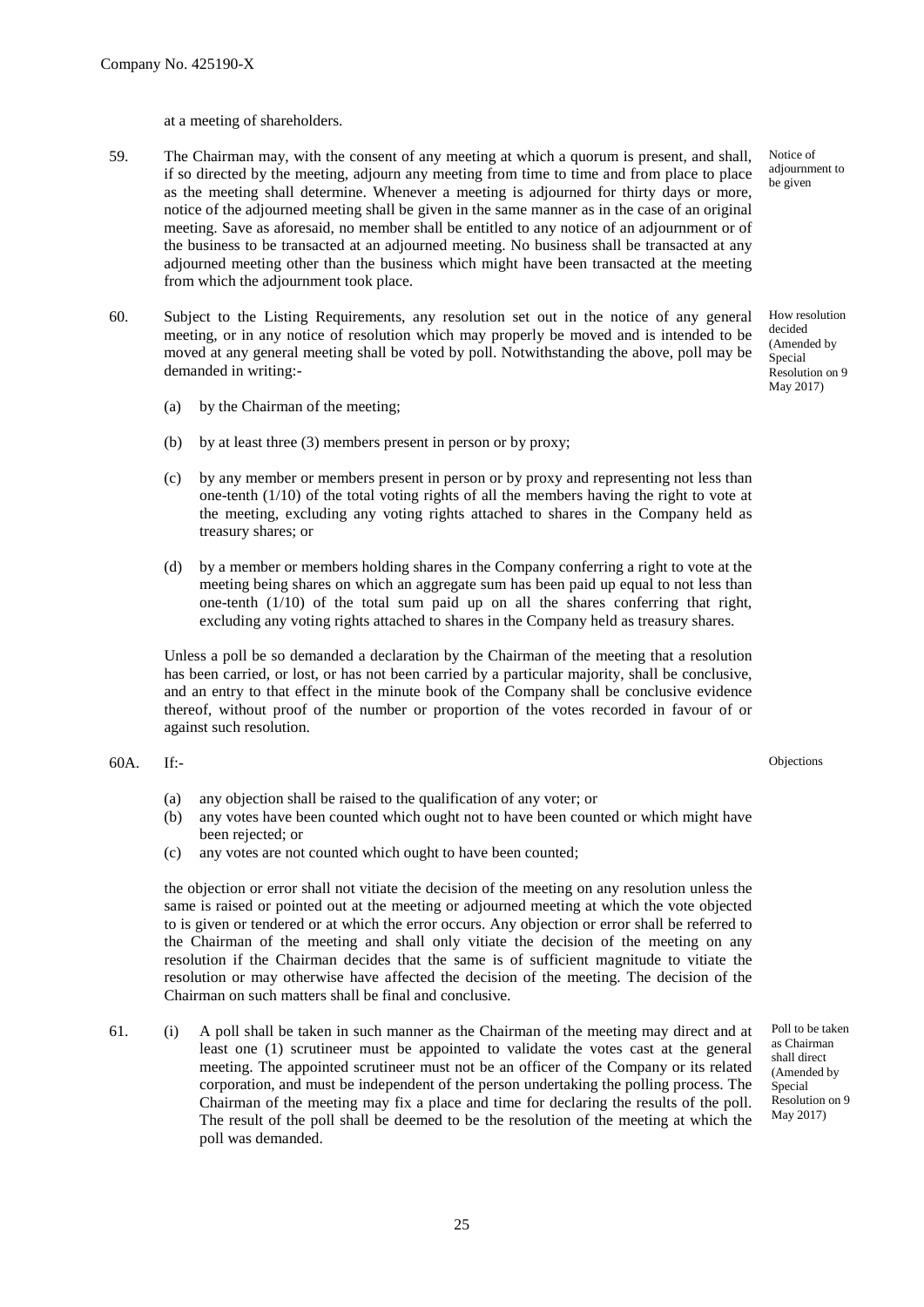- (ii) The poll may be conducted manually using voting slips or electronically using various forms or electronic devices. Such votes shall be counted by the poll administrator, and verified by the scrutineer, as may be appointed by the Chairman of the meeting for the purpose of determining the outcome of the resolution(s) to be decided on poll.
- 61A. Subject to Article 60, a poll demanded on any resolution shall be taken either forthwith or at such time and place as the Chairman of the meeting directs not being more than thirty (30) days from the date of the meeting or adjourned meeting at which the poll was demanded. If a poll is demanded before the declaration of the result of a show of hands and the demand is duly withdrawn, the meeting shall continue as if the demand had not been made.
- 62. Any poll duly demanded on the election of a Chairman of a meeting, or on any question of adjournment shall be taken forthwith at the meeting and without adjournment.
- 63. In the case of an equality of votes, either on a show of hands or on a poll, the Chairman of the meeting shall be entitled to a further or casting vote.
- 64. Subject to Article 60, the demand for a poll shall not prevent the continuance of a meeting for the transaction of any business, other than the question for which a poll has been demanded. Where the capital of the Company consists of shares of different denominations, voting rights shall be prescribed in such a manner that a unit of capital in each class when reduced to a common denominator, shall carry the same voting powers when such right is exercisable.

#### **VOTES OF MEMBERS**

- 65. Subject to these Articles and without prejudice to any special privileges or restrictions as to voting for the time being attached to any special class of shares for the time being forming part of the capital of the Company and Article 54(1) above, a holder of ordinary shares or preference shares who is personally present or proxy or member's representative or attorney and entitle to vote shall be entitled to one (1) vote on a show of hands and upon a poll every such member shall have one vote (1) for every share held by him.
- 65A. A member may appoint not more than two (2) proxies to attend at a general meeting of the Company and the proxy shall be entitled to vote on a show of hands or poll on any question at any general meeting. A proxy or attorney need not be a member of the Company. There shall be no restriction as to the qualification of the proxy. A proxy appointed to attend and vote at a meeting shall have the same rights as the member to speak at the meeting. A member is entitled to appoint a proxy to attend and vote instead of him at the meeting, and such proxy need not also be a member(s). Where a member appoints more than one (1) proxy, he shall specify the proportions of his holdings to be represented by each proxy, failing which, the appointment shall be invalid.
- 65B. Where a member of the Company is an Exempt Authorised Nominee which holds ordinary shares in the Company for multiple beneficial owners in one securities account ("omnibus account"), there shall be no limit to the number of proxies which the Exempt Authorised Nominee may appoint in respect of each omnibus account it holds.
- 65C. Where the capital of the Company consists of shares of different monetary denominations, voting rights shall be prescribed in such manner that a unit of capital in each class, when reduced to a common denominator, shall carry the same voting power when such rights is exercised.
- 66. If any member be a lunatic, idiot or non-compos mentis, he may vote by his committee, receiver, curator bonis or other legal curator, and such last mentioned persons may give their votes either personally or by proxy.
- 67. In the case of joint holders of shares of the Company, the joint holder shall be considered as one shareholder. For this purpose if the joint holders purport to exercise the power in the same way, the power is treated as exercised in that way; if the joint holders do not purport to exercise the power in the same way, the power is treated as not exercised. If two or more

(Amended by Special Resolution on 9 May 2017)

No poll in certain cases

Chairman to have casting vote

Business to be continued if poll demanded (Amended by Special Resolution on 9 May 2017)

How votes may be given and who can act as proxy (Amended by Special Resolution on 9 May 2017)

(Amended by Special Resolution on 9 May 2017)

Votes of lunatic member

Votes of joint holder of shares (Amended by **Special** Resolution on 9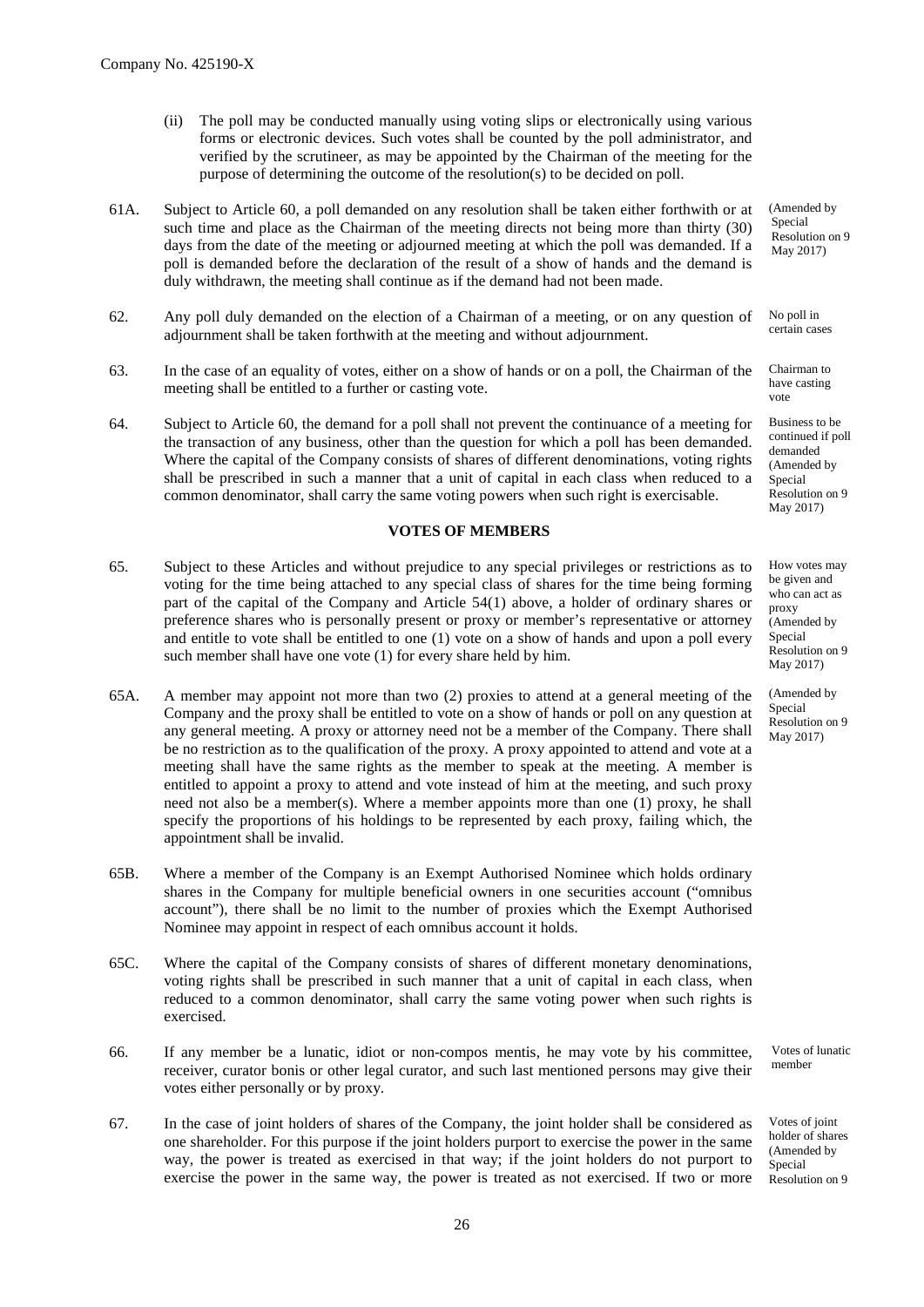persons are jointly entitled to a share, then in voting upon any question the vote of the senior present at the meeting, whether in person or by proxy or by an attorney shall alone be accepted to the exclusion of the votes of the other' registered holders of the shares, and for this purpose seniority shall be determined by the order in which the names stand in the Register.

- 68. A member shall be entitled to be present and to vote on any question either personally or by proxy at any general meeting or upon a poll and to be reckoned in a quorum in respect of any fully paid-up shares and of any shares upon which calls due and payable to the Company shall have been paid. No member shall be entitled so to vote or be recognised in a quorum in respect of any shares upon which any call or other sum so due and payable shall be unpaid.
- 69. (A) A power of attorney or a certified copy thereof or the instrument appointing a proxy shall be in writing under the hand of the appointer or of his attorney duly authorised in writing. An instrument appointing a proxy to vote at a meeting shall be deemed to include the power to demand or concur in demanding a poll on behalf of the appointor. A proxy may vote only as directed in the proxy form. However, if the appointer or representative attend and vote on a resolution, the proxy or attorney must not vote.
	- (B) Any corporation which is a member of the Company may by resolution of its Directors or other governing body authorise such person as it thinks fit to act as its representative at any meeting of the Company, and the person so authorised shall be entitled to exercise the same powers on behalf of the corporation which he represents as that corporation could exercise if it were an individual member of the Company.
- 69A. The instrument appointing a proxy shall be in the following form or in such other form as the Directors may approve or in any particular case may accept:-

## **DIGI.COM BERHAD**

I/We,------------------------------- NRIC No./Company No. ------------------of -------------------- and telephone no./email address ------------------------------------ being a member/members of Digi.Com Berhad (the "Company"), hereby appoint --------------------------NRIC No.------------ ------------------------ of ---------------------------------- or failing him/her,-------------------------- NRIC No.------------------------------------ of ---------------------------------- or failing him/her, THE CHAIRMAN OF THE MEETING as my/our proxy to vote for me/us on my/our behalf at the [Annual or Extraordinary, as the case may be] General Meeting of the Company, to be held at ---------------------- on ------------------ or at any adjournment thereof. I/We indicate with an "x" in the spaces below how I/we wish my/our vote to be cast.

| 1a | vı | $\sim$ inst |  |
|----|----|-------------|--|
|    |    |             |  |

Subject to the abovestated voting instructions, my/our proxy may vote or abstain from voting on any resolutions as \*he/\*she/\*they may think fit.

The proportion of my/our shareholdings to be represented by my/our proxies are as follows:-

First Proxy  $\%$ Second Proxy  $\%$ 100%

| If appointment of proxy is under hand:-                                                                                                                         |                                         |
|-----------------------------------------------------------------------------------------------------------------------------------------------------------------|-----------------------------------------|
| Signed by *individual member/*officer or $\vert$ No of shares held:<br>attorney of member/*authorised nominee of   Securities Account No:<br>(beneficial owner) | CDS Account No.) (Compulsory)<br>Date : |

May 2017)

Only members not indebted to Company in respect of shares entitled to vote

Instrument appointed proxy to be in writing (Amended by Special Resolution on 9 May 2017)

(Amended by **Special** Resolution on 9 May 2017)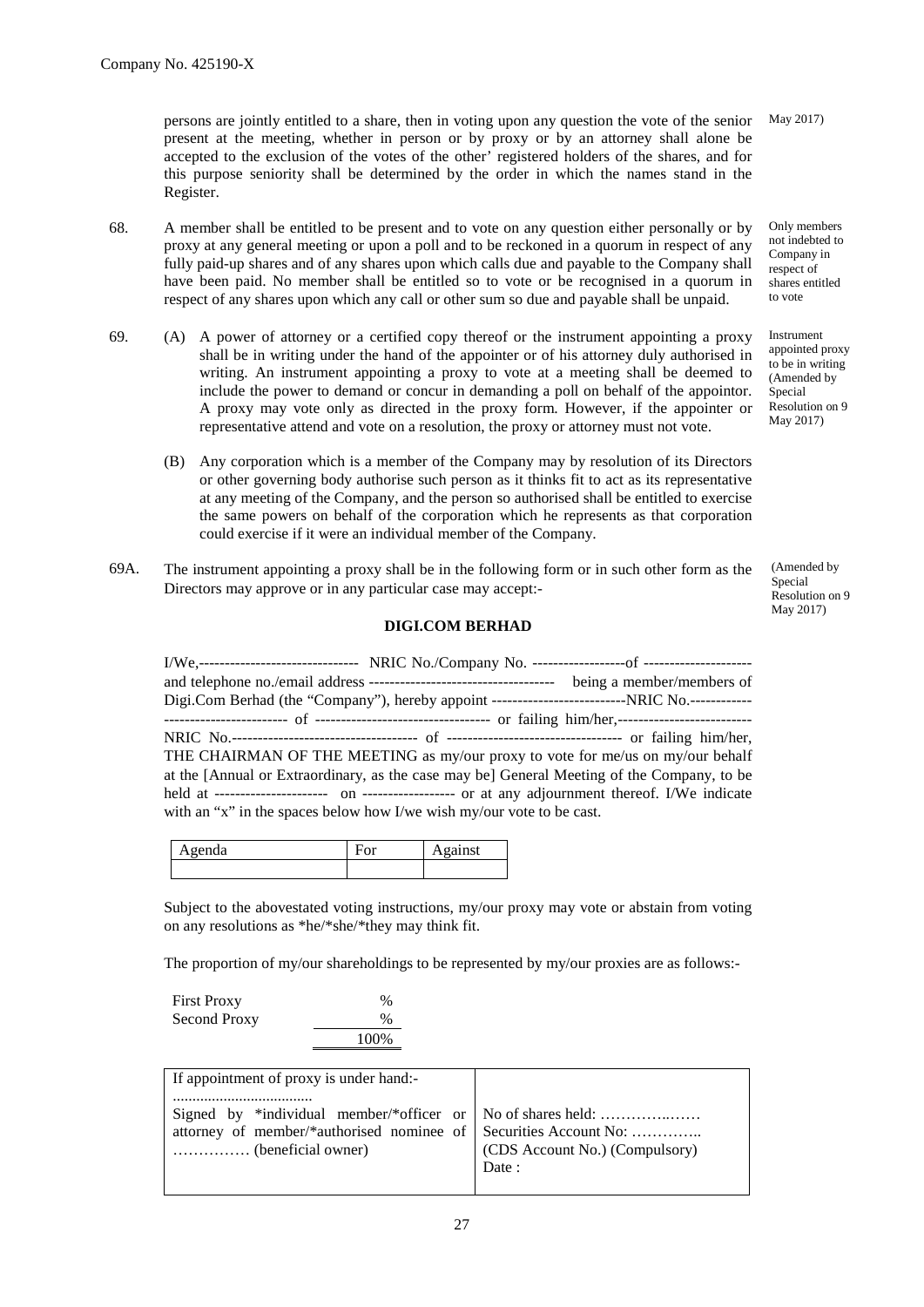| If appointment of proxy is under seal:-        |                    |                                           |
|------------------------------------------------|--------------------|-------------------------------------------|
|                                                |                    |                                           |
| hereto affixed in accordance with its Articles |                    | Seal                                      |
| in the presence of:-                           |                    |                                           |
|                                                |                    |                                           |
| Director                                       | Director/Secretary | No of shares held: $\dots\dots\dots\dots$ |
| in its capacity as *member/*attorney of        |                    | Securities Account No:                    |
| member/*authorised nominee of                  |                    | (CDS Account No.) (Compulsory)            |
| (beneficial owner)                             |                    | Date :                                    |
|                                                |                    |                                           |

Signed this day of  $, 20$ 

\*Strike out whichever is not desired. Unless otherwise instructed, the proxy may vote as he thinks fit.

- 70. The instrument appointing a proxy, and the power of attorney or other authority (if any) under which it is signed or a notarially certified copy thereof, shall be deposited at the Office, or at such other place within Malaysia as is specified for that purpose in the notice convening the meeting, at least forty-eight hours before the time appointed for holding the meeting or adjourned meeting at which the person named in such instrument proposes to vote, or, in the case of a poll, not less than twenty-four (24) hours before the time appointed for the taking of the poll, and in default the instrument of proxy shall not be treated as valid. The Company may specify a fax number and may specify an electronic address in the notice of meeting, for the purpose of receipt of proxy appointments subject to the rules, regulations and laws at that time specified therein.
- 71. The instrument appointing a proxy shall be in writing in any form as approved by the Directors under the hand of the appointor or of his attorney duly authorised in writing, or if such appointor is a corporation under its common seal, if any, and, if none, then under the hand of some officer duly authorised in that behalf.
- 72. A vote given in accordance with the terms of an instrument of proxy or attorney shall be valid notwithstanding the previous death or unsoundness of mind of the principal or revocation of the instrument or of the authority under which the instrument was executed, or the transfer of the share in respect of which the instrument is given, if no intimation in writing of such death, unsoundness of mind, revocation, or transfer as aforesaid has been received by the Company at the Office or at such other place within Malaysia before the commencement of the meeting or adjourned meeting at which the instrument is used.
- 72A. (1) Subject to the Act and the Listing Requirements, the Directors or any agent of the Company so authorised by the Directors, may accept the appointment of proxy received by electronic communication on such terms and subject to such conditions as they consider fit. The appointment of proxy by electronic communication shall be in accordance with these Articles.
	- (2) For the purpose of Article 72A, the Directors may require such reasonable evidence they consider necessary to determine:-
		- (a) the identity of the member and the proxy; and
		- (b) where the proxy is appointed by a person acting on behalf of the member, the authority of that person to make the appointment.
	- (3) Without prejudice to Article 72A, the appointment of proxy by electronic communication must be received at the electronic address specified by the Company in any of the following sources and shall be subject to any terms, conditions or limitations specified therein:-
		- (a) Notice calling the meeting;
		- (b) Instrument of proxy sent out by the Company in relation to the meeting; or

Instrument appointing a proxy to be left at Company's **Office** (Amended by Special Resolution on 9 May 2017)

Instrument appointing proxy to be in writing

When vote by proxy valid though authority revoked (Amended by Special Resolution on 9 May 2017)

Appointment of proxy via electronic communication (Amended by Special Resolution on 9 May 2017)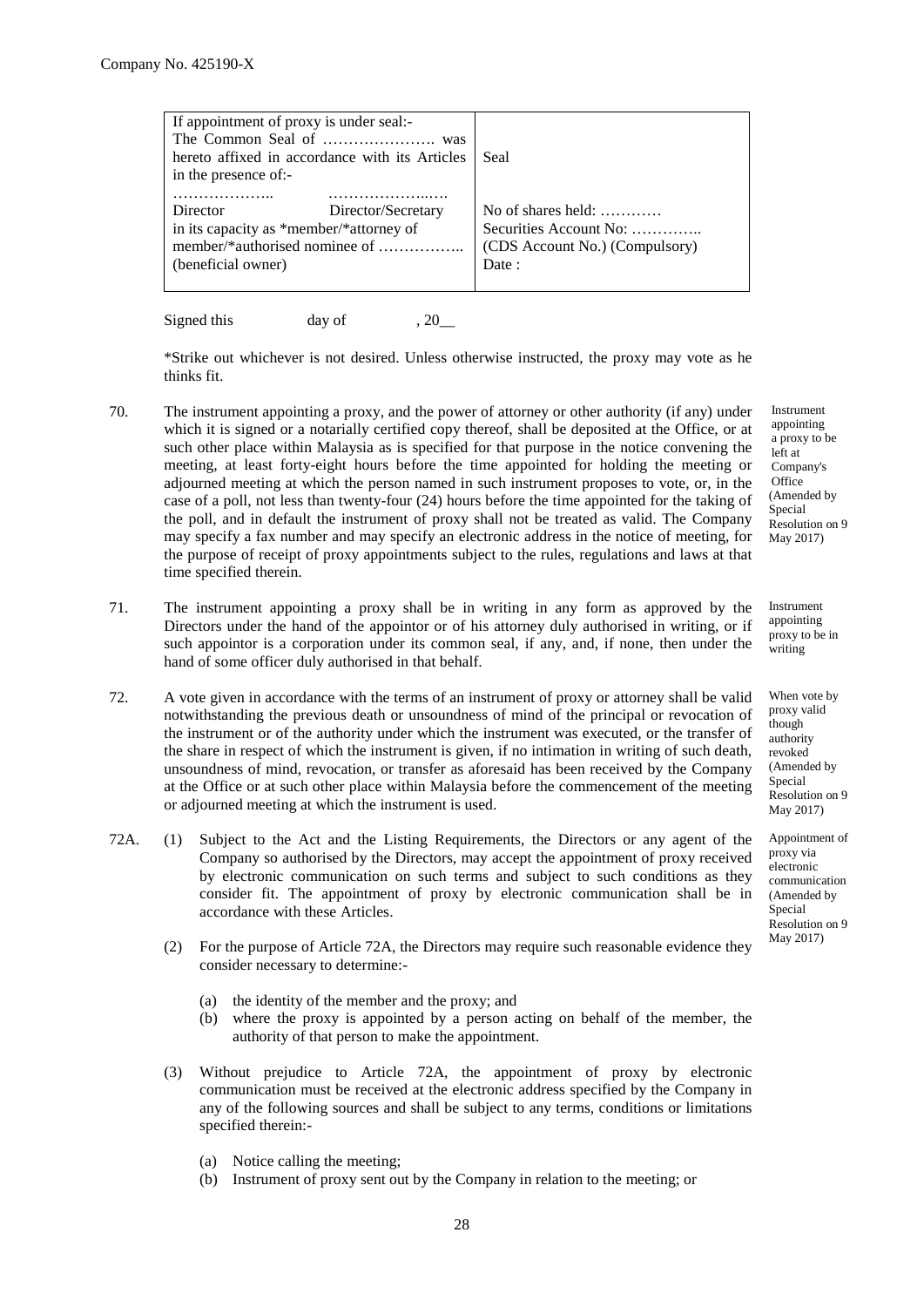- (c) Website maintained by or on behalf of the Company.
- (4) An appointment of proxy by electronic communication must be received at the electronic address specified by the Company pursuant to Article 72A(3) not less than forty-eight (48) hours before the time for holding the meeting or adjourned meeting at which the person named in the form of appointment of proxy proposes to vote, or, in the case of a poll, not less than twenty-four (24) hours before the time appointed for the taking of the poll, and in default the instrument of proxy shall not be treated as valid.
- (5) An appointment of proxy by electronic communication which is not made in accordance with this Article shall be invalid.

#### **DIRECTORS**

- 73. The Company in general meeting may, subject to the provisions of these Articles, from time to time appoint new Directors, and may increase or reduce the number of Directors in office, and may alter their qualifications. Until otherwise determined by a general meeting, the number of Directors shall be not less than two and not more than thirteen.
- 74. A Director shall not be required to hold any share in the Company but nevertheless shall be entitled to attend and speak at any general meeting of, and at any separate meeting of, the holders of any class of shares in the Company.
- 75. Any Director may from time to time and at any time appoint any person to be an alternate Director, and may at any time remove the alternate Director so appointed by him from office. An alternate Director so appointed shall not be entitled to receive any remuneration from the Company, and any fee paid to an alternate Director shall be agreed between himself and the Director appointing him and shall be paid out of the remuneration of the latter, but shall be entitled (subject to his giving to the Company an address within Malaysia at which notices may be served on him) to receive notices of and attend all meetings of the Directors, and to vote as a Director at any such meeting at which the Director appointing him is not present, and generally in the absence of his appointor to perform all the functions of his appointor as a Director. An alternate Director may be removed from office by resolution of the Board, and shall ipso facto cease to be an alternate Director if his appointor ceases for any reason to be a Director. Provided that if any Director retires by rotation but is re-elected by the meeting or is, pursuant to the provisions of these presents, deemed to be re-elected at the meeting at which such retirement took effect, any appointment made by him pursuant to this Article which was in force immediately prior to his retirement shall continue to operate after such re-election as if he had riot so retired. Every person acting as an alternate Director shall be an officer of the Company and shall alone be responsible to the Company for his own acts and defaults and he shall not be deemed to be the agent of or for the Director appointing him. All appointments and removals of alternate Directors made by any Director in pursuance of the provisions of this Article shall be in writing under the hand of the Director making the same and left at the Office.
- 76. The nomination of an alternate Director shall be valid if made by facsimile or other electronic transmission, provided that such nomination shall be confirmed within three months from the date of such facsimile or other electronic transmission by a written nomination complying with the abovementioned requirements; and any act done by the alternate Director nominated in such facsimile or other electronic transmission between the date thereof and the date of the receipt within the prescribed period by the Company of the written nomination shall be as valid and effectual as if such alternate Director had been duly appointed in the first instance, whether such written nomination shall be received by the Company within the prescribed period or not.
- 77. The fees and any benefits payable to the Non-Executive Directors of the Company and its subsidiaries including any compensation for loss of employment of Director or former Director shall from time to time be determined by the Company in general meeting. Unless otherwise directed by the resolution by which it is voted, any such fees shall be divided amongst the Directors as they may agree, or, failing agreement, equally, or in any other

Director's qualification

Alternate Director

(Amended by **Special** Resolution on 9 May 2017)

Directors' fees (Amended by Special Resolution on 9 May 2017)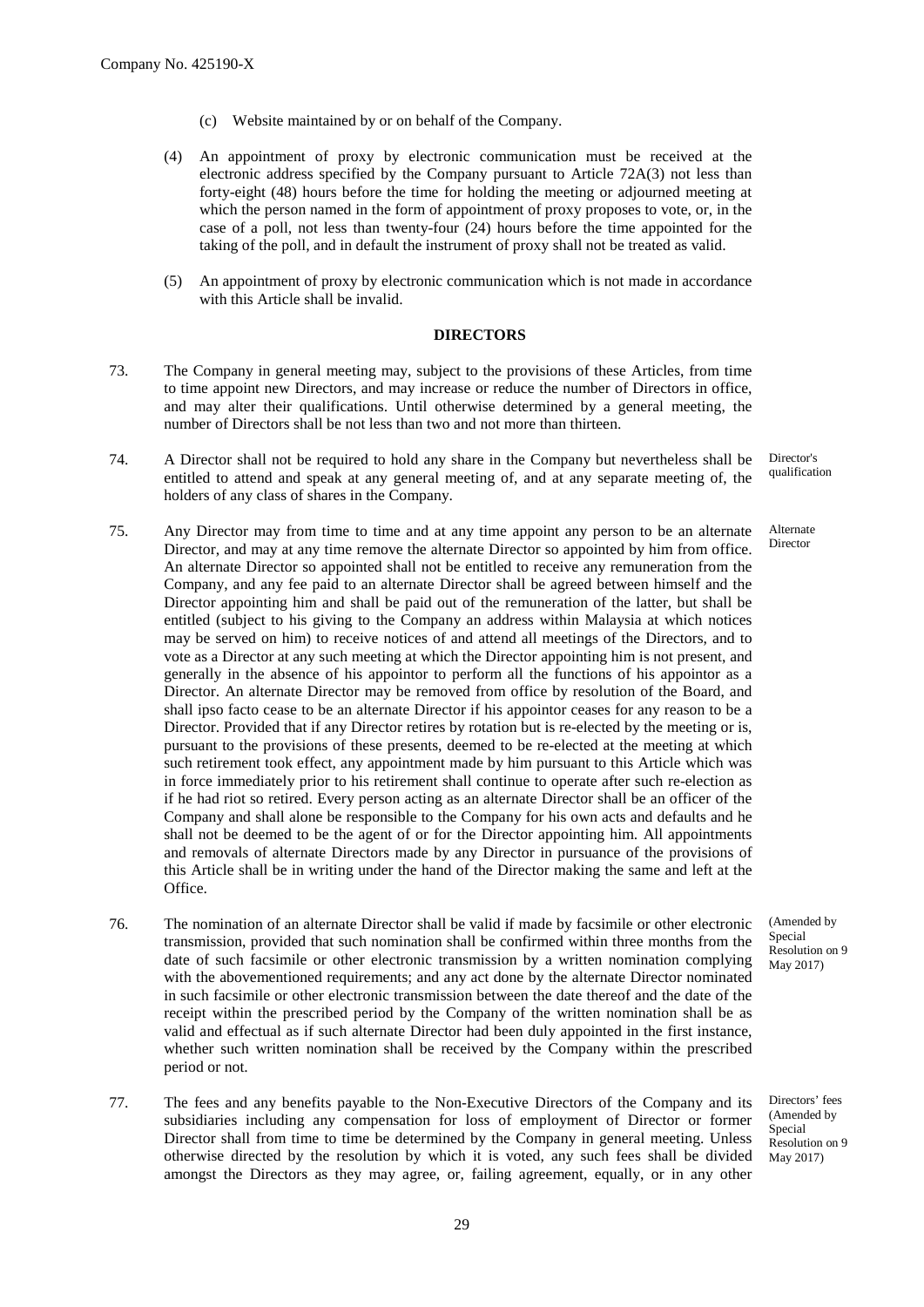manner to be determined by the Board. Fees payable to Directors shall not be increased except pursuant to a resolution passed at a general meeting, where notice of the proposed increase has been given in the notice convening the meeting. The Directors shall also be entitled to be repaid all travelling and hotel expenses properly incurred by them respectively in or about the performance of their duties as Directors, including their expenses of travelling to and from meetings of Directors or general meetings or which he may otherwise incur on or about the business of the Company. If by arrangement with the Directors, any Director shall perform or render any special duties or services outside his ordinary duties as a Director in particular without limiting to the generality of the foregoing if any Director being willing shall be called upon to perform extra services or to make any special exertions in going or residing away from his usual place of business or residence for any of the purposes of the Company or in giving special attention to the business of the Company as a member of a committee of Directors, the Directors may pay him special remuneration, in addition to his Director's fees, and such special remuneration may be by way of a fixed sum, or otherwise as may be arranged. Provided that fees payable to non-executive Directors shall be by a fixed sum and no non-executive Director shall be remunerated by a commission on or percentage of profits or turnover and no Directors (non-executive or executive) shall be remunerated by a commission on or percentage of turnover and that nothing herein shall prejudice the power of the Directors to appoint any of their member to be the employee or agent of the Company at such remuneration and upon such terms as they think fit provided that such remuneration shall not include a commission on or percentage of turnover.

- 78. (1) The office of a Director shall be vacated if the Director:-
	- (A) is an undischarged bankrupt;

Office of Director vacated in certain cases (Amended by Special Resolution on 9 May 2017)

- (B) has been convicted of an offence relating to the promotion, formation or management of a corporation;
- (C) has been convicted of an offence involving bribery, fraud or dishonesty;
- (D) becomes disqualified from being a Director by reason of any order made under the Act or has been convicted of an offence under sections 213, 215, 216, 217, 218, 228 and 539 of the Act;
- (E) becomes of unsound mind or a person whose person or estate is liable to be dealt with in any way under the law relating to mental disorder during his term of office;
- (F) is absent from more than 50% of the total board of directors' meetings held during a financial year of the Company, except when an exemption or waiver is obtained from the Stock Exchange;
- (G) if he is removed by a resolution of the Company in general meeting;
- (H) resigns from his office by notice in writing to the Company and deposited at the Office;
- (I) has retired in accordance with the Act or these Articles but is not re-elected; or
- (J) otherwise vacate his office in accordance with the Act or these Articles.
- (2) The circumstances referred to in paragraphs  $(1)(A)$ ,  $(B)$  and  $(C)$  shall be applicable to circumstances in or outside Malaysia.

#### **MANAGING DIRECTOR AND OTHER APPOINTMENTS**

- 79. (1) The Directors may from time to time appoint one or more of their body to be:-
	- (a) the Managing Director or Managing Directors,
	- (b) the Executive Director or Executive Directors.

Power to appoint Managing Director and **Other**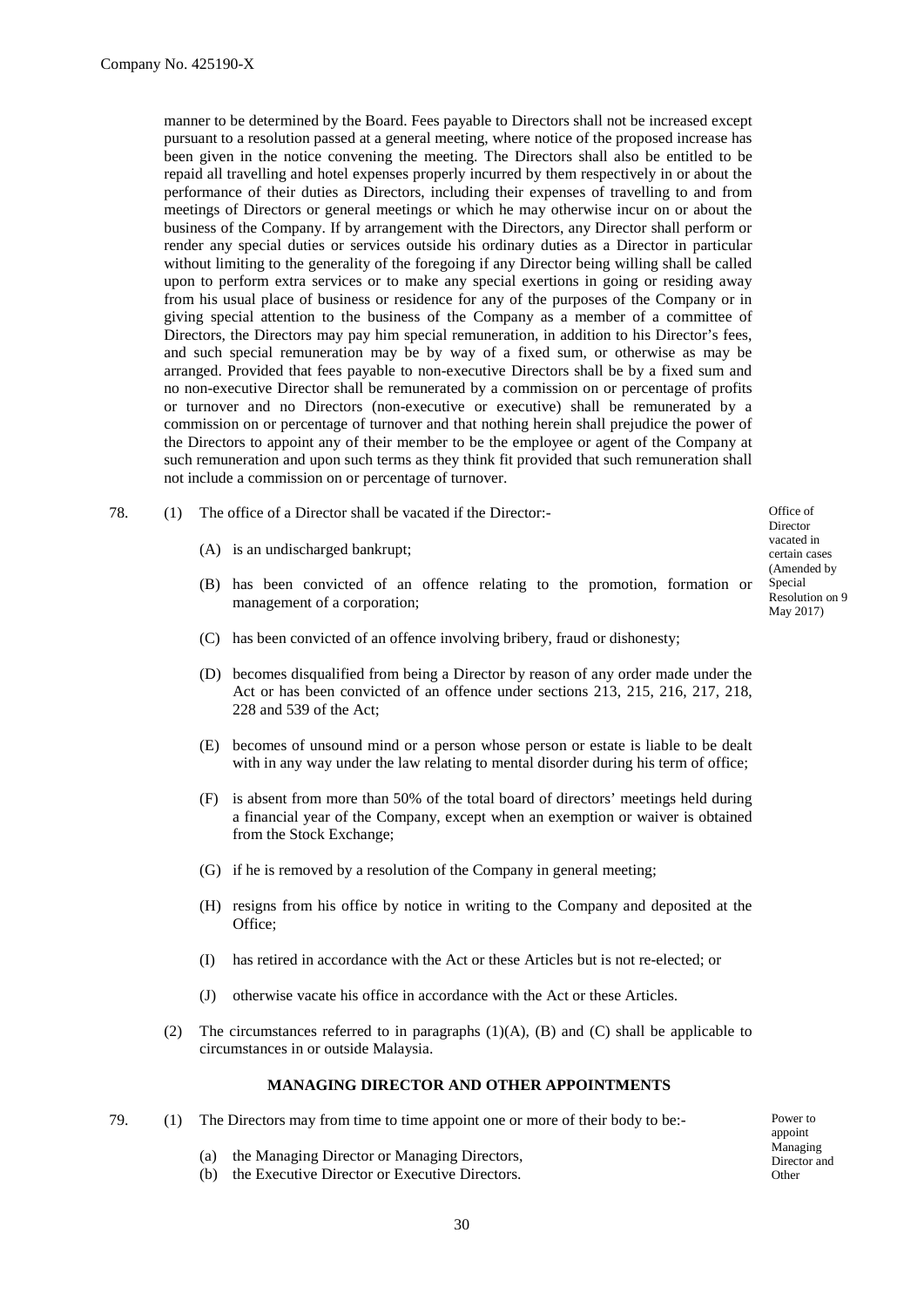appointments

The Managing Director or Managing Directors or the Executive Director or Executive Directors shall be subject to the control of the Board of Directors.

- (2) Any such appointment or appointments shall be for a fixed term not exceeding three (3) years at any one time, with power to the Directors to reappoint thereafter, at such remuneration and upon such terms as the Directors think fit and the Directors may entrust to and confer upon such appointee or appointees any of the power exercisable by them as Directors upon such terms and conditions and with such restriction as they think fit and may from time to time revoke, withdraw or vary all or any of such power.
- (3) The remuneration of the Managing Director or Managing Directors and the Executive Director or Executive Directors may be payable by way of salary or commission or participation in profits of the Company or of any other company in which the Company is interested, or by any or all of those modes, or otherwise as may be thought expedient but shall not include a commission on or percentage of turnover, and it may be made a term of such appointment or appointments that the appointee shall receive a pension, gratuity or other benefits on their retirement.
- (4) The Managing Director or Managing Directors or Executive Director or Executive Directors shall, even though he or they may continue to hold such office, be subject to retirement by rotation and be taken into account in determining the rotation or retirement of Directors pursuant to Article 98A. In addition thereto, he or they shall be subject to the provisions of any contract between him and the Company and the same provisions as to resignation and removal from office as the other Directors of the Company and if he shall cease to hold the office of Director he shall ipso facto and immediately cease to be the Managing Director or Managing Directors or Executive Director or Executive Directors.

## **POWERS AND DUTIES OF DIRECTORS**

- 80. The management and control of the business and affairs of the Company shall be vested in the Directors or under the direction of the Board in addition to the powers and authority by these Articles or otherwise expressly conferred upon them. The Board has all the powers necessary for managing and for directing and supervising the management of the business and affairs of the Company and do all such acts and things as may be exercised or done by the Company and are not hereby or by the Act expressly directed or required to be exercised or done by the Company in general meeting but subject nevertheless to the provisions of the Act and these Articles and to any regulations not being inconsistent with these Articles from time to time made by the Company in general meeting provided that no regulations so made shall invalidate any prior act of the Directors which would have been valid if such regulation had not been made provided further that any sale or disposal by the Directors of a substantial portion of the Company's main undertaking or property shall be subject to ratification by the members in general meeting.
- 81. The Directors may from time to time and at any time by power of attorney appoint any company, firm or person or body of persons, whether nominated directly or indirectly by the Directors, to be the attorney or attorneys of the Company for such purposes and with such powers, authorities and discretions (not exceeding those vested in or exercisable by the Directors under these Articles) and for such period and subject to such conditions as they may think fit, and any such powers of attorney may contain such provisions for the protection and convenience of persons dealing with any such attorney as the Directors may think fit and may also authorise any such attorney to delegate all or any of the powers, authorities and discretions vested in him.
- 82. (A) The Directors may exercise all the powers of the Company to borrow money and to mortgage or charge its undertaking, property and uncalled capital or any part thereof and to issue debentures and other securities whether outright or as security for any debt, liability or obligation of any person or persons or of any company, whether or not having objects or engaged or intending to engage in business similar to those of the

Term of office and powers of Managing Director and other appointees

Remuneration of Managing Director and other appointees

Exemption of Managing Director and other appointees from retirement by rotation

General powers of Company vested in Directors (Amended by Special Resolution on 9 May 2017)

Power of Attorney

**Directors** borrowing power (Amended by Special Resolution on 9 May 2017)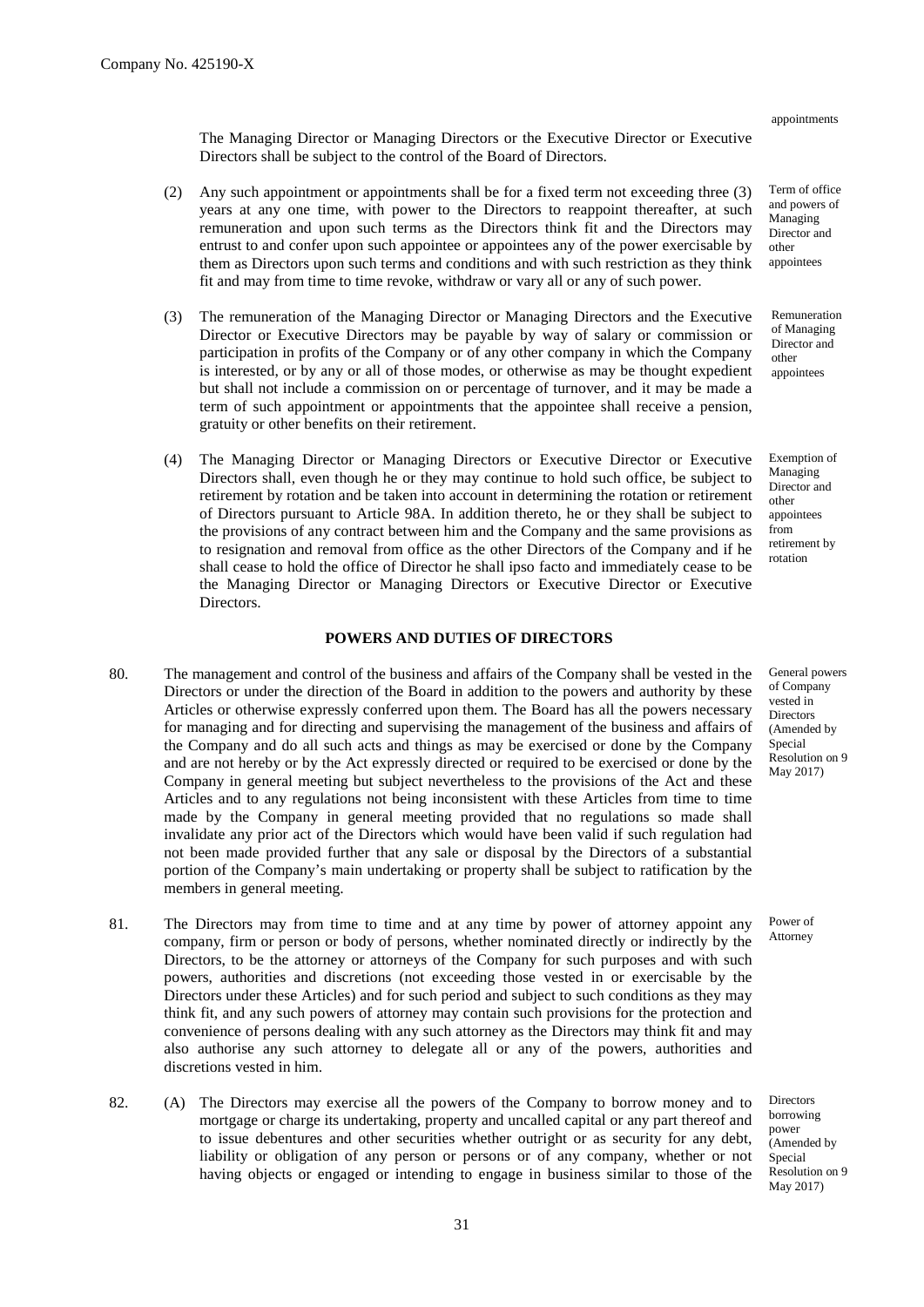Company, including (without limitation) any company which is for the time being associated or allied with the Company in business or which is the holding company or a subsidiary (as defined in Section 4 of the Act) or an associated company.

- (B) The Directors may borrow or raise any such money as aforesaid upon or by the issue or sale of any bonds, debentures, debenture stock, or securities, and upon such terms as to time of repayment, rate of interest, price of issue or sale, payment of bonus upon redemption or repayment or otherwise as they may think proper. The Company may in general meeting grant a right for the holders of bonds, debentures, debenture stock or securities to exchange the same for shares in the Company or any class authorised to be issued.
- (C) Subject as aforesaid, the Directors may secure or provide for the payment of any moneys to be borrowed or raised by a mortgage of a charge upon all or any part of the undertaking or property of the Company, both present and future, and upon any capital remaining unpaid upon the shares of the Company, whether called up or not or by any other security, and the Directors may confer upon any mortgages or persons in whom any debentures, debenture stock or security is vested, such rights and powers as they think necessary or expedient; and they may vest any property of the Company in trustees for the purpose of securing any moneys so borrowed or so raised, and confer upon the trustees or any receiver to be appointed by them or by debenture holder, such rights and powers as the Directors may think necessary or expedient in relation to the undertaking or property of the Company, or the management, or the realisation thereof, or the making, receiving or enforcing of calls upon the members in respect of unpaid capital and otherwise, and may make and issue debentures to trustees for the purpose of further security, and any such trustees may be remunerated.
- (D) The Directors may give security for the payment of any moneys payable by the Company in like manner as for the payment of money borrowed or raised but in such case the amount shall be reckoned as part of the money borrowed.
- 83. The continuing Directors may act at any time notwithstanding any vacancy in their body: Provided Always that in case the number of Directors shall at any time be reduced to less than the minimum number prescribed by or in accordance with these Articles, it shall be lawful for them to act as Directors for the purpose of filling up vacancies in their body, or of summoning a general meeting of the Company, but not for any other purpose.
- 84. The Directors shall duly comply with the provisions of the Act, and particularly the provisions as to registration and keeping copies of mortgages and charges, keeping of the Register, keeping a register of Directors and entering all necessary particulars therein, and sending a copy thereof or a notification of any changes therein to the Registrar of Companies, and sending to such Registrar an annual return, together with the certificates and the particulars required by the Act notices as to increase of capital, returns of allotments and contracts relating thereto, copies of resolutions and agreements, and other particulars connected with the above.
- 85. (A) A Director who is in any way, whether directly or indirectly personally interested in a contract or proposed contract with the Company shall declare the nature of his interest in accordance with the provisions of the Act. Save as by the next following paragraph of this Article otherwise provided, a Director shall not vote in respect of any contract or arrangement in which he is interested (and if he shall do so his vote shall not be counted), nor shall he be counted for the purpose of any resolution regarding the same in the quorum present at the meeting, but this Article shall not apply to:-
	- (i) any arrangement for giving to him any security or indemnity in respect of money lent by him or obligations undertaken by him for the benefit of the Company; or
	- (ii) any arrangement for the giving by the Company of any security to a third party in respect of a debt or obligation of the Company for which he himself has assumed responsibility in whole or in part under a guarantee or indemnity or by the deposit

Classification of securities and terms (Amended by Special Resolution on 9 May 2017)

Nature of Security

Security for payments due

Continuing Directors may act to fill vacancies or summon meetings

Directors to comply with the Act

Declaration of interest; restriction on voting and quorum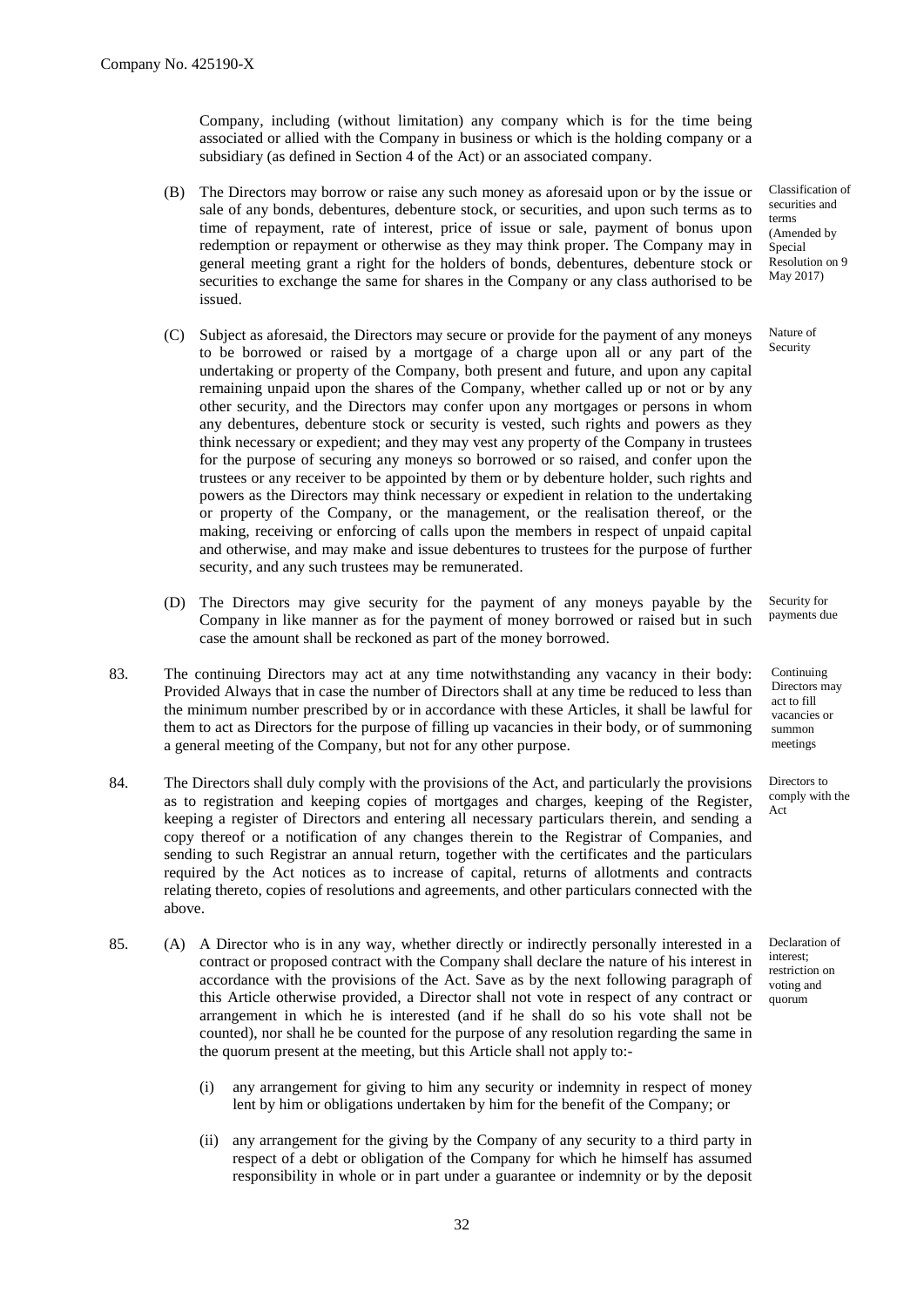#### of a security.

- (B) A Director may hold any other office or place of profit under the Company (other than the office of auditor) in conjunction with his office of Director for such period and on such terms (as to remuneration and otherwise) as the Directors may determine. No Director or intending Director shall be disqualified by his office from contracting with the Company, either with regard to his tenure of any such other office or place of profit or as a vendor, purchaser or otherwise whether by himself, his firm or a company in which he has an interest.
- (C) A Director, notwithstanding his interest may be counted in the quorum present at any meeting whereat he or any other Director is appointed to hold any executive office or other office or place of profit under the Company or whereat the Directors resolve to exercise any of the rights of the Company (whether by the exercise of voting rights or otherwise) to appoint or concur in the appointment of a Director to hold any office or place of profit under any other company or whereat the terms of any such appointment are considered, and he may vote on any such matter other than in respect of his own appointment or the arrangement of the terms thereof.
- (D) The provisions of this Article may at any time be suspended or relaxed to any extent and either generally or in respect of any particular contract, arrangement or transaction, and any particular contract, arrangement or transaction carried out in contravention of this Article may be ratified by ordinary resolution of the Company.
- 86. Any Director may continue to be or become a director of, or hold any other office or place of profit under, any other company in which the Company may be interested, and no such Director shall be accountable for any remuneration, salary, commission, participation in profits, pension, superannuation or other benefits received by him as a director of, or holder of any other office or place of profit under, or member of, any such other company. The Directors may exercise the voting power conferred by the shares in any company held or owned by the Company in such manner and in all respects as it may think fit (including the exercise thereof in favour of any resolution appointing the Directors or any of them director of such company, or voting or providing for the payment of remuneration to the directors of such company).
- 87. Subject to the Act, the documents shall be executed, as the case may be, in such manner and by such person as the Directors shall from time to time determine.
- 88. The Directors may establish and maintain or procure the establishment and maintenance of a non-contributory or contributory pension, provident or superannuation funds for the benefit of, and give or procure the giving of donations, gratuities, pensions, allowances or emoluments to, any persons who are or were at any time in the employment or service of the Company or its predecessors in business or of any company which is a subsidiary of the Company or allied to or associated with the Company or with any such subsidiary or who are or were at any time Directors or officers of the Company or of any such other company as aforesaid and holding or who held any salaried employment or office in the Company or such predecessors or other company and the wives, widows, families and dependants of any such persons, and may take out policies of insurance and pay the premiums reserved thereby for or towards the insurance of any such persons as aforesaid, and may do any of the matters aforesaid either alone or in conjunction with any such other company as aforesaid. Subject always, if the Act shall so require, the particulars with respect thereto being disclosed to the members and to the proposal being approved by the Company by ordinary resolution, a Director holding any such employment or office shall be entitled to participate in and retain for his own benefit any such donation, gratuity, pension, allowance or emolument. A Director may be counted in the quorum present at a meeting upon the consideration of a motion in respect of any matter referred to in this Article and may vote as a Director upon any resolution in respect of any such matter but only where such matter is intended to be for the benefit generally of all, or any class or classes, of such employees and servants or former employees

Director may hold office of profit under the Company

Relaxation of restriction on voting

Director may hold other office

Execution of documents (Amended by Special Resolution on 9 May 2017)

Power to maintain pension fund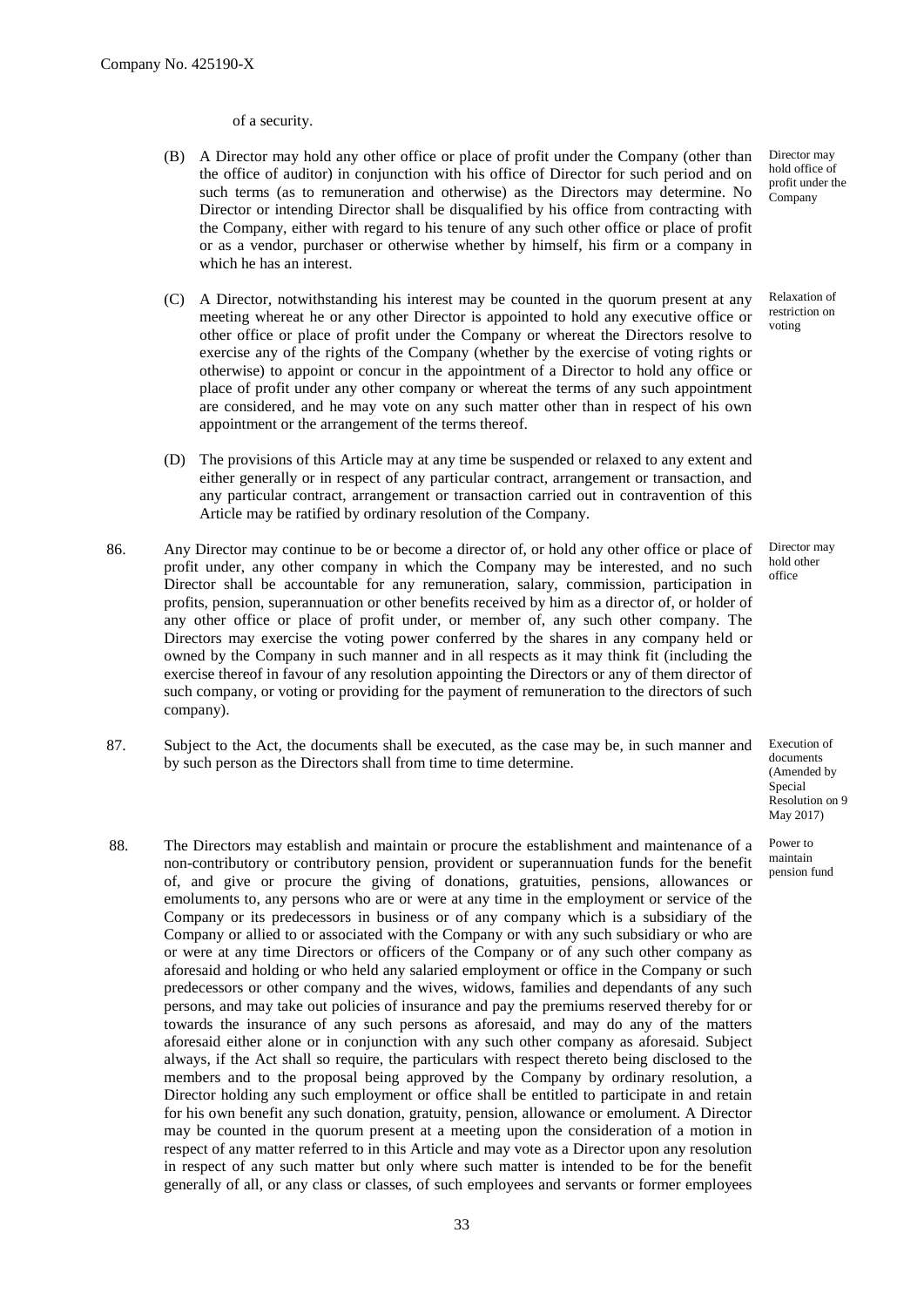or servants (including Directors or other officers) and/or their respective wives, widows, families and dependants.

- 89. (A) The Directors may meet together for the despatch of business, adjourn and otherwise regulate their meetings as they think fit, and determine the quorum necessary for the transaction of the business. Unless otherwise determined, majority of the Board members shall be a quorum and one of which must be an Independent Director. Questions arising at any meeting shall be decided by a majority of votes, In case of an equality of votes the Chairman of the Board of Directors appointed under Article 91 shall have a second or casting vote. Provided that where two Directors form a quorum, the Chairman of the Board of Directors at which only such a quorum is present, or at which only two Directors are competent to vote on the question at issue, shall not have a second or casting vote.
	- (B) The conduct of a meeting of Directors or a committee of the Directors may include a participation thereat by any Director via telephone conferencing and/or video conferencing or any other interactive means of audio or audio-visual communications whereby all participating persons are able to hear each other or be heard during the meeting. A Director's participation in the manner as aforesaid shall be deemed to be present at the meeting and be conducted for the purpose of a quorum. He shall also be entitled to vote thereat. Any meeting held in such manner shall be deemed to be or have been held at such time and place as set out in the notice of meeting.
- 90. A Director may, and on the request of a Director, the Secretary shall, at any time summon a meeting of the Directors.
- 91. The Directors shall elect a Chairman of the Board of Directors and may elect one or more Deputy Chairman from their number and the Directors may determine the period for which such officers shall respectively hold office. The Chairman of the Board of Directors or in his absence, the Deputy Chairman (if any) or in the event that there is more than one Deputy Chairman, the senior in appointment amongst them shall preside at the meeting of Directors. If such officers have not been appointed, or if no such officers are present within fifteen minutes after the time appointed for holding of the meeting of the Directors, the Directors present shall choose one of their numbers to be Chairman of the meeting.
- 92. The Directors may delegate any of their powers to committees consisting of such member or members of their body as they think fit. Any committee so formed shall in the exercise of the powers so delegated conform to any regulation that may be imposed on it by the Directors.
- 93. A committee may elect a Chairman of its meetings. If no such Chairman is elected, or if at any meeting the Chairman is not present within fifteen minutes after the time appointed for holding the same, the members present may choose one of their numbers to be Chairman of the meeting.
- 93A. The Meetings and proceedings of any such committee shall be governed by the provisions herein contained for regulating the meetings and proceedings of the Directors so far as the same are applicable thereto and are not superseded by any regulations made by the Directors under Article 92.
- 94. A committee may meet and adjourn as its members think proper. Questions arising at any meeting shall be determined by a majority of votes of the members present, and in case of an equality of votes, the Chairman shall have a second or casting vote.
- 95. All acts bona fide done by any meeting of Directors, or of a committee of Directors, or by any person acting as a Director, shall, notwithstanding it be afterwards discovered that there was some defect in the appointment of any such Director or person acting as aforesaid, or that they or any of them were disqualified, be as valid as if every such person had been fully appointed and was qualified to be a Director.

Meeting of **Directors** (Amended by Special Resolution on 9 May 2017)

Director may call meeting

Chairman of **Directors** 

Power for Directors to appoint committees

Chairman of committees

Meeting and proceedings of a committee

Meetings of committees

All acts done by Directors to be valid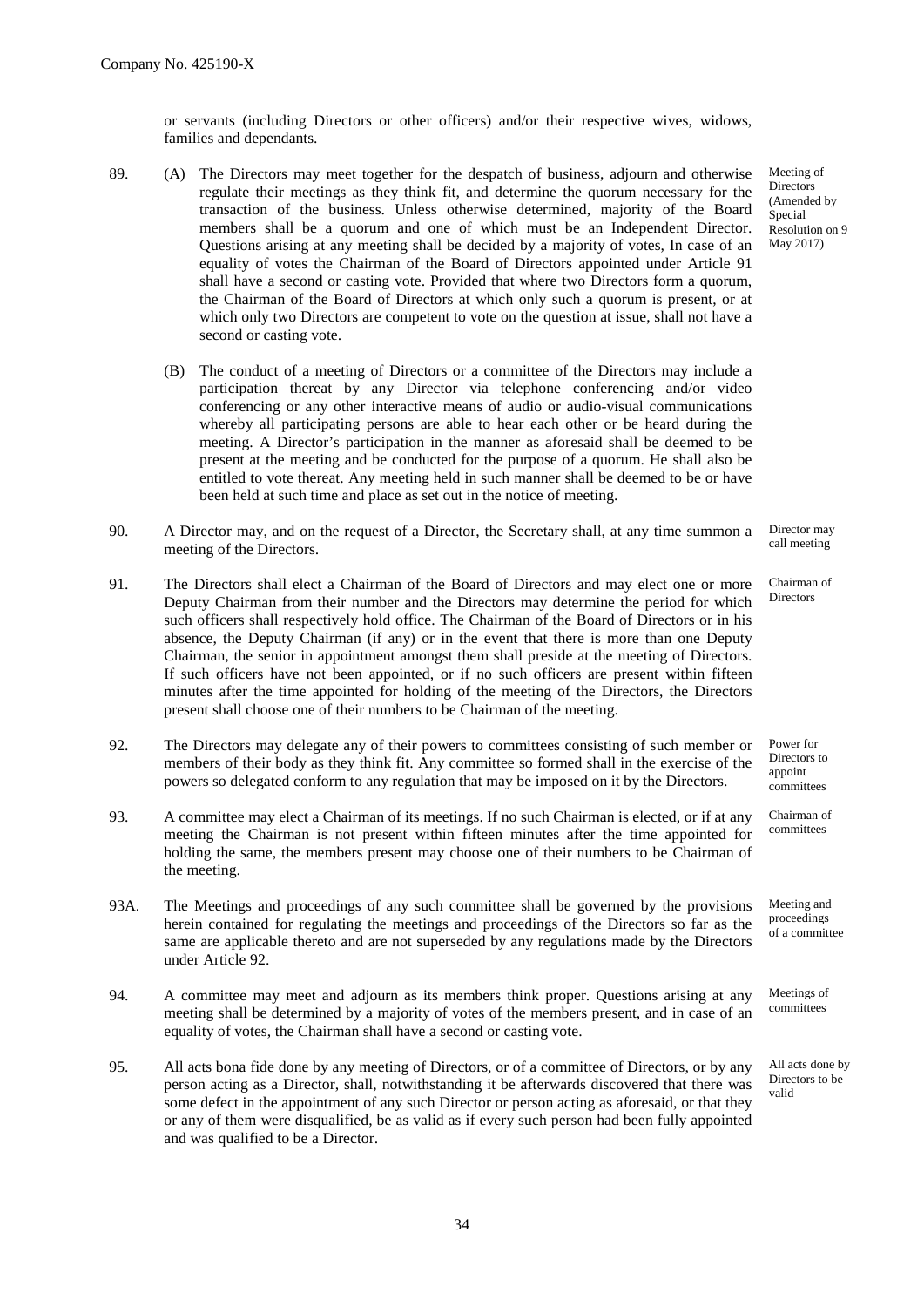96. The Directors shall cause proper minutes to be made of all general meetings of the Company and also of all appointments of officers, and of the proceedings of all meetings of Directors and committees and of the attendances thereat, and of all business transacted at such meeting; and any such minute of any meeting, if purporting to be signed by the Chairman of such meeting, or by the Chairman of the next succeeding meeting, shall be conclusive evidence without any further proof of the facts therein stated.

Minutes to be made and when signed by Chairman to be conclusive evidence

- 97. (A) A resolution in writing signed, approved or assented by letter, electronic mail or facsimile by all the Directors who are sufficient to form a quorum shall be valid and effectual as if it has been passed at a meeting of the Directors duly called and constituted provided that where a Director is not so present but has an alternate who is so present then such resolution shall be signed by such alternate in place of the absent Director. All such resolutions shall be described as "Directors' Resolutions" and may consist of several documents in the like form each signed by one or more of the Directors or their alternates and shall be forwarded or otherwise delivered to the Secretary without delay, and shall be recorded by him in the Company's minute book following the receipt thereof by him. Any such document may be accepted as sufficiently signed by a Director or his alternate if transmitted to the Company by any technology purporting to include a signature and/or electronic or digital signature of the Director or his alternate.
	- (B) The Secretary shall be appointed by the Directors for such term at such remuneration and upon such conditions as they may think fit, and any Secretary so appointed may be removed by them. The Directors may from time to time, by resolution appoint an assistant or deputy Secretary. Secretary
- 98. (A) At the annual general meeting in every year, one-third of the Directors for the time being, or if their number is not a multiple of three, then the number nearest to one-third, shall retire from office. A retiring Director shall be eligible for re-election. PROVIDED ALWAYS that all Directors shall be relieved from office once at least in each three (3) years subject to re-election. An election of Directors shall take place each year.
	- (B) The Directors to retire in every year shall be those who have been longest in office since their appointment or last election but as between persons who become Directors on the same day, those to retire shall (unless they otherwise agree amongst themselves) be determined by lot.
	- (C) The Company at the meeting at which a Director retires as aforesaid may fill the vacated office by electing a person thereto, and in default the retiring Director shall be deemed to have been re-elected, unless at such meeting it is expressly resolved not to fill such vacated office or unless a resolution for the re-election of such Director shall have been put to the meeting and lost.
	- (D) No person other than a retiring Director shall unless recommended by the Directors for election be eligible for election to the office of Director at any general meeting unless some member intending to propose him has at least eleven clear days before the meeting left at the Office a notice in writing duly signed by the nominee giving his consent to the nomination and signifying his candidature for the office or the intention of such member to propose him. PROVIDED THAT in the case of a person recommended by the Directors for election nine clear days' notice only shall be necessary. Notice of each and every candidature shall at least seven days prior to the meeting at which the election is to take place be served on the members. The cost of serving the notice to propose the election of a Director where the nomination is made by a member or members, shall be borne by the member or members making the nomination.
	- (E) The Directors shall have power at any time, and from time to time, to appoint any person to be a Director either to fill a casual vacancy or as an addition to the existing Directors, but so that the total number of Directors shall not at any time exceed the maximum number fixed by or in accordance with these Articles. Any Director so appointed shall hold office only until the next following annual general meeting, and shall then be eligible for re-election but shall not be taken into account in determining the retirement

Resolution by circulation (Amended by **Special** Resolution on 9

May 2017)

Rotation and retirement of **Directors** 

Which Directors to retire

Filing of vacancy

Nomination of Director

Directors' power to fill casual vacancy and make additional appointment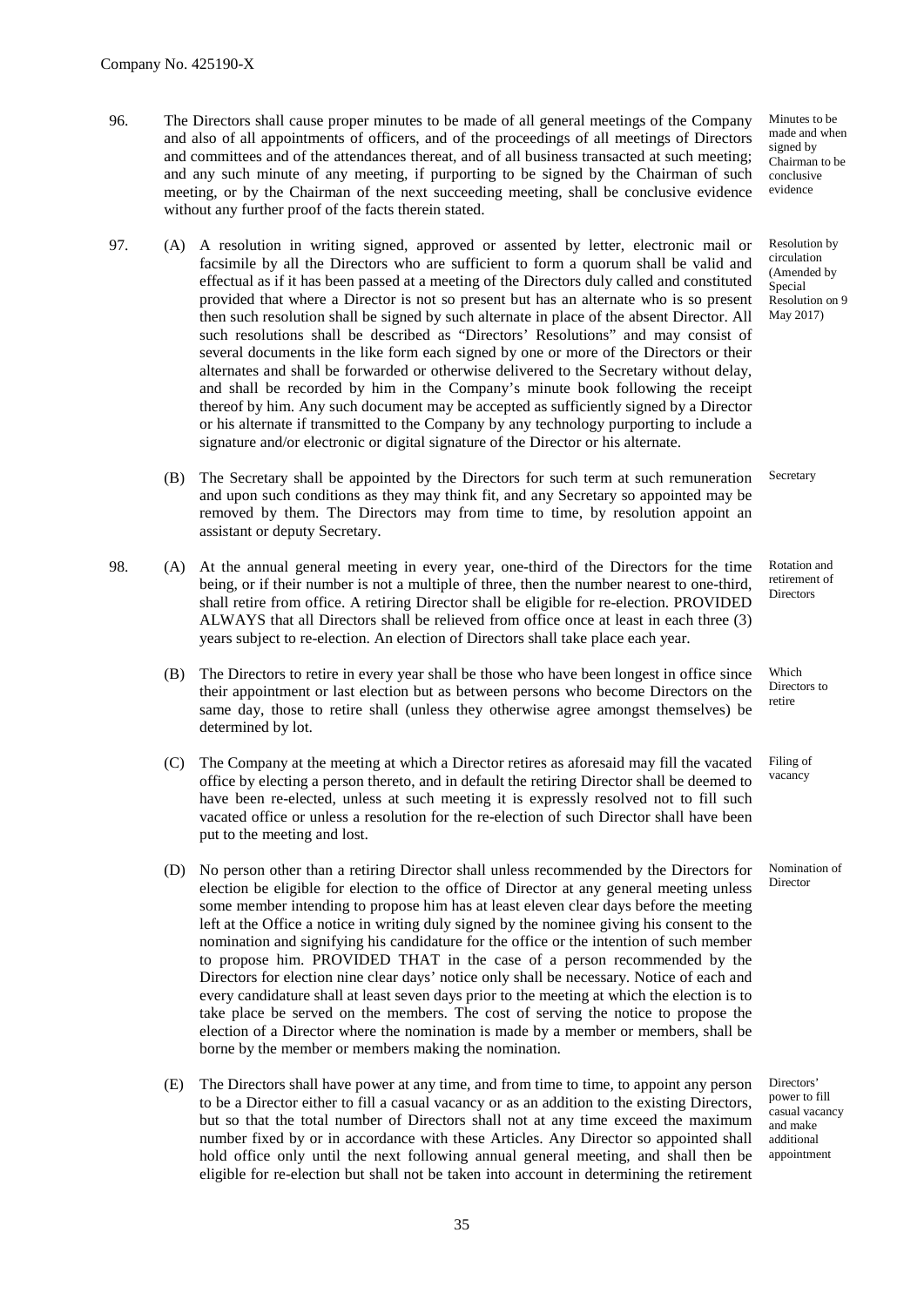of Directors by rotation at such meeting.

#### **THE SEAL**

- 99. (A) The Directors shall provide for the safe custody of the Seal which shall only be used pursuant to a resolution of the Directors or a committee of the Directors authorising the use of the Seal. The Directors may from time to time (subject to the provisions of Article 13 in relation to certificates) make such regulations as they think fit in determining the persons and the number of such persons in whose presence the Seal shall be affixed and, until otherwise so determined, the Seal shall be affixed in the presence of at least one Director and counter-signed by the Secretary or by a second Director or by some other person appointed by the Directors for that purpose who shall sign every instrument to which the Seal is affixed and the Directors may by resolution determine either generally or in any particular case that the signatures of any Director, the Secretary or such other person appointed as aforesaid may be affixed or reproduced by facsimile, autographic or other mechanical means provided that the use of such is restricted to a certificate, instrument of transfer or other document of title in respect of any share, stock, debenture or marketable security created or issued by the Company to be given under the Common Seal of the Company.
	- (B) The Company may exercise the powers conferred by the Act with regard to having an official seal for use abroad, and such powers shall be vested in the Directors. The Company may have a duplicate Common Seal as referred in Section 62 of the Act which shall be a facsimile of the Common Seal with the addition on its face of the words "Share Seal". The official seal when duly affixed to a document has the same effect as the Company's common seal. The person affixing the official seal shall certify in writing on the deed or other document to which the seal is affixed the date and place it is affixed.

#### **DIVIDENDS AND RESERVE FUND**

- 100. Subject to any preferential or other special rights for the time being attached to any special class of shares, the profits of the Company which it shall from time to time be determined to distribute by way of dividend shall be applied in payment of dividends upon the shares of the Company in proportion to the amounts paid up or credited as paid up thereon respectively, otherwise than in advance of calls. Application of profits
- 101. (A) The Directors may from time to time declare dividends but no such dividend shall be payable except out of the profits of the Company. The Directors may, if they think fit, from time to time declare and pay to the members such interim dividends as appear to them to be justified by the position of the Company, and may also from time to time, if in their opinion such payment is so justified, pay any preferential dividends which by the terms of issue of any share are made payable on fixed dates.
	- (B) The Directors may authorise a distribution of dividend at such time and in such amount as the Directors consider appropriate, if the Directors are satisfied that the Company will be solvent immediately after the distribution is made.
	- (C) No higher dividend shall be paid than is authorised by the Directors, and the declarations of the Directors as to the distribution shall be conclusive.
- 102. The Directors may, before recommending any dividend, set aside out of the profits of the Company such sums as they think proper as a reserve fund or reserve funds, which shall at the discretion of the Directors be applicable for meeting contingencies, or for repairing or maintaining any works connected with the business of the Company, or shall, as to the whole or a part thereof, be applicable for equalising dividends, or for distribution by way of special dividend or bonus, or for such other purposes for which the profits of the Company may lawfully be applied as the Directors may think expedient in the interests of the Company, and pending such application the Directors may employ the sums from time to

(Amended by **Special** Resolution on 9 May 2017)

Declaration of Dividends (Amended by Special Resolution on 9 May 2017)

(Amended by Special Resolution on 9 May 2017)

(Amended by Special Resolution on 9 May 2017)

Directors may form reserve fund and invest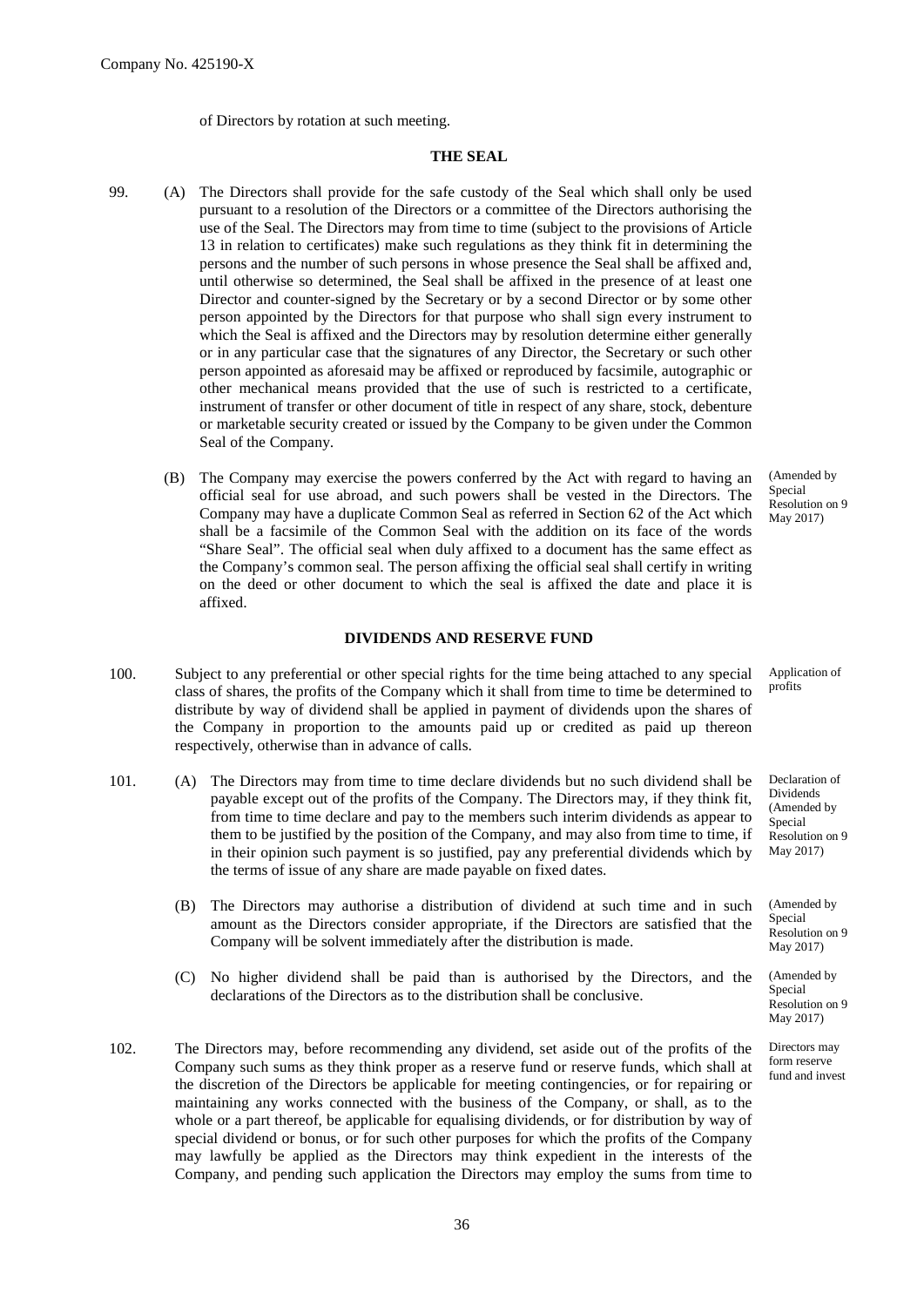time so set apart as aforesaid in the business of the Company or invest the same in such securities as they may select. The Directors may also from time to time carry forward such sums as they may deem expedient in the interests of the Company.

- 103. The Directors may establish a reserve to be called either "capital reserve" or "realisation account" and shall either carry to the credit of such reserve from time to time all moneys realised on the sale of any investment held by the Company in excess of the then book price of the same or apply the same in providing for depreciation or contingencies. Such capital reserve or realisation account and all other moneys in the nature of accretion to capital, whether on sale of investments held, or otherwise, shall be treated for all purposes as capital moneys and not as profits available for dividend. Any losses realised on the sale of any investment may be carried to the debit of capital reserve or realisation account except in so far as the Directors shall decide to make good the same out of other funds of the Company.
- 104. The Directors shall be at liberty to invest any sums carried to any reserve account or accounts upon such investments as they think fit, and from time to time deal with and vary such investments and dispose of all or any part thereof for the benefit of the Company (save as hereinbefore provided) and to divide the ordinary reserve account or accounts into such special accounts as they think fit with full power to employ the assets constituting the ordinary reserve account or accounts in the business of the Company.
- 105. Every dividend warrant may, unless otherwise directed, be sent by post to the last registered address of the member entitled thereto, and the receipt by the person whose name at the date of the declaration of the dividend appears on the Register as the owner of any share, or, in the case of joint holders, of any one of such joint holders, shall be, a good discharge to the Company for all payments made in respect of such share. No unpaid dividend or interest shall bear interest as against the Company.
- 105A. Subject to the provisions of the Act, the Central Depositories Act and the Rules, the Listing Requirements and/or regulatory authorities, payment of dividend may be made by direct transfer or such other mode of electronic means to the bank account of the holder whose name appear in the register of members or Record of Depositors or, if more than one (1) person is entitled thereto in consequence of the death or bankruptcy of the holder, payment in such manner to the bank account of any one of such persons or to the bank account of such persons as such persons may by writing direct. The payment of any dividend by such electronic means shall constitute a good and full discharge to the Company of the dividend to which it relates regardless of any discrepancy given by the member in the details of bank account(s).
- 105B. Subject to the provisions of the Listing Requirements, any general meeting declaring a dividend or bonus may upon the recommendation of the Directors, direct payment of such dividend or bonus wholly or in part by the distribution of specific assets, and in particular of paid-up shares or debentures or debenture stocks of any other company, or in any one (1) or more of such ways, and the Directors shall give effect to such resolution, and where any difficulty arises in regard to such distribution, the Directors may settle the same as they think expedient, and in particular may issue fractional certificates and may fix the value for distribution of such specific assets or any part thereof and may determine that cash payments shall be made to any members upon the footing of the value so fixed in order to adjust the rights of all parties and may vest any such specific assets in trustees upon such trusts for the persons entitled to the dividend as may seem expedient to the Directors. No distribution, settlement, arrangement or adjustment so made by the Directors shall be questioned by any member.
- 105C. (1) Whenever the Directors or the Company in general meeting have resolved or proposed that a dividend (including an interim, final, special or other dividend) be paid or declared on the ordinary shares of the Company, the Directors may further resolve that Members entitled to such dividend be entitled to elect to receive an allotment of ordinary shares credited as fully paid in lieu of cash in respect of the whole or such part of the dividend as the Directors may think fit. In such case, the following provisions shall apply:-

Dividend warrants to be sent to members by post

Payment of dividend by electronic means

Payment of dividend in specie (Amended by Special Resolution on 9 May 2017)

Dividend Reinvestment Scheme (Amended by Special Resolution on 9 May 2017)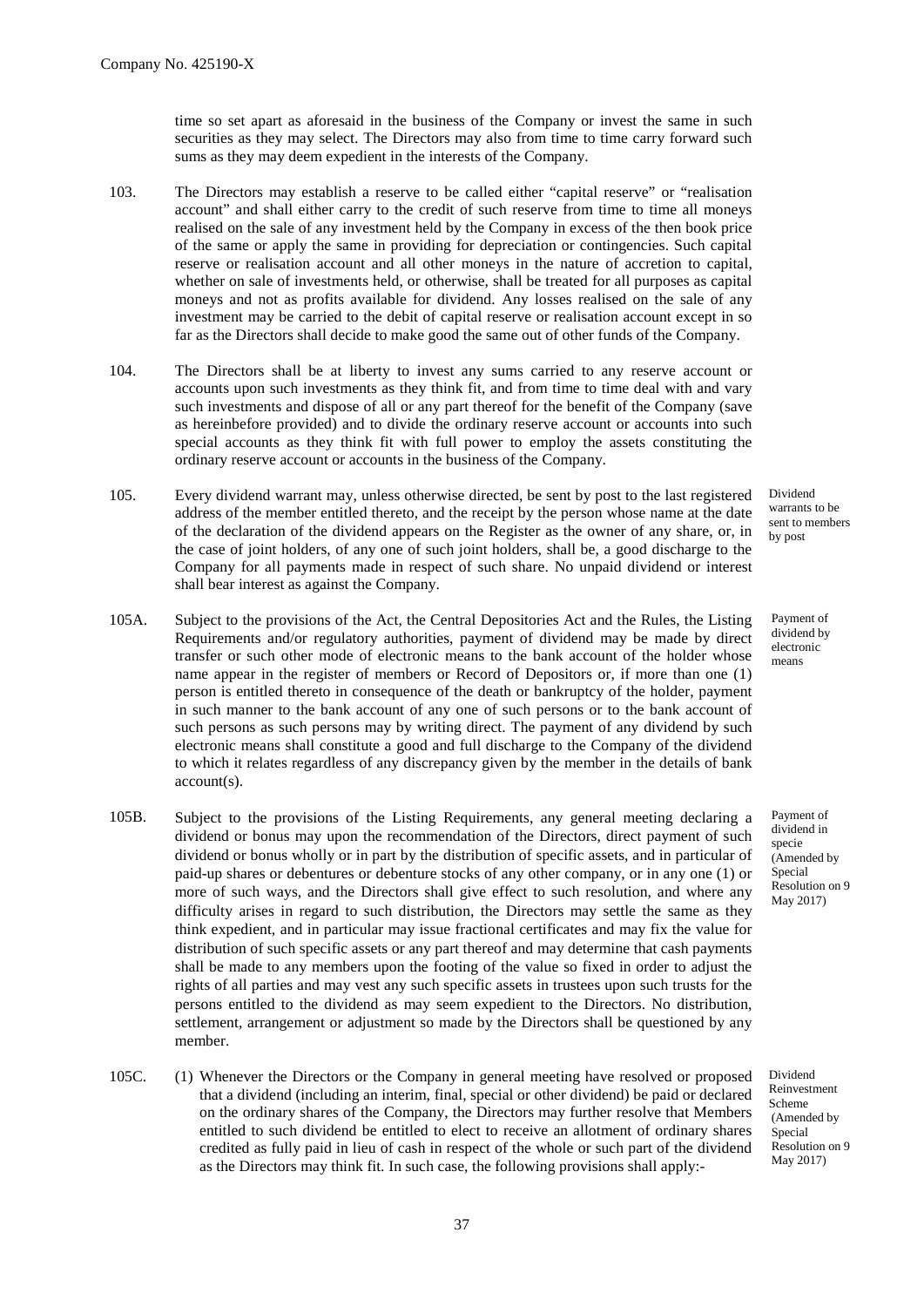- (i) the basis of any such allotment shall be determined by the Directors;
- (ii) the Directors shall determine the manner in which Members shall be entitled to elect to receive an allotment of ordinary shares credited as fully paid in lieu of cash in respect of the whole or such part of any dividend in respect of which the Directors shall have passed such a resolution as aforesaid, and the Directors may make such arrangements as to the giving of notice to Members, providing for forms of election for completion by Members (whether in respect of a particular dividend or dividends or generally), determining the procedure for making such elections or revoking the same and the place at which and the latest date and time by which any forms of election or other documents by which elections are made or revoked must be lodged, and otherwise make all such arrangements and do all such things, as the Directors consider necessary or expedient in connection with the provisions of this Article;
- (iii) the right of election may be exercised in respect of the whole of that portion of the dividend in respect of which the right of the election has been accorded provided that the Directors may determine, either generally or in any specific case, that such right shall be exercisable in respect of the whole or any part of that portion; and
- (iv) the dividend (or that part of the dividend in respect of which a right of election has been accorded) shall not be payable in cash on ordinary shares in respect whereof the share election has been duly exercised (the "Elected Ordinary Shares") and in lieu and in satisfaction thereof ordinary shares shall be allotted and credited as fully paid to the holders of the Elected Ordinary Shares on the basis of allotment determined as aforesaid and for such purpose (notwithstanding any provision of these Articles to the contrary), the Directors shall (i) capitalise and apply the amount standing to the credit of any of the Company's reserve accounts or any sum standing to the credit of the profit and loss account or otherwise available for distribution as the Directors may determine, such sum as may be required to pay up in full the appropriate number of ordinary shares for allotment and distribution to and among the holders of the Elected Ordinary Shares on such basis, or (ii) apply the sum which would otherwise have been payable in cash to the holders of Elected Ordinary Shares towards payment of the appropriate number of ordinary shares for allotment and distribution to and among the holders of the Elected Ordinary Shares on such basis.
- (2) (a) The ordinary shares allotted pursuant to the provisions of paragraph (1) of this Article shall rank pari passu in all respects with the ordinary shares then in issue save only as regards participation in the dividend which is the subject of the election referred to above (including the right to make the election referred to above) or any other distributions, bonuses or rights paid, made, declared or announced prior to or contemporaneous with the payment or declaration of the dividend which is the subject of the election referred to above, unless the Directors shall otherwise specify.
	- (b) The Directors may do all acts and things considered necessary or expedient to give effect to any capitalisation pursuant to the provisions of paragraph (1) of this Article, with full power to make such provisions as they think fit in the case of fractional entitlements to ordinary shares (including, notwithstanding any provision to the contrary in these Articles, provisions whereby, in whole or in part, fractional entitlements are disregarded or rounded up or down, or whereby the benefit of fractional entitlements accrues to the Company rather than the Members).
- (3) The Directors may, on any occasion when they resolve as provided in paragraph (1) of this Article, determine that the rights of election under that paragraph shall not be made available to the persons who are registered as holders of ordinary shares in the Register of Members or the Depository Register, as the case may be, or in respect of ordinary shares the transfer of which is registered, after such date as the Directors may fix subject to such exceptions as the Directors think fit, and in such event the provisions of this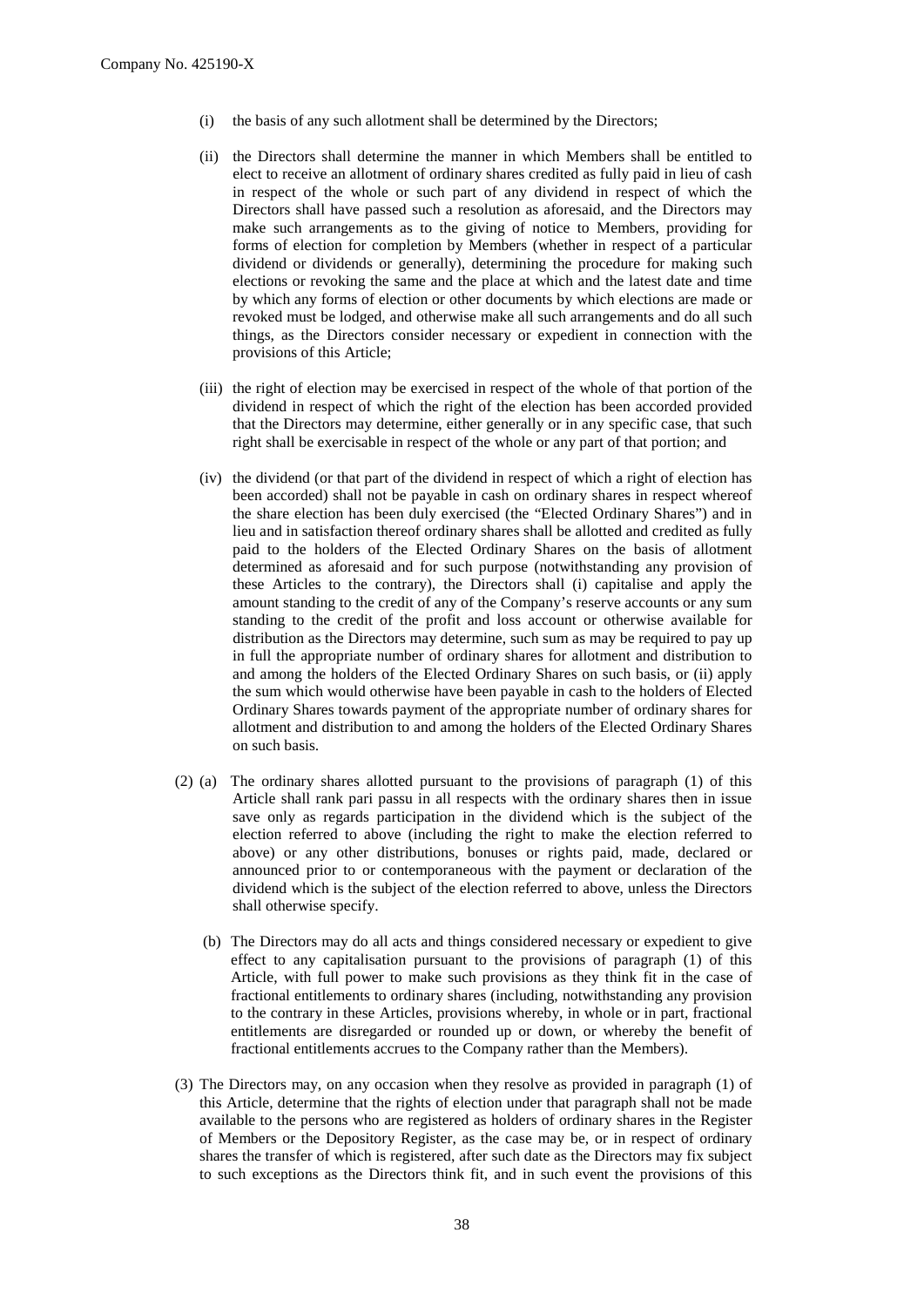Article shall be read and construed to such determination.

- (4) The Directors may, on any occasion when they resolve as provided in paragraph (1) of this Article, further determine that no allotment of shares or rights of election for shares under that paragraph shall be made available or made to Members whose registered addresses entered in the Register of Members or the Depository Register, as the case may be, is outside Malaysia or to such other Members or class of Members as the Directors may in their sole discretion decide and in such event the only entitlements of the Members aforesaid shall be to receive in cash the relevant dividend resolved or proposed to be paid or declared.
- (5) Notwithstanding the foregoing provisions of this Article, if at any time after the Directors' resolution to apply the provisions of paragraph (1) of this Article in relation to any dividend but prior to the allotment of ordinary shares pursuant thereto, the Directors shall consider that, by reason of any event or circumstance (whether arising before or after such resolution) or by reason of any matter whatsoever, it is no longer expedient or appropriate to implement that proposal, the Directors may at their absolute discretion and as they deem fit in the interest of the Company, cancel the proposed application of paragraph (1) of this Article.
- 106. A transfer of shares shall not pass the right to any dividend declared thereon before the registration of the transfer.

Right to dividend in respect of a transferred share

- 107. Subject to the Unclaimed Money's Act, 1965, all dividends unclaimed for one year, after having been declared, may be invested or otherwise made use of by the Directors for the benefit of the Company until claimed. Unclaimed dividends
- 108. Every dividend shall belong and be paid (subject to the Company's lien) to those members who shall be on the Register at the date fixed for the payment of such dividend, notwithstanding any subsequent transfer or transmission of share. Register

#### **CAPITALISATION OF RESERVES, ETC.**

109. The Company in general meeting may at any time and from time to time pass a resolution that any sum not required for the payment or provision of any fixed preferential dividend, and (A) being any part of the undivided profits in the hands of the Company or (B) for the time being standing to the credit of any reserve fund or reserve account of the Company, including premiums received on the issue of any shares or debentures of the Company, and/or accretion to capital accruing on sale or shown by a valuation or revaluation of any property or assets of the Company, be capitalised, and that such sum be appropriated as capital to and amongst the ordinary shareholders in the proportions in which they would have been entitled thereto if the same had been distributed by way of dividend on the ordinary shares, and in such manner as the resolution may direct, and such resolution shall be effective, and the Directors shall in accordance with such resolution apply such sum in paying up in full any unissued shares or debentures of the Company on behalf of the ordinary shareholders aforesaid, and appropriate such shares or debentures and distribute the same credited as fully paid up to and amongst such shareholders in the proportions aforesaid in satisfaction of the shares and interests of such shareholders in the said capitalised sum or shall apply such sum or any part thereof on behalf of the shareholders aforesaid in paying up the whole or part of any uncalled balance which shall for the time being be unpaid in respect of any issued ordinary shares held by such shareholders or otherwise deal with such sum as directed by such resolution. Where any difficulty arises in respect of any such distribution, the Directors may settle the same as they think expedient, and in particular they may issue fractional certificates, fix the value for distribution of any fully paid-up shares or debentures, make cash payments to any shareholders on the footing of the value so fixed in order to adjust rights, and vest any such shares or debentures in trustees upon such trusts for the persons entitled to share in the appropriation and distribution as may seem just and expedient to the Directors. When deemed requisite a proper contract for the allotment and acceptance of any shares to be distributed as aforesaid shall be delivered to the Registrar of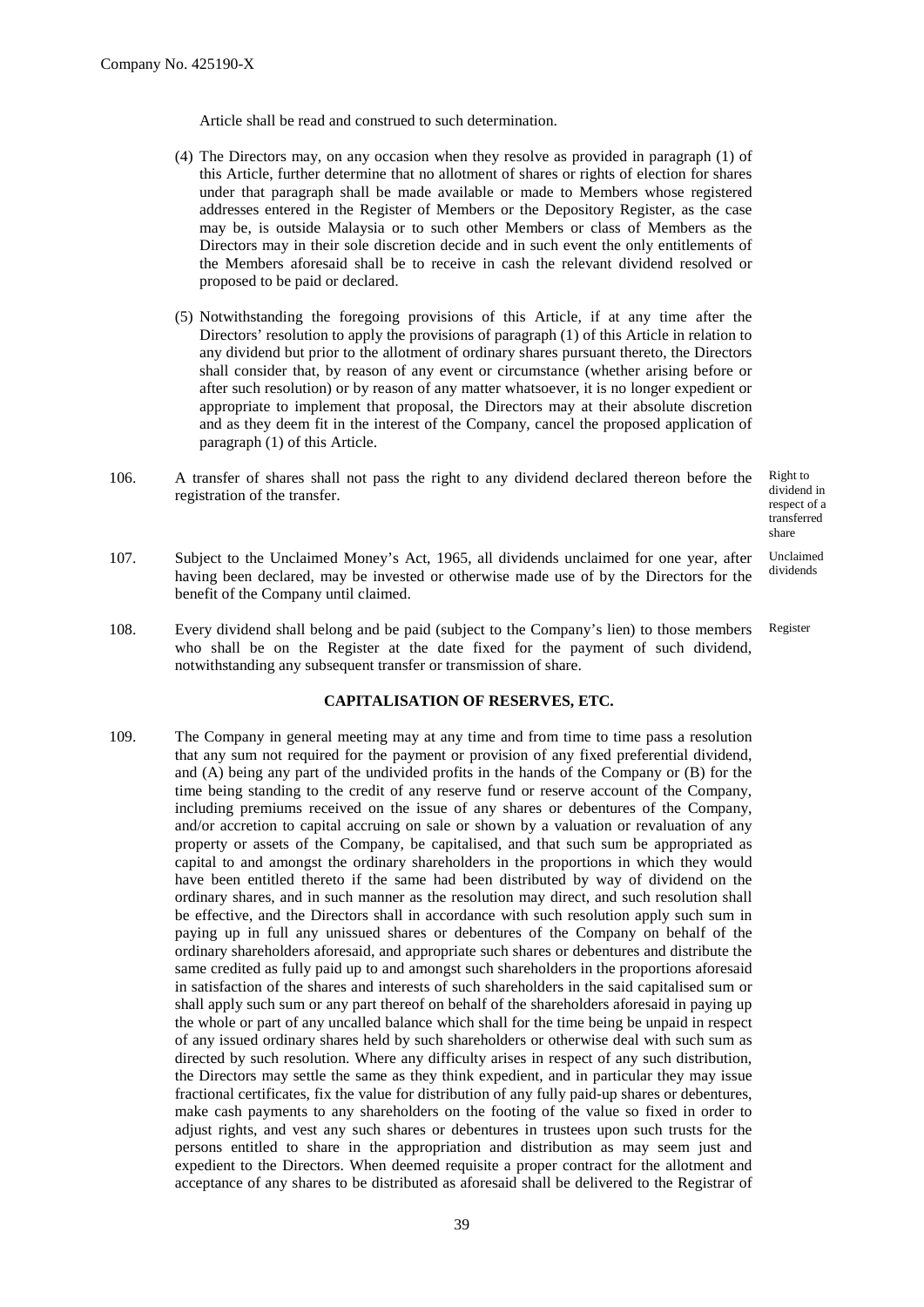Companies for registration in accordance with the Act and the Directors may appoint any person to sign such contract on behalf of the persons entitled to share in the appropriation and distribution and such appointment shall be effective.

#### **ACCOUNTS**

- 110. The Directors shall cause proper accounting and other records to be kept and shall distribute copies of financial statements and other documents as required by the Act and shall from time to time determine whether and to what extent and at what times and places and under what conditions or regulations the accounting and other records of the Company or any of them shall be open to the inspection of Members not being Directors, and no Member (not being a Director) shall have any right of inspecting any account or book or paper of the Company except as conferred by statute or authorised by the Directors or by the Company in general meeting. Subject always to Section 47 of the Act the books of account or records of operations shall be kept at the Office or at such other place as the Directors think fit and shall always be open to inspection by the Directors.
- 111. The Directors shall from time to time determine whether, in any particular case or class of cases, or generally, and to what extent, and at what times and places and under what conditions or regulations, the accounts and books of the Company, or any of them, shall be opened to the inspection of members, and no member (not being a Director) shall have any right of inspecting any account or document of the Company, except as conferred by the Act or authorised by the Directors or by a resolution of the Company in general meeting.
- 112. The Directors shall from time to time in accordance with Section 244 of the Act cause to be prepared and laid before the Company in general meeting such financial statements and any report as are referred to in the Act. A copy of each of such documents shall not less than twenty-one (21) days before the date of the meeting be sent to every member of and to every holder of debentures of the Company under the provisions of the Act or these Articles. Provided that this Article shall not require a copy of these documents to be sent to any person of whose address the Company is not aware or to more than one of the joint holders but any member to whom a copy of these documents has not been sent shall be entitled to receive a copy free of charge on application at the Office.
- 112A. Subject to the compliance with the requirements of the Stock Exchange and any other relevant authorities, if any, the Company may issue its annual report in compact disc readonly memory ("CD-ROM") or digital video disc read-only memory ("DVD-ROM") format or in any other format whatsoever (whether available now or in the future) through which images, data, information or other material may be viewed whether electronically or digitally or howsoever; or may in the same manner as set out in Articles 116 and 116A on the serving of notice of general meeting or any other document to the members of the Company.

#### **AUDIT**

113. Once at least in every year the accounts of the Company shall be examined, and the correctness of the profit and loss account and balance sheet ascertained by one or more auditor or auditors, and the provisions of the Act and any modification or re-enactment thereof for the time being in force in regard to audit and auditors shall be observed.

## **AUTHENTICATION OF DOCUMENT**

114. Any Director or the Secretary or any person appointed by the Directors for the purpose shall have power to authenticate any documents affecting the constitution of the Company and any resolution passed by the Company or the Directors, and any books, records, documents and accounts relating to the business of the Company, and to certify copies or extracts therefrom as true copies or extracts; and where any books, records, documents or accounts are elsewhere than at the Office, the local manager and other officer of the Company having the custody thereof shall deemed to be a person appointed by the Directors as aforesaid.

(Amended by **Special** Resolution on 9 May 2017)

Accounts and Books may be inspected by members

(Amended by Special Resolution on 9 May 2017)

Annual Report in CD-ROM or DVD-ROM format (Amended by **Special** Resolution on 9 May 2017)

Power to authenticate documents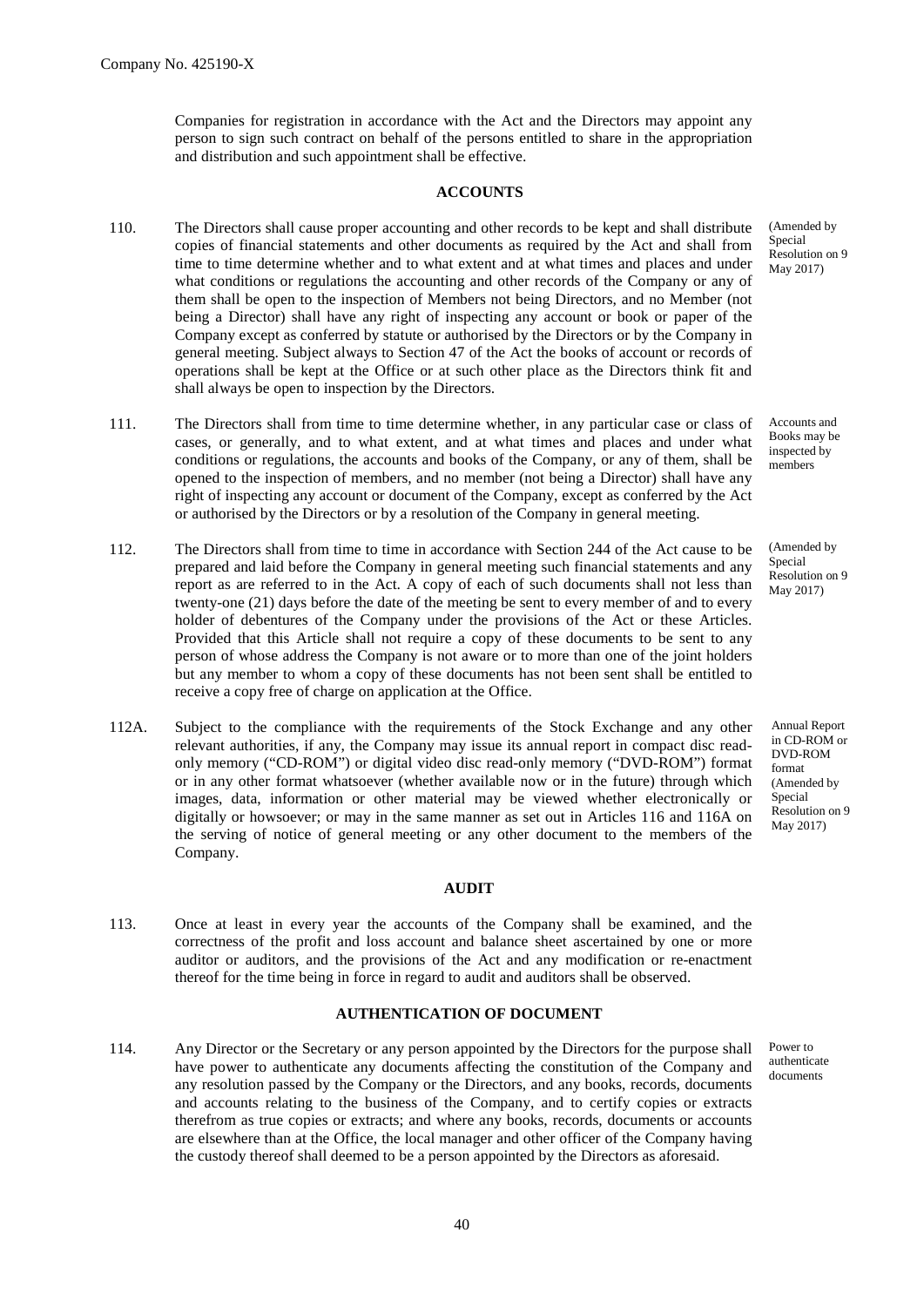115. A document purporting to be a copy of a resolution of the Directors or an extract from the minutes of a meeting of Directors which is certified by person having powers to authenticate the documents as such in accordance with the provisions of the last preceding Article shall be conclusive evidence in favour of all persons dealing with the Company upon the faith thereof that such resolution has been duly passed or, as the case may be, that such extract is a true and accurate record of a duly constituted meeting of the Directors.

Certified copies of resolution of the Directors (Amended by Special Resolution on 9 May 2017)

## **NOTICES**

- 116. (1) Notice of a meeting of members or any other document shall be in writing and shall be given to the members either—
	- (a) in hard copy;
	- (b) in electronic form; or
	- (c) partly in hard copy and partly in electronic form.
	- (2) A notice—
		- (a) given in hard copy shall be sent to any member either personally or by post to the address supplied by the member to the Company for such purpose; or
		- (b) given in electronic form shall be transmitted to the electronic address provided by the member to the Company for such purpose or by publishing on a website, subject to the Act, Listing Requirements, rules, regulations and laws.
- 116A. Subject to the Act, Listing Requirements, laws, rules and regulations:-
	- (1) Notice of a meeting of members or any other document shall not be validly given by the Company by means of a website unless a notification to that effect is given in accordance with this Article.
	- (2) The Company shall notify the member of the publication of the notice or any other document on the website and such notification shall be in writing and shall be given in hard copy or electronic form stating—
		- (a) that it concerns a meeting of members;
		- (b) the place, date and time of the meeting; and
		- (c) in the case of a public company, whether the meeting is an annual general meeting.
	- (3) The notice or any other document shall be made available on the website throughout the period beginning from the date of the notification referred to in subsection (2) until the conclusion of the meeting.
- 117. All notices directed to be given to the members shall, with respect to any share to which persons are jointly entitled, be given to whichever of such persons is named first in the Register of Members, and any notice so given shall be sufficient notice to the holders of such share.
- 118. Any member described in the Register of Members or Record of Depositors by an address not within Malaysia shall from time to time give the Company an address within Malaysia at which notices may be served upon him, shall be entitled to have served upon him at such address any notice to which he would be entitled under these Articles, but, save as aforesaid, only members described in the Register of Members or Record of Depositors by an address within Malaysia or the Republic of Singapore shall be entitled to receive any notice from the Company.
- 119. A notice including notice given in electronic form or any other document, may be given by the Company to the persons entitled to any share in consequence of the death or bankruptcy of a member by sending it through the post in a prepaid letter addressed to them by name or

Notification of publication of notice of meeting on website (Amended by Special Resolution on 9 May 2017)

How joint holders of shares may be

served

Members abroad not entitled to notices unless they give address

(Amended by Special Resolution on 9

Service of notices by Company (Amended by Special Resolution on 9 May 2017)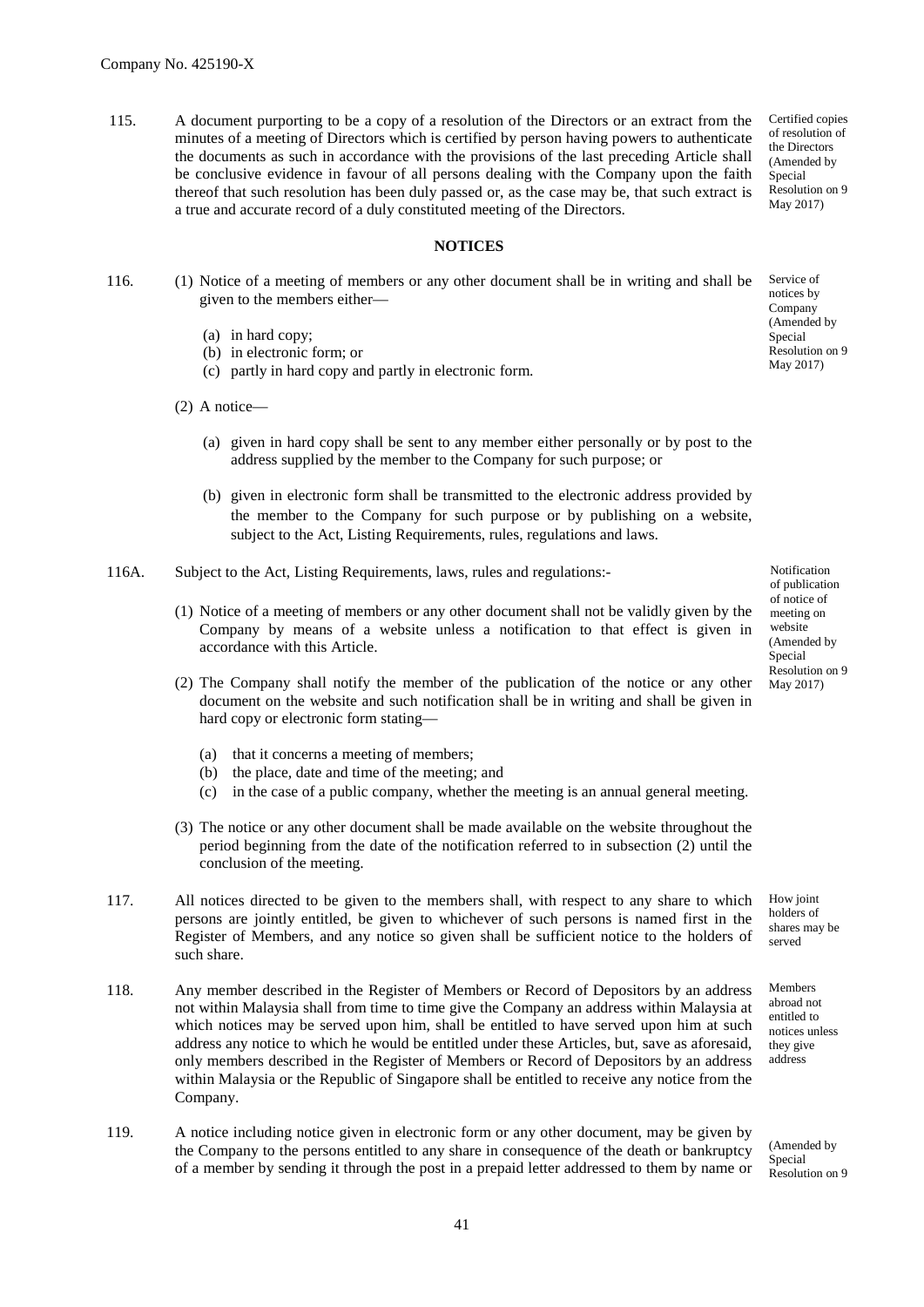by the title or representatives or trustees of such deceased or bankrupt member, at the address (if any) in Malaysia supplied for the purpose by such persons as aforesaid, or (until such an address has been supplied) by giving the notice in the manner in which the same would have been given if the death or bankruptcy had not occurred.

- 120. (1) Any notice or other document, if served personally or sent by post, shall be deemed to have been served or delivered at the time personally or when the letter containing the same is put into the post, and in proving such service or sending it shall be sufficient to prove that the letter containing the notice or document was properly addressed and put into the post office as a pre-paid letter. Any notice or other document given in electronic form shall be transmitted to the electronic address provided by the Member to the Company for such purpose or by publishing on the website. Every person who, by operation of law, transfer, transmission or other means whatsoever, becomes entitled to any share, shall be bound by every notice which have been duly served to the person from whom he derives the title of such shares, prior to his name and address being entered in the Register of Members or Record of Depositors as the registered holder of such shares. The contact details (including electronic address) of the Member are as set out in the Record of Depositors shall be deemed the last known address provided by the Member to the Company for purposes of communication with the Member.
	- (2) Where a notice or any other document or information is served, sent or supplied by electronic communication:-
		- (a) to the current address of Member, shall be deemed to have been duly given, sent, or served at the time of transmission of the electronic communication by the email server or facility operated by the Company or its service provider to the current address of members (notwithstanding any delayed receipt, non-delivery or "returned mail" reply message or any other error message indicating that the electronic communication was delayed or not successfully sent).
		- (b) by making it available on a website, it shall be deemed to have been duly given, sent or served on the date on which the notice or document is first made available on the website, or unless otherwise provided under laws.
	- (3) A notice, document or information served, sent or supplied by means of a website is deemed to have been given to or received by the intended recipient when the material was first made available on the website and the Company notifying the Member in the following manner in writing:-
		- (a) The publication of the notice, document or information on the website; and
		- (b) The designated website link or address where a copy of the notice, document or information may be downloaded.
	- (4) A Member shall be implied to have agreed to receive such notice, document or information by way of such electronic communication. However, Members are given a right to request for a hard copy of such notice, document or information and the Company shall forward a hard copy of such notice or document or information to the Member within the prescribed period subject to the Listing Requirements.
	- (5) The Directors may, at their discretion, at any time give a Member an opportunity to elect within a specified period of time whether to receive such notice, document or information by way of electronic communication or as a physical copy, and such Member shall be deemed to have consented to receive such notice, document or information by way of electronic communication if he was given such an opportunity and he failed to make an election within the specified time, and he shall not in such an event have right to receive a physical copy of such notice, document or information.

May 2017)

When services effected (Amended by Special Resolution on 9 May 2017)

(Amended by Special Resolution on 9 May 2017)

(Amended by Special Resolution on 9 May 2017)

(Amended by **Special** Resolution on 9 May 2017)

(Amended by **Special** Resolution on 9 May 2017)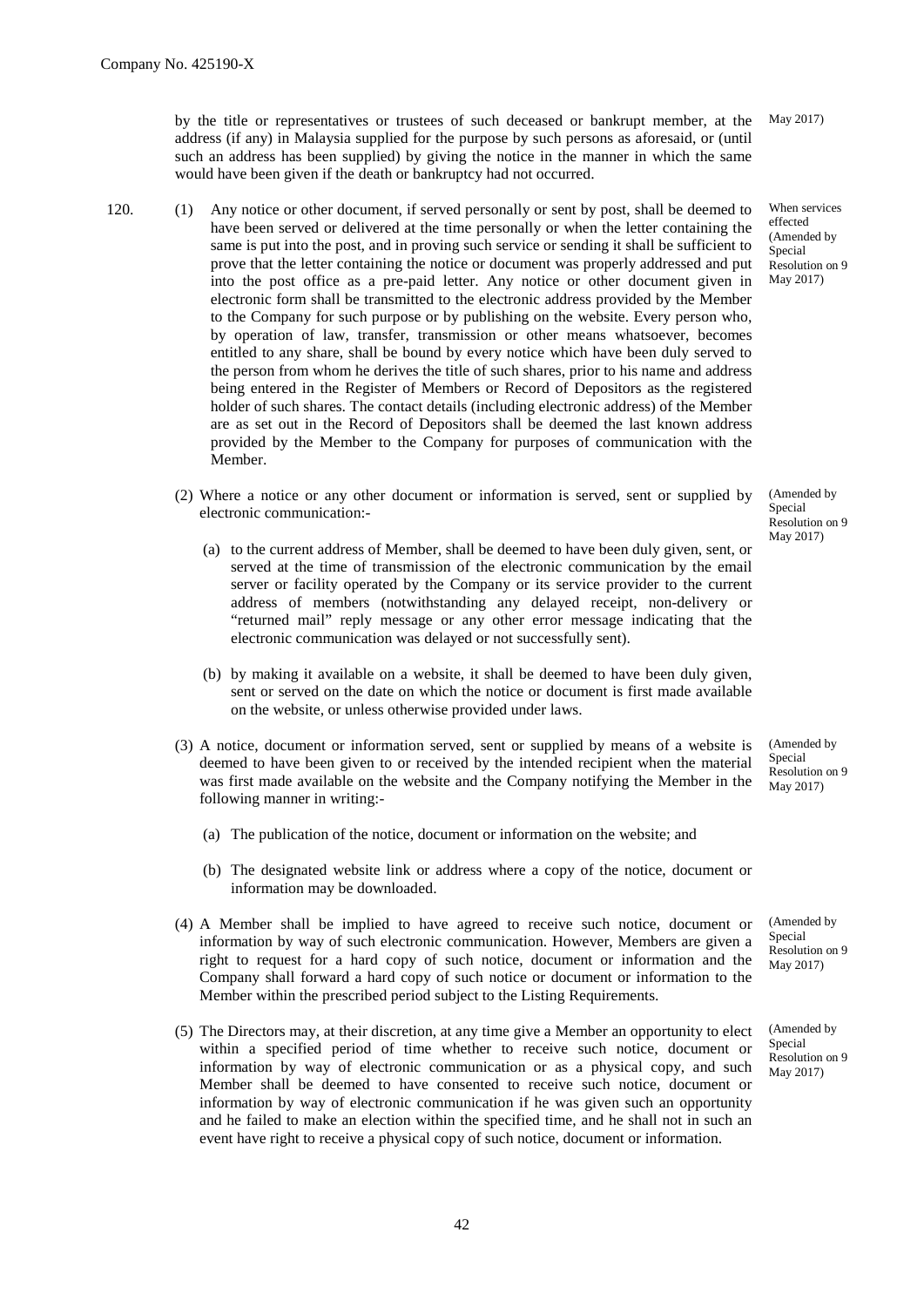#### **WINDING UP**

- 121. If the Company shall be wound up, the liquidators may with the sanction of a special resolution, divide among the members in specie any part of the assets of the Company and any such division may be otherwise than in accordance with the existing right of the members, but so that if any division is resolved or otherwise than in accordance with such rights the members shall have the same right of dissent and consequential rights as if such resolution was a special resolution passed pursuant to the Act. A special resolution sanctioning a transfer or sale to another company duly passed pursuant to the Act may in like manner authorise the distribution of any share or other consideration receivable by the liquidators amongst the members otherwise than in accordance with their existing rights, and any such determination shall be binding upon all the members, subject to the right of dissent and consequential rights conferred by the Act.
- 122. (1) Where it is proposed that the whole or part of the business or property of the Company is to be transferred or sold to another corporation in a voluntary winding up, with the sanction of a special resolution of the Company conferring either a general authority on the liquidator or an authority in respect of any particular arrangement, the liquidator of the Company may—
	- (a) receive in compensation or part compensation for the transfer or sale of the shares, debentures, policies or other like interests in the corporation for distribution among the members of the Company; or
	- (b) enter into any other arrangement whereby the members of the Company may, in lieu of receiving cash, shares, debentures, policies or other like interests or in addition to the arrangement, participate in the profits of or receive any other benefit from the corporation, and any such transfer, sale or arrangement shall be binding on the members of the Company.
	- (2) If any member of the Company expresses his dissent on matters referred to in subsection (1) in writing addressed to the liquidator and delivered to the Office of the liquidator within seven (7) days from the passing of the resolution, the member may require the liquidator to either abstain from carrying the resolution into effect or to purchase his interest at a price to be determined by an agreement or by arbitration.

#### **INDEMNITY**

123. Every Director or other officer of the Company shall be entitled to be indemnified out of the assets of the Company (including effect of insurance) against all losses or liabilities (including any such liability as is mentioned in the Act), which he may sustain or incur in or about the execution of the duties of his office or otherwise in relation thereto, and no such Director or other officer shall be liable for any loss, damage or misfortune which may happen to or be incurred by the Company in the execution of the duties of his office or in relation thereto. But this Article shall only have effect in so far as its provisions are not avoided by the Act.

#### **ALTERATION OF ARTICLES**

- 124. (A) These Articles shall not be amended, added to or deleted without the prior approval of the shareholders by a special resolution.
	- (B) These Articles have been drafted in a manner to incorporate the requirements of the relevant governing statutes, regulations and guidelines. Without prejudice to any provisions in the Act or under these Articles pertaining to the amendments of the Articles, in the event the applicable provisions of any relevant governing statutes, regulations and guidelines are from time to time amended, modified or varied, such amendments, modifications or variations shall be deemed inserted herein whereupon these Articles shall be read and construed subject to and in accordance with the amended, modified or varied statutes, regulations and guidelines.

Distribution of assets in specie

(Amended by Special Resolution on 9 May 2017)

(Amended by Special Resolution on 9 May 2017)

(Amended by Special Resolution on 9 May 2017)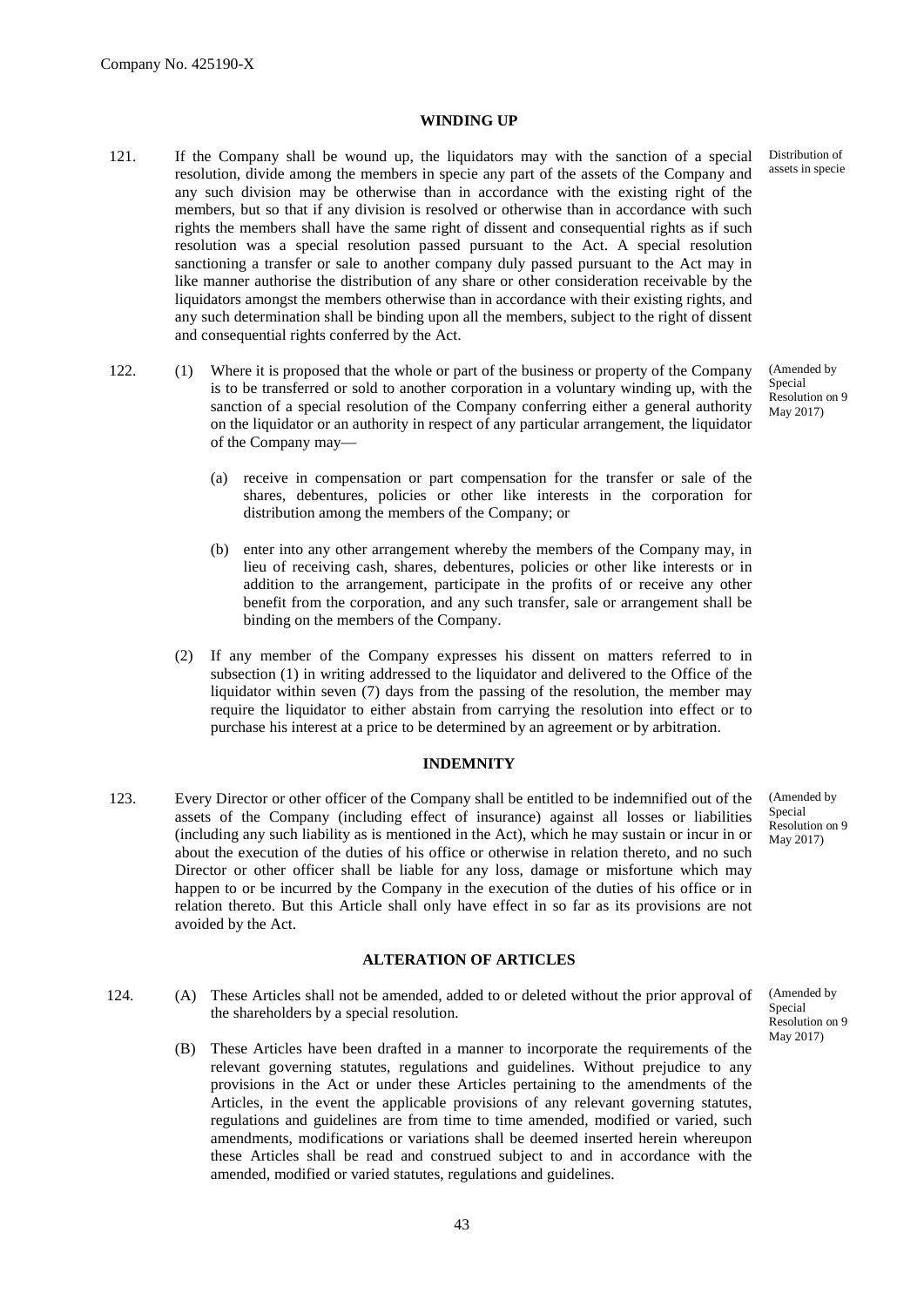#### **EFFECTS OF THE LISTING REQUIREMENTS**

- 125. (1) Notwithstanding anything contained in these Articles, if the Listing Requirements prohibit an act being done, the act shall not be done.
	- (2) Nothing contained in these Articles prevents an act being done that the Listing Requirements require to be done.
	- (3) If the Listing Requirements require an act to be done or not to be done, authority is given for that act to be done or not to be done (as the case may be).
	- (4) If the Listing Requirements require these Articles to contain a provision and they do not contain such a provision, these Articles are deemed to contain that provision.
	- (5) If the Listing Requirements require these Articles not to contain a provision and they contain such a provision, these Articles are deemed not to contain that provision.
	- (6) If any provision of these Articles is or becomes inconsistent with the Listing Requirements, these Articles are deemed not to contain that provision to the extent of the inconsistency.